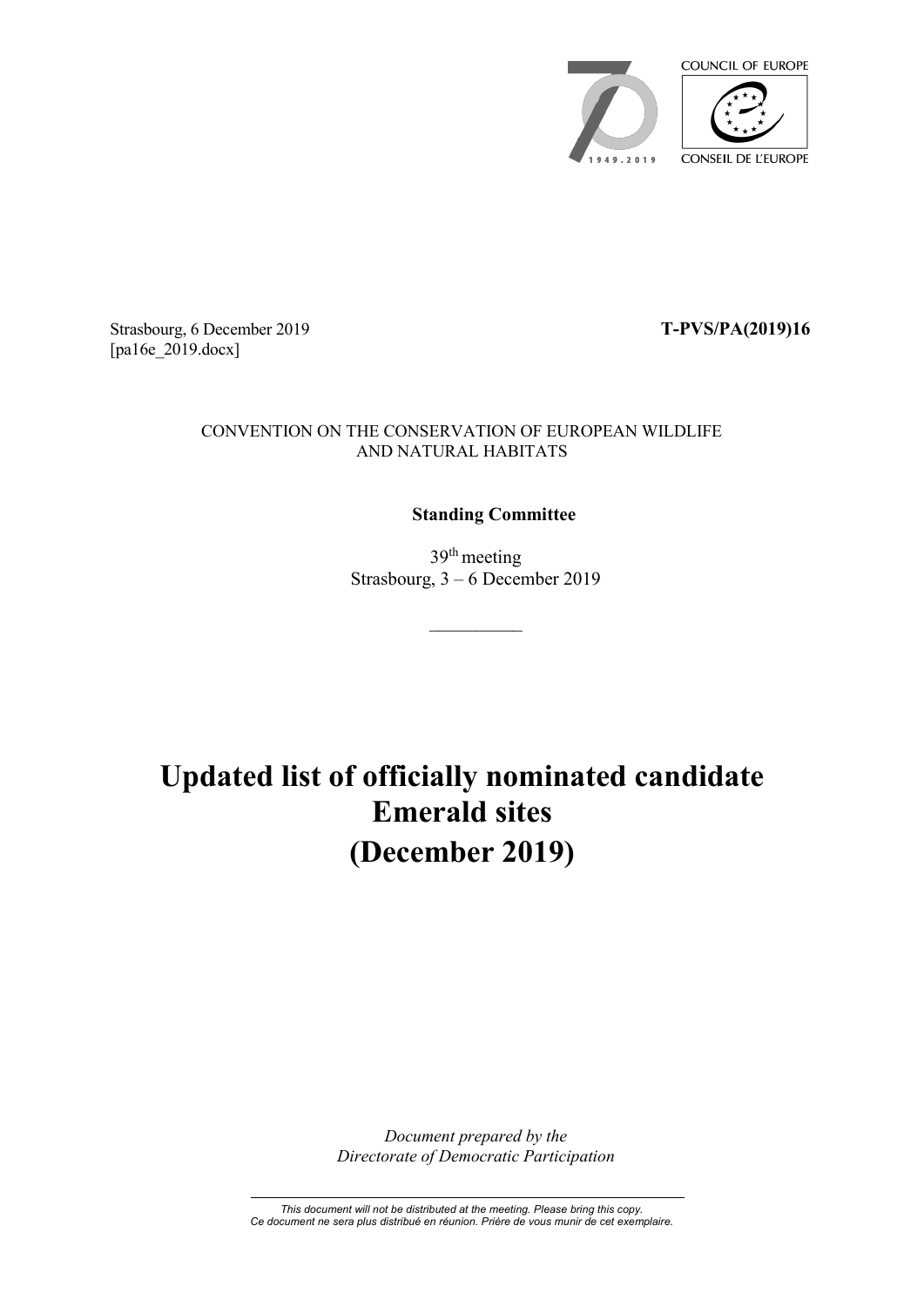### **Table of Contents**

| Albania                   | 4  |
|---------------------------|----|
| Armenia                   | 5  |
| Azerbaijan                | 6  |
| <b>Belarus</b>            | 7  |
| Bosnia and Herzegovina    | 8  |
| Montenegro                | 9  |
| North Macedonia           | 10 |
| Norway                    | 11 |
| <b>Russian Federation</b> | 15 |
| Serbia                    | 58 |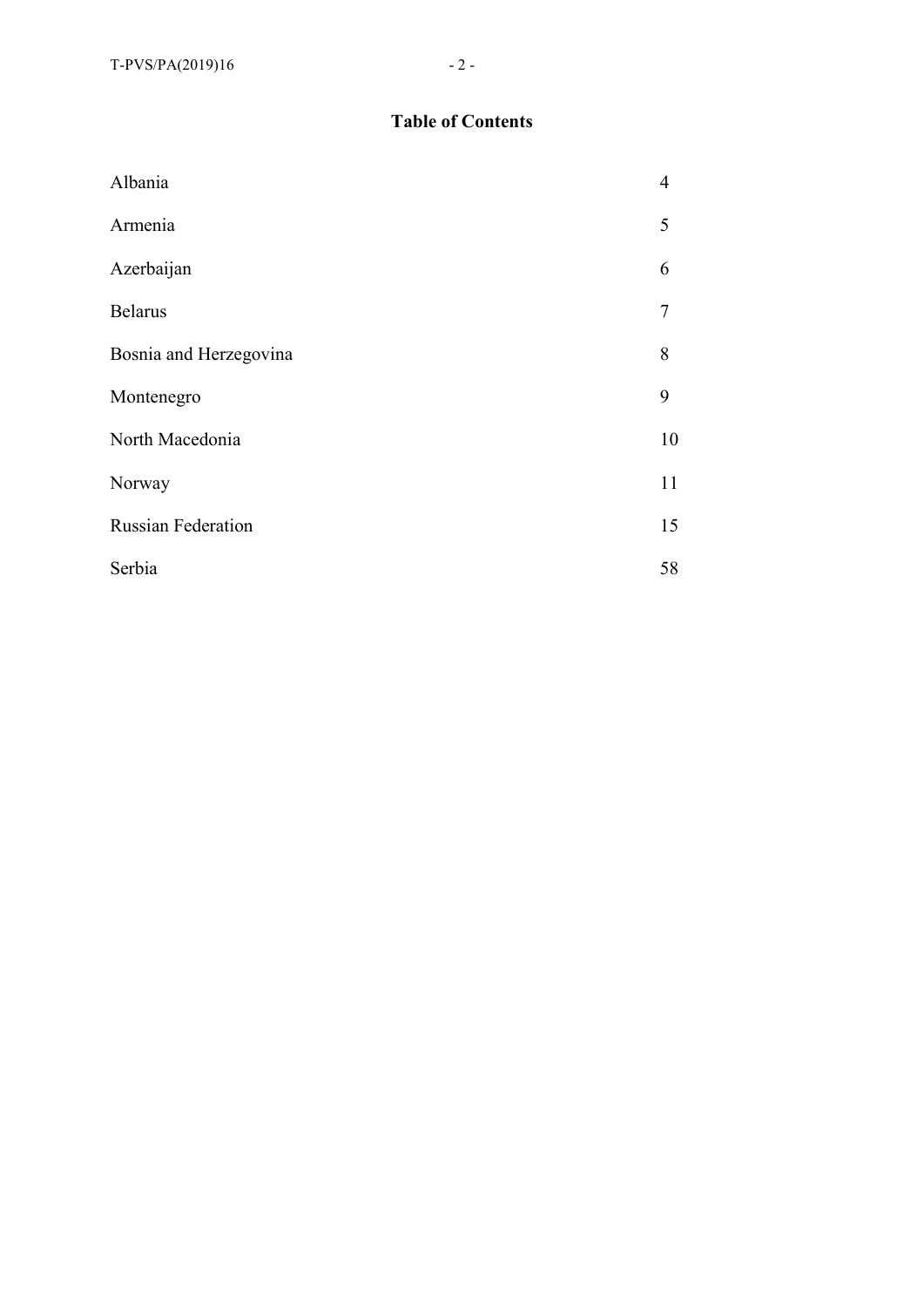The list of Emerald Network candidate sites is based on the most recent data release delivered on the Central Data Repository (CDR) managed by the European Environment Agency. It contains newly nominated sites and also previously nominated candidate sites (except those which are listed on the list of Emerald Network adopted sites). Candidate sites are defined by their code, their name and their area.

The list of officially nominated candidate Emerald sites is updated by the Standing Committee to the Bern Convention each year, at its annual meeting.

Countries are presented in alphabetical order and their lists are prepared and sorted according to the site code in alfa-numerical order. The sites where the area coverage is not indicated are caves.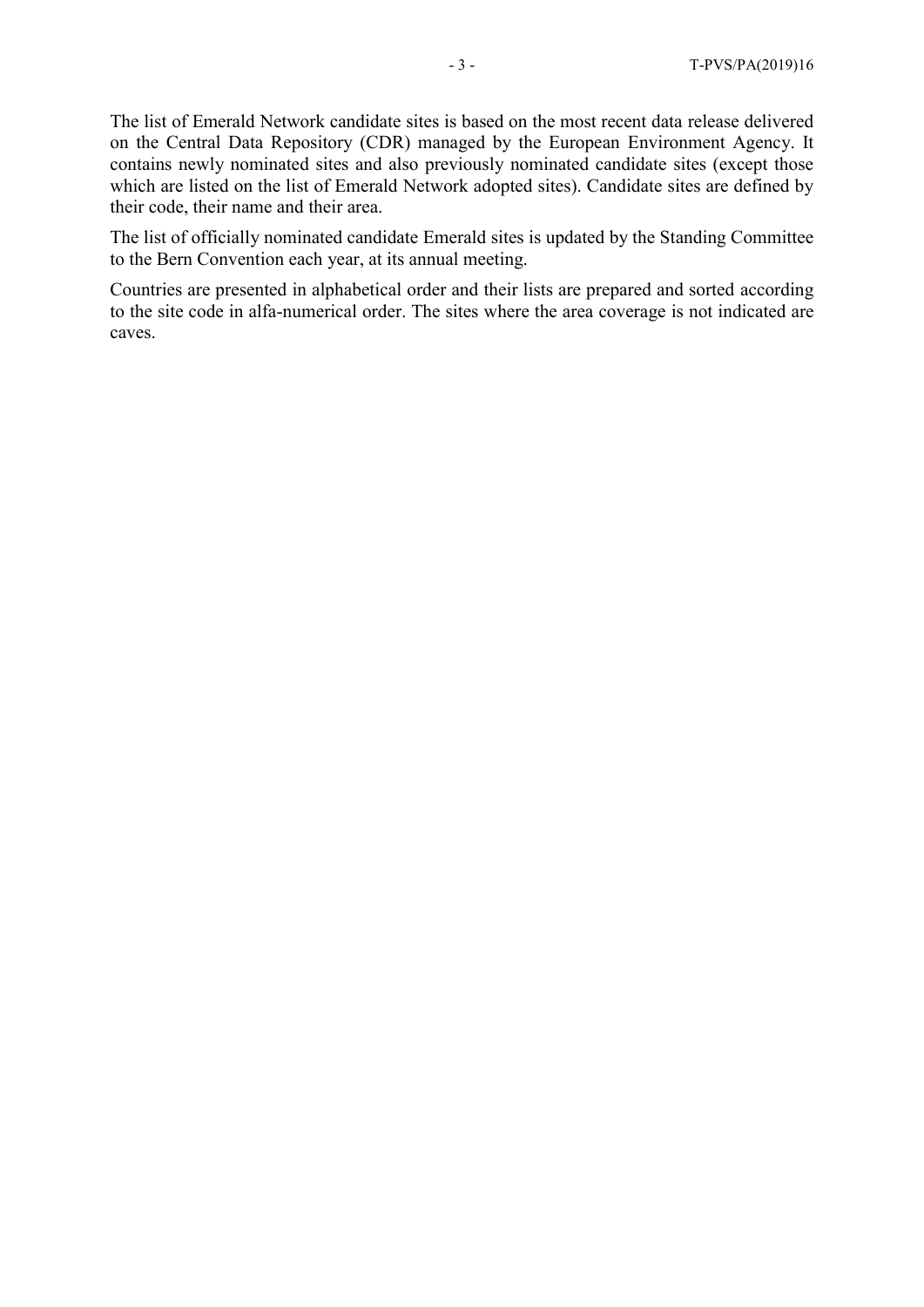

# LIST OF EMERALD NETWORK CANDIDATE SITES

| <b>Site Code</b> | <b>Site Name</b>                                                                                                                 | <b>Site Area</b><br>(Ha) |
|------------------|----------------------------------------------------------------------------------------------------------------------------------|--------------------------|
|                  | <b>Albania/Albanie</b>                                                                                                           |                          |
| AL0000001        | "Llogara" National Park / Parku Kombetar i Llogarase                                                                             | 1010,00                  |
| AL0000002        | Divjaka National Park / Parku Kombetar i Divjakes                                                                                | 7065,00                  |
| AL0000003        | Prespa National Park (Parku Kombetar i Prespes)                                                                                  | 27750,00                 |
| AL0000004        | Butrinti National Park (Parku Kombetar i Butrintit)                                                                              | 13500,00                 |
| AL0000005        | Allamani.                                                                                                                        | 1659,00                  |
| AL0000006        | Tomorri National Park (Parku Kombetar Tomorri)                                                                                   | 4000,00                  |
| AL0000007        | Dajti National Park (Parku Kombetar i Dajtit)                                                                                    | 29347,00                 |
| AL0000008        | Protected landscape of the wetland complex Vjose - Narte. (Peisazhi i Mbrojtur i sistemit<br>ligatinor Vjose-Narte)              | 19412,00                 |
| AL0000009        | Managed Nature Reserve (Albanian part) of Shkodra lake / Rezerva Natyrore e<br>Menaxhuar e Liqenit te Shkodres (pjesa shqiptare) | 49758,00                 |
| AL0000010        | Alps / Alpet                                                                                                                     | 77458,00                 |
| AL0000011        | Kurora Lures-Kunore-Valmore-Zall-Gjocaj                                                                                          | 16596,00                 |
| AL0000012        | Bredhi Hotoves-Dangelli National Park / Parku Kombetar Bredhi i Hotoves-<br>Dangelli.                                            | 14973,00                 |
| AL0000013        | Morava                                                                                                                           | 29155,00                 |
| AL0000014        | Karaburun-Orikum-Dukat National Park / Parku Kombetar Karaburun-Orikum-Dukat.                                                    | 33036,00                 |
| AL0000015        | Bize-Brozh-Bardhet Protected Landscape - (Peizazhi i Mbrojtur Bize-Brosh-<br>Berdhet.)                                           | 4000,00                  |
| AL0000016        | Karavasta National Park / Parku Kombetar Karavasta                                                                               | 33900,00                 |
| AL0000017        | Shengjin-Ishem.                                                                                                                  | 30000,00                 |
| AL0000018        | Managed Nature Reserve Kuturman-Qafe Bush / RNM Kuturman-Qafe Bush                                                               | 4100,00                  |
| AL0000019        | Pogradec Protected Landscape / Peizazhi i Mbrojtur Pogradec                                                                      | 27323,00                 |
| AL0000020        | Managed Nature Reserve Germenj-Shelegure-Leskovik-Piskal / RNMGermenj-<br>Shelegure-Leskovik-Piskal                              | 16000,00                 |
| AL0000021        | Protected Landscape of Buna river - Velipoja / Peizazhi i Mbrojtur i lumit te Bunes-<br>Velipoja                                 | 23027,00                 |
| AL0000022        | National Park Rrajce-Shebenik / Parku Kombetar Shebenik-Jabllanice                                                               | 25000,00                 |
| AL0000023        | Protected Landscape of Korabi / Peisazh i Mbrojtur i Korabit                                                                     | 31360,54                 |
| AL0000024        | Managed Nature Reserve Rrushkulli-Ishem / Rezerva natyrore e Menaxhuar Rrushkull-<br>Ishem.                                      | 2000,00                  |
| AL0000025        | Managed Nature Reserve of Berzane / Rezerva natyrore e Menaxhuar Berzane                                                         | 1000,00                  |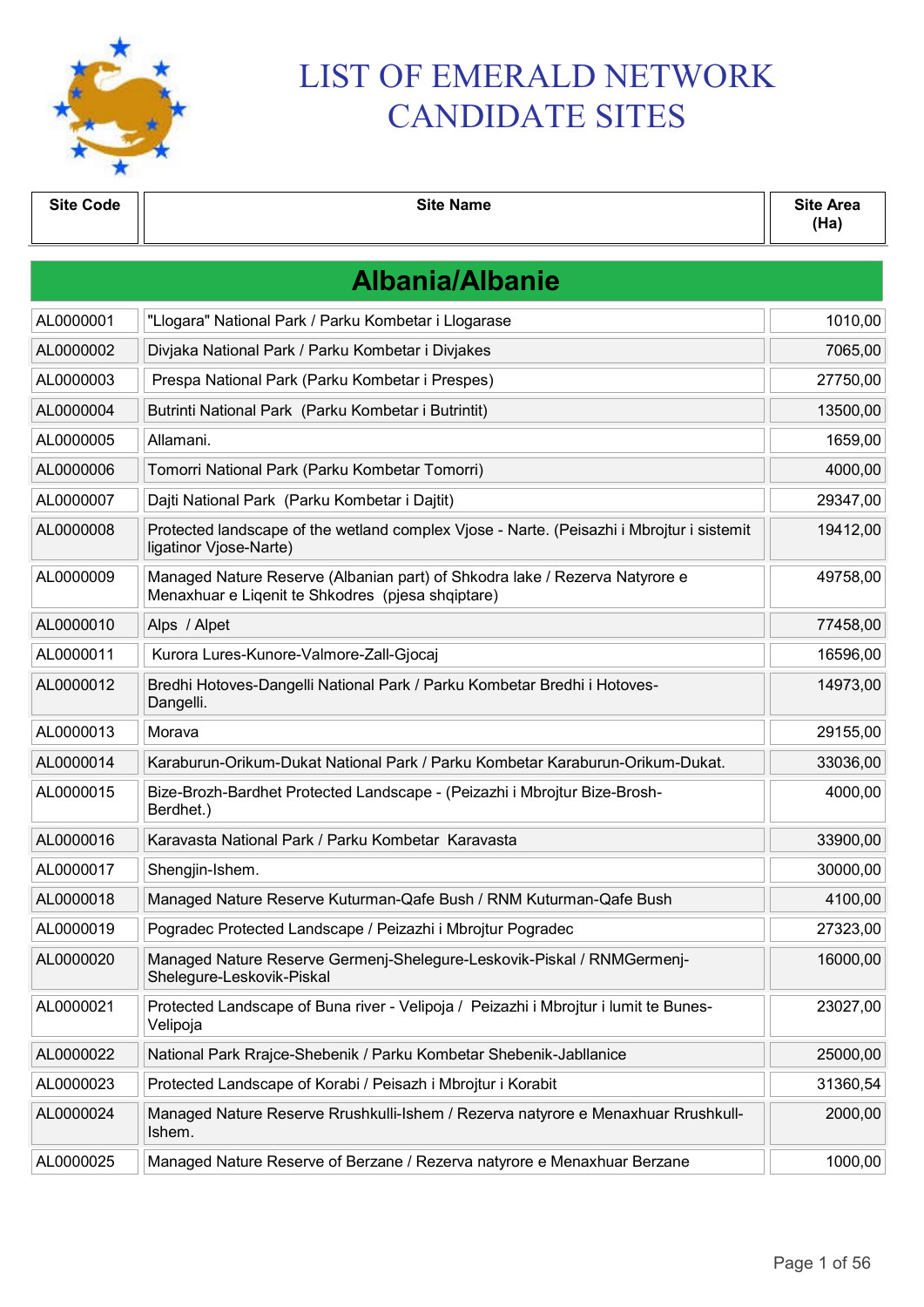| <b>Armenia/Arménie</b> |                                     |           |
|------------------------|-------------------------------------|-----------|
| AM0000001              | "Khosrov Forest" State reserve      | 63794,70  |
| AM0000002              | "Sevan" National park               | 489839,80 |
| AM0000003              | "Khor Virap - Armash" area          | 6998,20   |
| AM0000004              | "Lake Arpi" National park           | 56035,50  |
| AM0000005              | "Idjevan" area                      | 47593,10  |
| AM0000006              | "Djadjur" area                      | 1711,20   |
| AM0000007              | "Lori lakes" area                   | 1596,40   |
| AM0000008              | "Impassable brushwood" area         | 274,40    |
| AM0000009              | "Djermuk" area                      | 35015,00  |
| AM0000010              | "Aragats alpine" area               | 9446,70   |
| AM0000011              | "Dilidjan" National park            | 38634,30  |
| AM0000012              | "Gnishik" Protected landscape       | 30300,10  |
| AM0000013              | "Gorhajk" area                      | 4056,70   |
| AM0000014              | "Arevik" National park              | 60804,70  |
| AM0000015              | "Zangezur" area                     | 49066,60  |
| AM0000016              | "Tatev" area                        | 14873,10  |
| AM0000017              | "Metsamor" area                     | 26427,30  |
| AM0000018              | "Khndzoresk" area                   | 3425,70   |
| AM0000019              | "Vanand" area                       | 8222,30   |
| AM0000020              | "Akhuryan reservoir" area           | 8389,70   |
| AM0000021              | "Rhododendron caucasicum" sanctuary | 16191,10  |
| AM0000022              | "Arailer" area                      | 4676,70   |
| AM0000023              | "Debedi gorge" area                 | 56346,40  |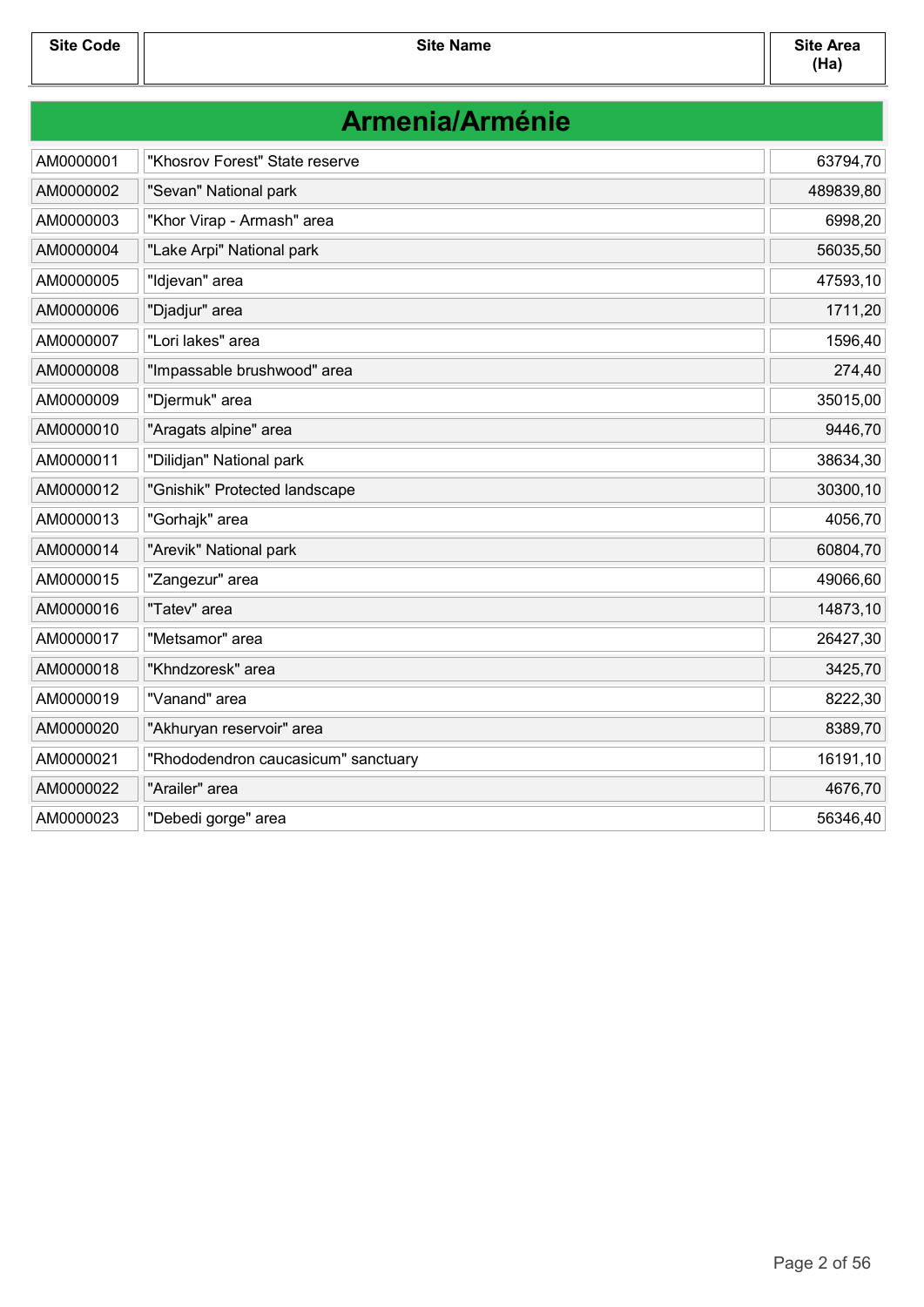| Azerbaijan/Azerbaïdjan |  |  |
|------------------------|--|--|
|                        |  |  |

| AZ0000001 | Zangezur-Agridag     | 179050,00 |
|-----------|----------------------|-----------|
| AZ0000002 | Mingecaur-Turyanchay | 326259,00 |
| AZ0000003 | Zakataly-Ilisy       | 138801,00 |
| AZ0000004 | Shahdag              | 352433,00 |
| AZ0000005 | Hirkan               | 206000,00 |
| AZ0000006 | Zuvand               | 29000,00  |
| AZ0000007 | Shirvan              | 59778,00  |
| AZ0000008 | Aggol                | 98718,00  |
| AZ0000009 | Gyzylagach           | 130385,00 |
| AZ0000010 | Samur Yalama         | 18905,00  |
| AZ0000011 | Absheron             | 4919,00   |
| AZ0000012 | Qobustan             | 29358,00  |
| AZ0000013 | Kura River Delta     | 8383,00   |
| AZ0000014 | Gil island           | 4522,00   |
| AZ0000015 | Goy gol lake         | 17488,00  |
| AZ0000016 | Karayazi             | 5534,00   |
| AZ0000017 | Arpachay             | 70000,00  |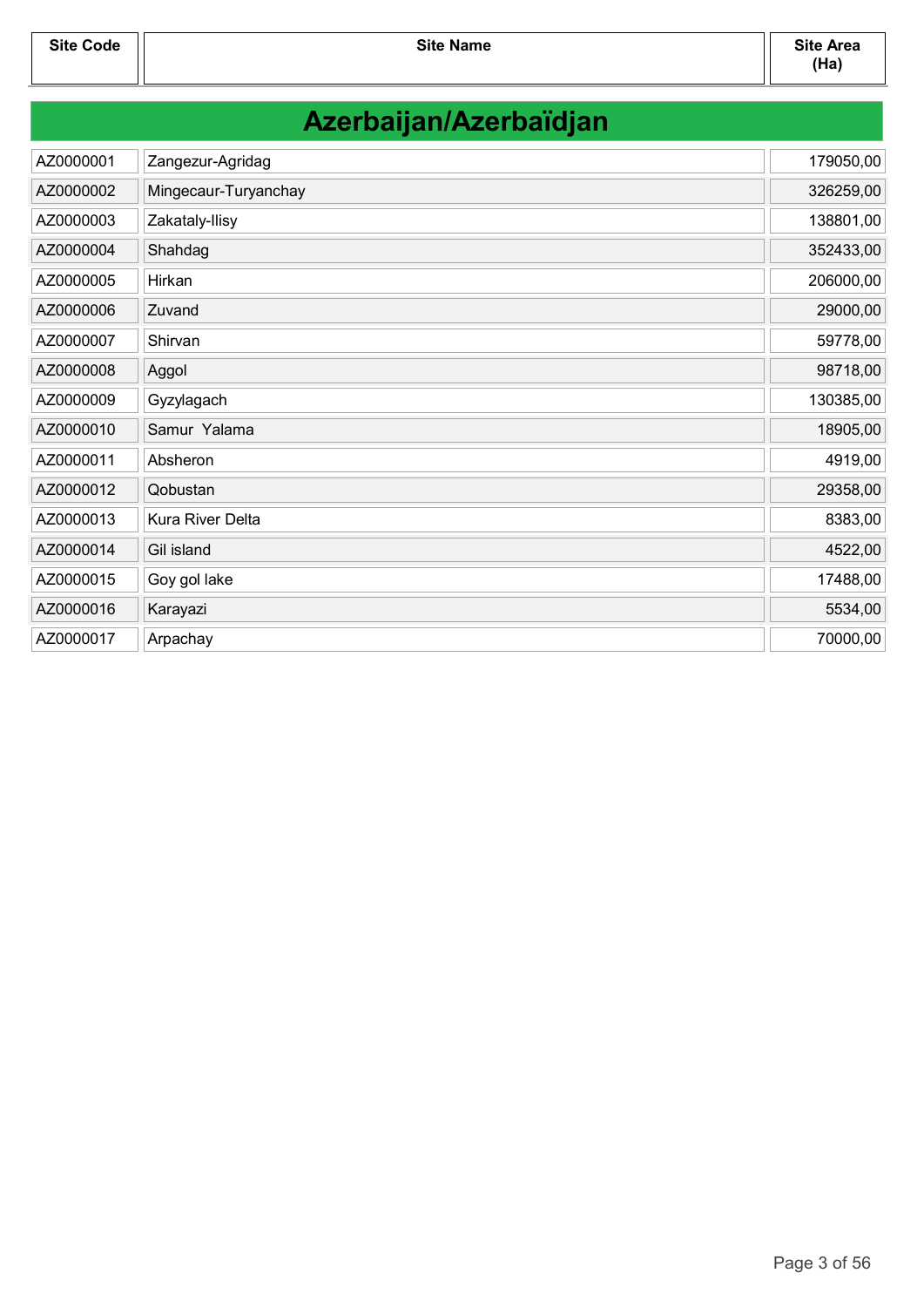| <b>Belarus/Bélarus</b> |                                                      |          |
|------------------------|------------------------------------------------------|----------|
| BY0000156              | Luchosa River Floodplain                             | 12241,00 |
| BY0000157              | Krivaya River with the complex of Skarputevo springs | 1185,00  |
| BY0000158              | Springs on Plisa                                     | 46,00    |
| BY0000159              | <b>Babonevskiye Ravines</b>                          | 702,00   |
| BY0000160              | Ozyory                                               | 28342,27 |
| BY0000161              | Zhada Bog                                            | 11743,00 |
| BY0000162              | Lower Pripyat Valley                                 | 43109,00 |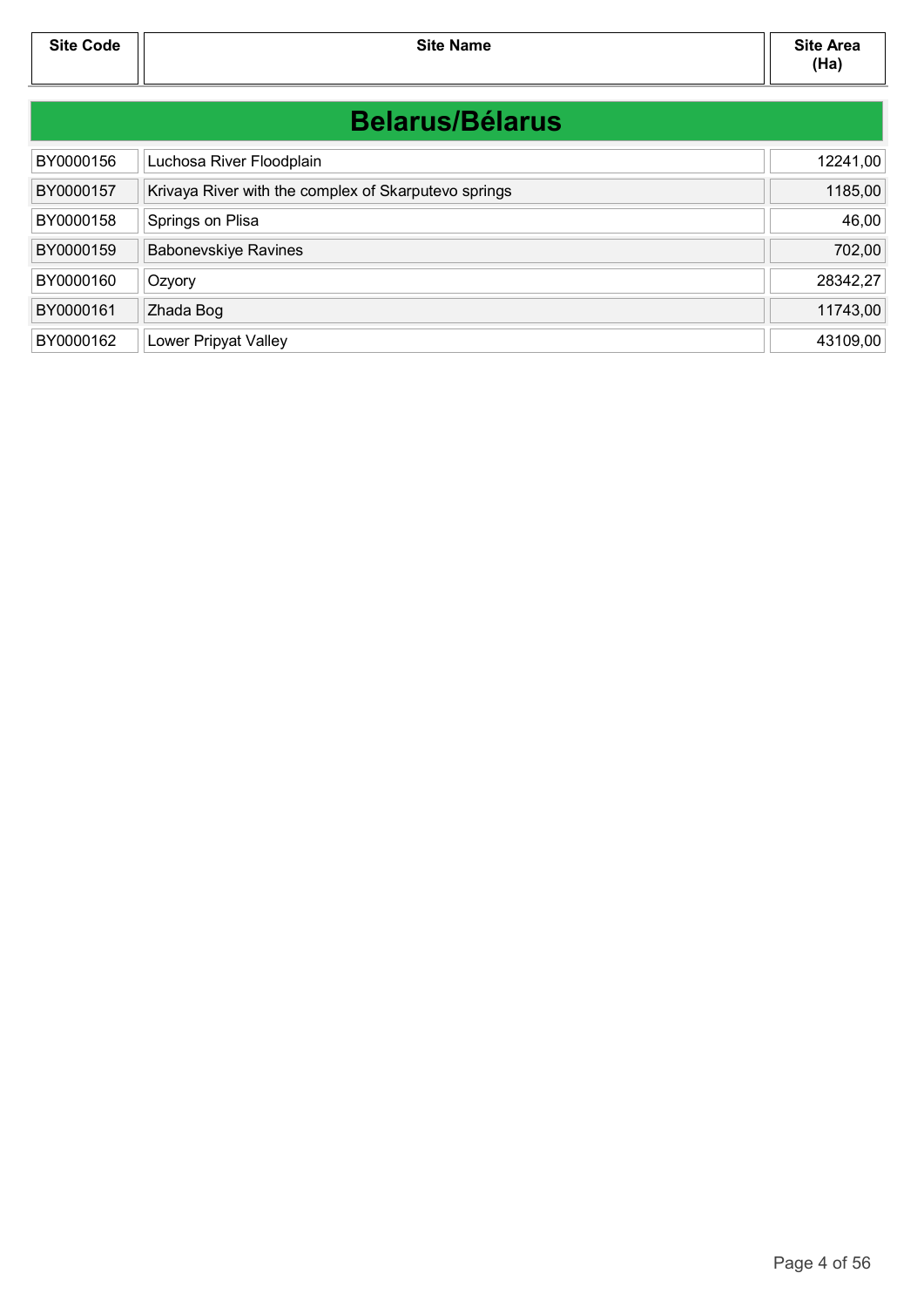| <b>Bosnia and Herzegovina/Bosnie-Herzégovine</b> |    |
|--------------------------------------------------|----|
| 00001 - Il Kanion Rakitnice.                     | 2Μ |

| BA0000001 | Kanjon Rakitnice                  | 2000,00  |
|-----------|-----------------------------------|----------|
| BA0000002 | Gornji tok Neretve                | 21419,00 |
| BA0000003 | Kanjon Idbra                      | 5500,00  |
| BA0000004 | Zlatar                            | 2368,00  |
| BA0000005 | Diva Grabovica                    | 3600,00  |
| BA0000006 | Kanjon Bijele                     | 3300,00  |
| BA0000007 | Rijeka Doljanka                   | 3400,00  |
| BA0000008 | Rama                              | 25357,00 |
| BA0000009 | Kompleks Maglic-Volujak-Zelengora | 8000,00  |
| BA0000010 | Vranica                           | 7800,00  |
| BA0000011 | Vlasic                            | 7723,00  |
| BA0000012 | Popovo polje/Vjetrenica           | 35146,00 |
| BA0000013 | Pecine kod Brckog                 | 1488,00  |
| BA0000014 | Miljacka-Lapisnica-Moscanica      | 621,00   |
| BA0000015 | Vodopad Skakavac                  | 110,00   |
| BA0000016 | Srebrnik-Tinja                    | 792,00   |
| BA0000017 | Crepoljsko-Bukovik                | 4136,00  |
| BA0000018 | Raca-Bijeljina                    | 8438,00  |
| BA0000019 | Bardaca-Lijevce polje             | 2206,00  |
| BA0000020 | Vrbas-Tijesno                     | 397,00   |
| BA0000021 | Ugar kanjon                       | 3099,00  |
| BA0000022 | Crna rijeka, pritoka Vrbasa       | 492,00   |
| BA0000023 | Fatnicko polje                    | 2913,00  |
| BA0000024 | Dabarsko polje                    | 4016,00  |
| BA0000025 | Nevesinjsko polje                 | 16733,00 |
| BA0000026 | Gatacko Veliko polje              | 8527,00  |
| BA0000027 | Veliki Stolac                     | 15569,00 |
| BA0000028 | kanjon Drine                      | 9437,00  |
| BA0000029 | Livanjsko polje                   | 45868,00 |
|           |                                   |          |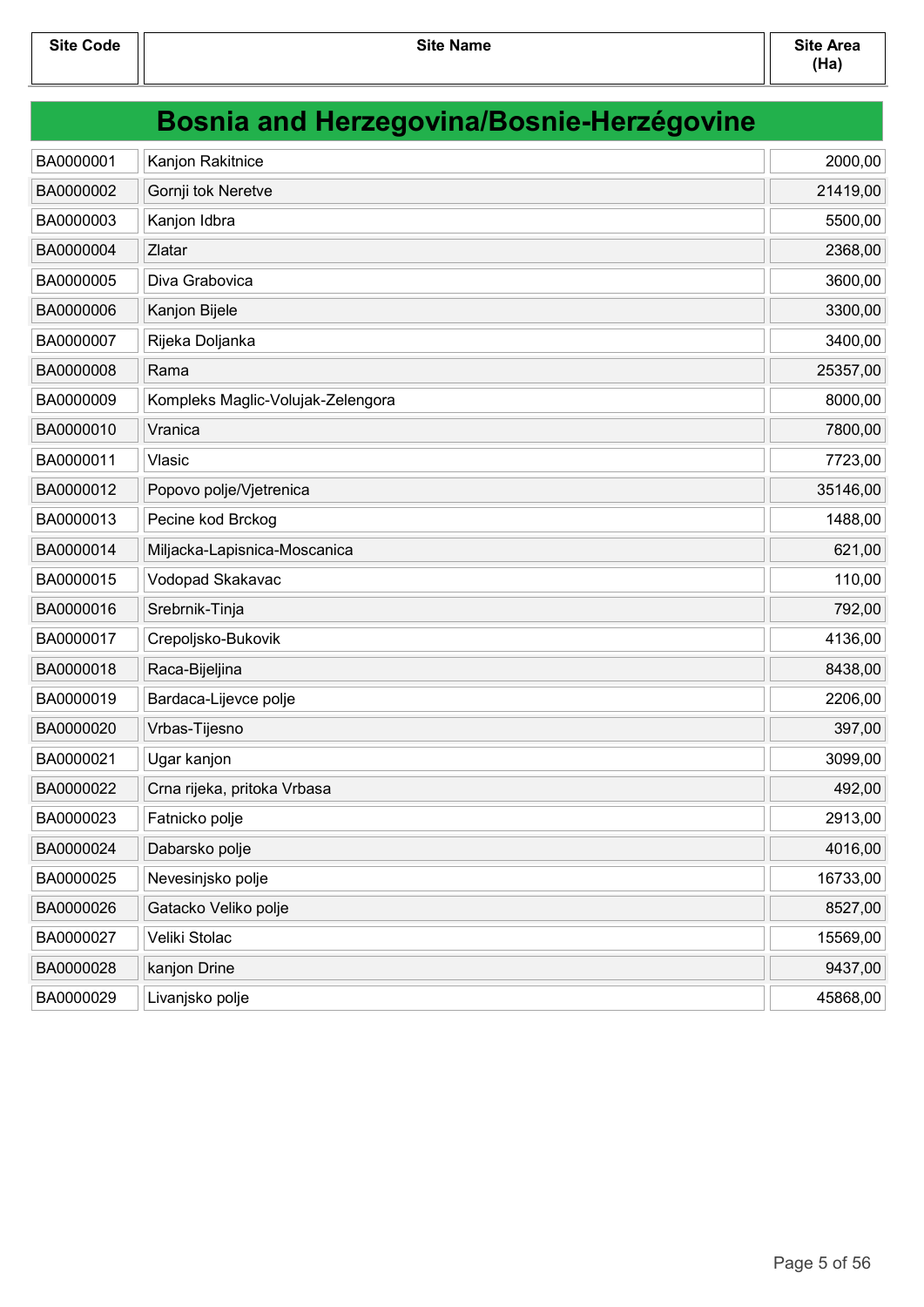| Montenegro/Monténégro |                                                |          |
|-----------------------|------------------------------------------------|----------|
| ME0000000             | Maglic, Volujak i Bioc                         | 7252,64  |
| ME0000001             | Canyon of Mala Rijeka                          | 3600,00  |
| ME0000002             | Durmitor mountain with Tara River Canyon       | 33895,00 |
| ME0000003             | <b>Skadar Lake</b>                             | 37800,00 |
| ME0000004             | Velika Plaza with Solana Ulcinj                | 2839,46  |
| ME0000005             | <b>Buljarica</b>                               | 302,00   |
| ME0000006             | Field Cemovsko polje                           | 358,00   |
| ME0000007             | <b>Bjelasica</b>                               | 5733,00  |
| ME0000008             | Kanjon Cijevne                                 | 6937,00  |
| ME0000009             | Kanjon Mrtvice                                 | 2903,00  |
| ME000000A             | Lovcen                                         | 6267,00  |
| ME000000B             | Tivatska solila                                | 240,00   |
| ME000000C             | Sasko jezero, rijeka Bojana, Knete, Ada Bojana | 7397,00  |
| ME000000D             | Rumija                                         | 12237,00 |
| ME000000E             | Cave in Djalovica Ravine                       | 191,00   |
| ME000000F             | Plavsko-Gusinjske Prokletije (+Bogicevica)     | 15758,00 |
| ME000000H             | Lim river                                      | 17148,00 |
| ME000000I             | Valley of Cehotina river                       | 13356,00 |
| ME000000J             | Ljubisnja                                      | 4332,00  |
| ME000000M             | Golija i Ledenice                              | 10276,00 |
| ME000000N             | Ostatak kanjona Pive ispod Hidroelektrane      | 1664,00  |
| ME000000O             | <b>Visitor and Zeletin</b>                     | 13680,00 |
| ME000000P             | Komarnica                                      | 1473,00  |
| ME000000Q             | Kotorsko risanski bay                          | 2778,00  |
| ME000000R             | Sinjavina (Babji zub i Gradiste)               | 5709,00  |
| ME000000S             | Orjen                                          | 15046,00 |
| ME000000T             | Pecin beach                                    | 15,00    |
| ME000000U             | Hajla                                          | 2266,00  |
| ME000000V             | Spas, Budva                                    | 352,00   |
| ME000000X             | Komovi                                         | 6135,00  |
| ME000000Y             | Katici, Donkova and Velja seka islands         | 439,00   |
| ME000000Z             | Platamuni                                      | 1698,00  |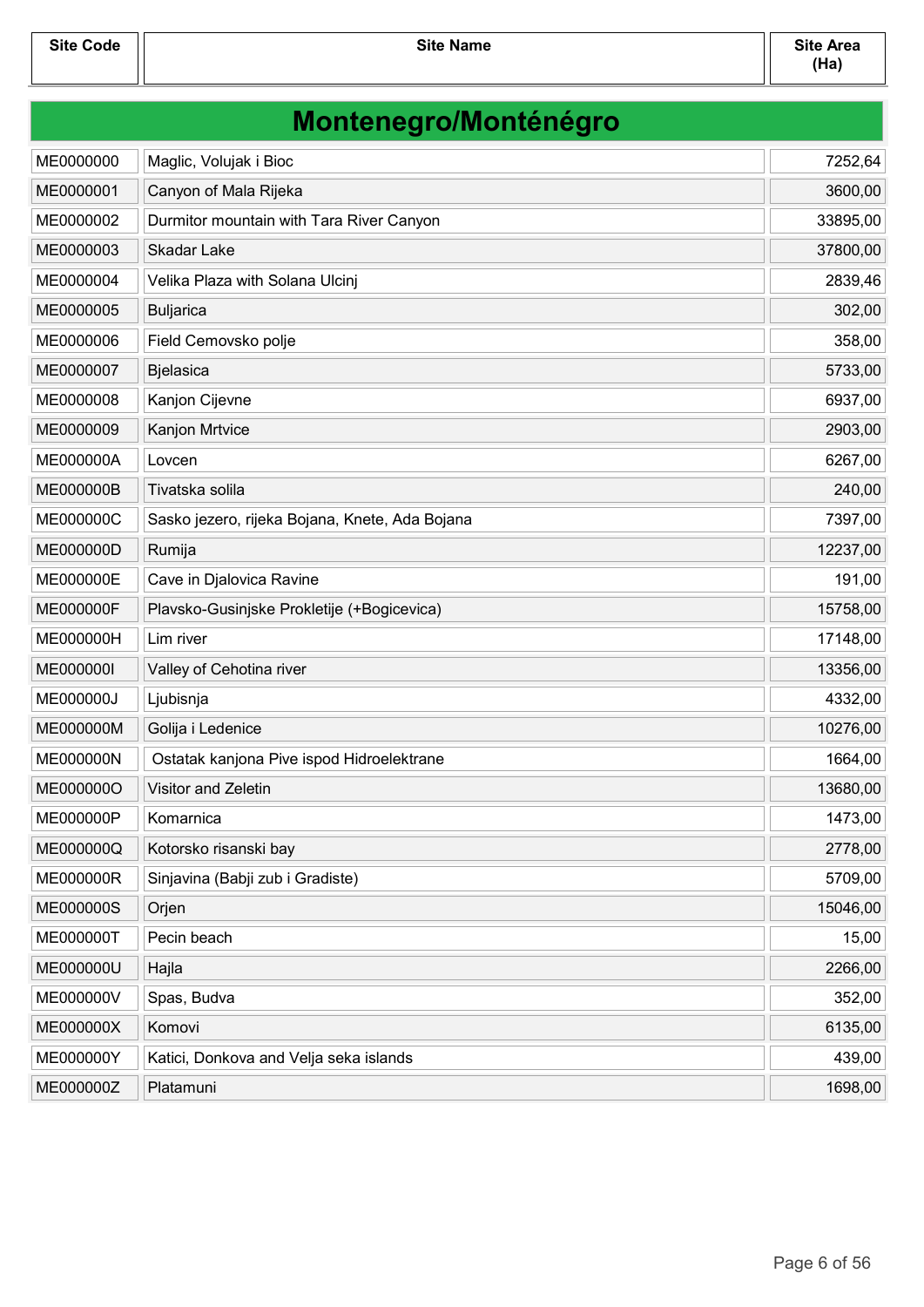| North Macedonia/Macédoine du Nord |                       |          |
|-----------------------------------|-----------------------|----------|
| MK0000001                         | Galichica             | 22750,00 |
| MK0000002                         | Ezerani               | 2137,00  |
| MK0000003                         | Dojransko Ezero       | 2696,00  |
| MK0000004                         | Pelister              | 12500,00 |
| MK0000005                         | Demir Kapija          | 4250,00  |
| MK0000006                         | Tikvesh               | 11605,00 |
| MK0000007                         | Mavrovo               | 73088,00 |
| MK0000008                         | Shar Planina          | 46980,00 |
| MK0000009                         | Matka                 | 5442,00  |
| MK0000010                         | Bogoslovec            | 4500,00  |
| MK0000011                         | Orlovo Brdo           | 1980,00  |
| MK0000012                         | Smolarski Vodopad     | 810,00   |
| MK0000013                         | Monospitovsko Blato   | 1082,00  |
| MK0000014                         | Belchishko Blato      | 1544,00  |
| MK0000015                         | Alshar                | 3133,00  |
| MK0000016                         | Markovi Kuli          | 3648,00  |
| MK0000017                         | Jakupica              | 76740,00 |
| MK0000018                         | Nidze                 | 21320,00 |
| MK0000019                         | Kozuf                 | 28250,00 |
| MK0000020                         | Jablanica             | 17980,00 |
| MK0000021                         | <b>Belasica</b>       | 16710,00 |
| MK0000022                         | Blato Negorski banji  | 625,00   |
| MK0000023                         | Babuna - Topolka      | 2941,00  |
| MK0000024                         | Ohridsko Ezero        | 24370,00 |
| MK0000025                         | Prespansko Ezero      | 19000,00 |
| MK0000026                         | Osogovski Planini     | 56630,00 |
| MK0000027                         | Churchulum (Bogdanci) | 652,00   |
| MK0000028                         | Raechka klisura       | 26040,00 |
| MK0000029                         | German - Pchinja      | 63490,00 |
| MK0000030                         | Katlanovo-Taor        | 8160,00  |
| MK0000031                         | Klisura na Bregalnica | 7170,00  |
| MK0000032                         | Mariovo               | 58660,00 |
| MK0000033                         | Maleshevski Planini   | 19140,00 |
| MK0000034                         | Gorna Pelagonija      | 67000,00 |
| MK0000035                         | Ovche Pole            | 41360,00 |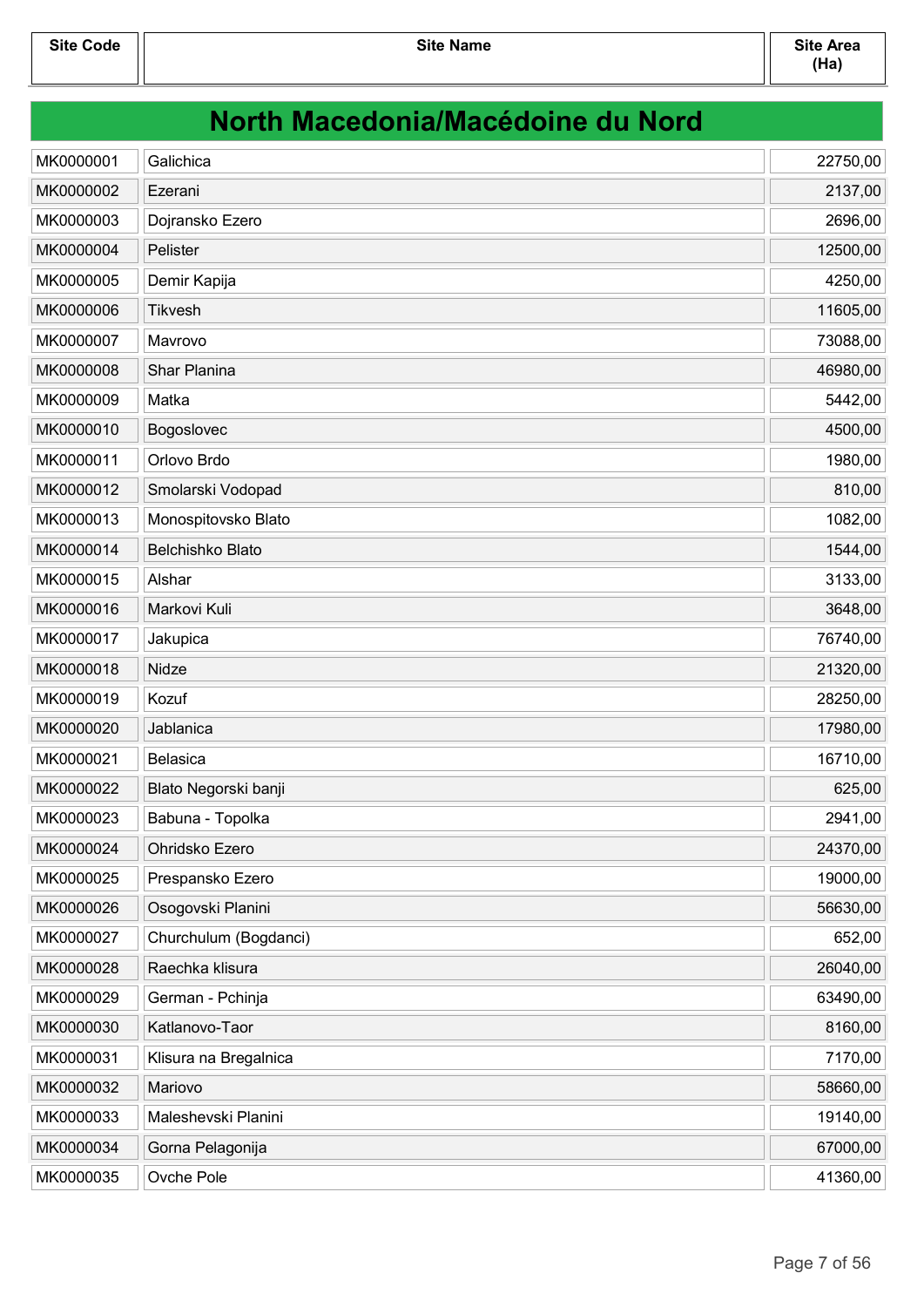| Norway/Norvège |                           |        |
|----------------|---------------------------|--------|
| NO0000003      | Astujeaggi Nature Reserve | 572,35 |
| NO0000073      | Movatna og Einevarden     | 548,70 |
| NO0000082      | Fritzøehus                | 162,95 |
| NO0000111      | Svartbotn                 | 221,35 |
| NO0000113      | Sørsandfjorden            | 179,46 |
| NO0000115      | Kinaroddsandfjorden       | 161,65 |
| NO0000116      | Lille Kamøya              | 158,50 |
| NO0000123      | Sandfjordneset            | 56,56  |
| NO0000127      | Lågmyra og Bogen          | 71,27  |
| NO0000131      | <b>Breivika</b>           | 962,02 |
| NO0000137      | Sandsvika                 | 521,47 |
| NO0000138      | Dyngeneset                | 320,78 |
| NO0000140      | Stongodden                | 188,15 |
| NO0000142      | Lomtjønnmyran             | 83,65  |
| NO0000143      | Nordkjosbotn              | 64,04  |
| NO0000153      | Måstadfjellet             | 801,71 |
| NO0000155      | Grottene i Rana           | 0,00   |
| NO0000165      | Skardmodalen              | 954,98 |
| NO0000188      | Vardøya                   | 143,27 |
| NO0000189      | Sørmela                   | 132,43 |
| NO0000193      | Høljanmyra                | 109,18 |
| NO0000194      | Leirvika                  | 107,07 |
| NO0000198      | Åsen - Kjeldalen          | 195,58 |
| NO0000199      | Arstadlia - Tverviknakkan | 56,30  |
| NO0000203      | Hammarnesflåget           | 54,86  |
| NO0000209      | Mosaksla                  | 34,23  |
| NO0000210      | Teisdalen                 | 21,79  |
| NO0000228      | Bergsåsen                 | 74,84  |
| NO0000242      | Kvitmyra                  | 48,38  |
| NO0000249      | Åsmyra                    | 28,75  |
| NO0000251      | Hattmoenget               | 23,94  |
| NO0000254      | Måsøra-Hofstadøra         | 14,35  |
| NO0000277      | Herdalen                  | 29,45  |
| NO0000283      | Mormyra                   | 16,42  |
| NO0000284      | Bjørnmyra                 | 12,16  |
| NO0000296      | Oppdølsstranda            | 436,25 |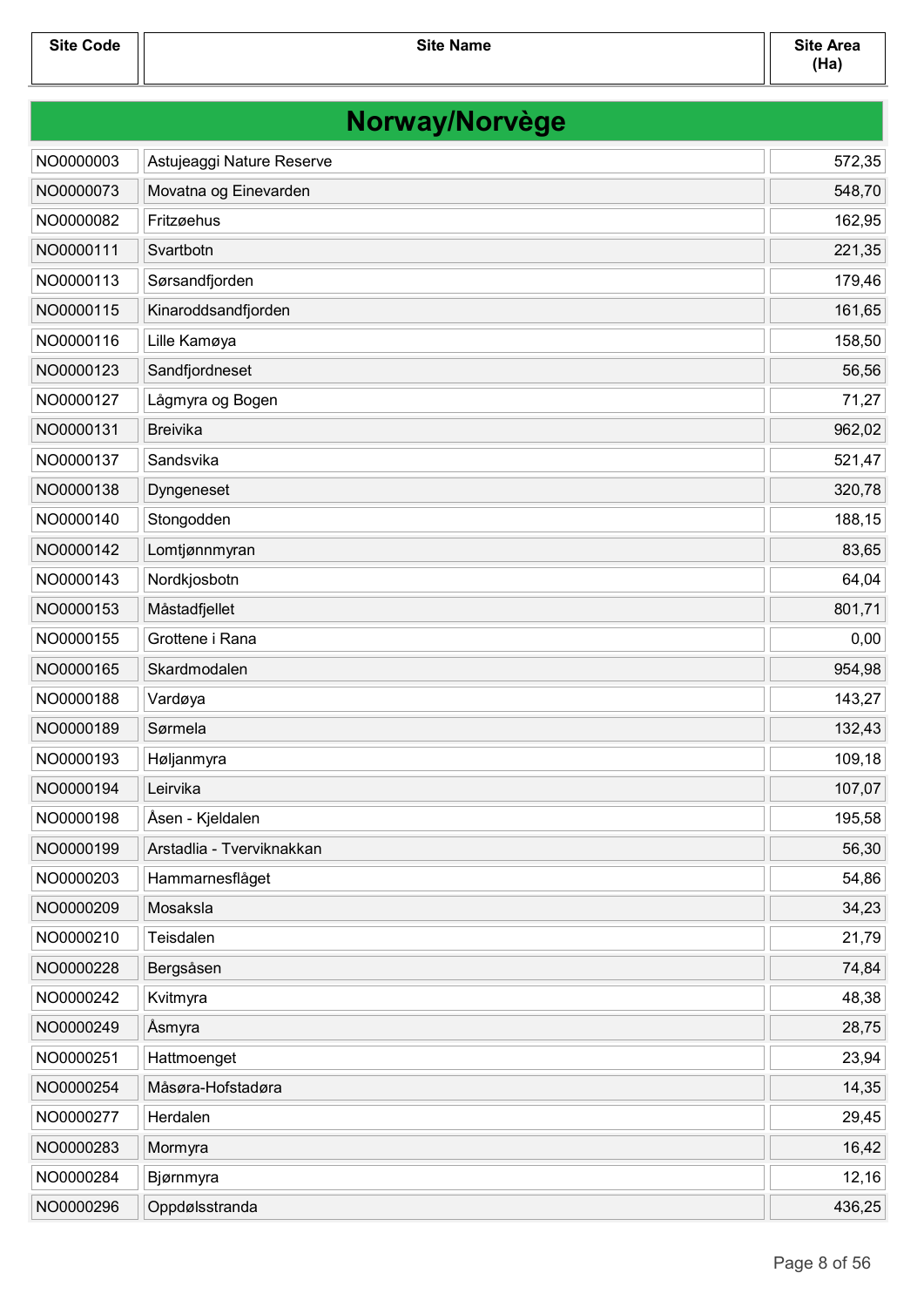| <b>Site Code</b> | <b>Site Name</b>           | <b>Site Area</b><br>(Ha) |
|------------------|----------------------------|--------------------------|
| NO0000308        | Sandvikmyrane              | 111, 17                  |
| NO0000311        | Lauvåsen                   | 89,61                    |
| NO0000321        | Småvollen                  | 45,59                    |
| NO0000325        | Rørvikvatnet               | 38,85                    |
| NO0000326        | Gjelamyra                  | 36,26                    |
| NO0000346        | Vassøyane                  | 623,85                   |
| NO0000347        | Tvinna                     | 507,64                   |
| NO0000352        | Grima                      | 149,21                   |
| NO0000355        | Eldedalen                  | 8,85                     |
| NO0000358        | Osen                       | 52,73                    |
| NO0000360        | Tjønnane                   | 48,34                    |
| NO0000363        | Sætremyrane                | 40,23                    |
| NO0000364        | Gjerlandsøyane             | 19,61                    |
| NO0000375        | Joberget                   | 39,12                    |
| NO0000377        | Kvanndal                   | 26,04                    |
| NO0000379        | Hystad                     | 21,31                    |
| NO0000380        | Storsøy                    | 21,12                    |
| NO0000385        | Floget                     | 7,83                     |
| NO0000392        | Urådalen og Sæland         | 216,52                   |
| NO0000414        | Grasholmen og Knibringen   | 13,56                    |
| NO0000421        | Listeid                    | 52,11                    |
| NO0000428        | Skoland                    | 19,30                    |
| NO0000430        | Fotskarlia                 | 14,46                    |
| NO0000432        | Lykkjevatn                 | 8,31                     |
| NO0000435        | Navassfjell                | 280,21                   |
| NO0000437        | Materialen                 | 26,47                    |
| NO0000438        | Lindalen                   | 16,48                    |
| NO0000439        | Fjosbumyra                 | 13,00                    |
| NO0000440        | Frierflogene-Dammane       | 79,28                    |
| NO0000445        | Bjønntjenn                 | 176,34                   |
| NO0000453        | Sandviki                   | 24,27                    |
| NO0000455        | Burøytjern                 | 9,73                     |
| NO0000463        | Malmøya                    | 71,03                    |
| NO0000469        | Brånakollene               | 19,01                    |
| NO0000472        | Breimyr                    | 10,50                    |
| NO0000474        | Høymyr                     | 5,15                     |
| NO0000476        | Gjellebekkmyrene og Tranby | 50,75                    |
| NO0000477        | Ultvedttjern               | 55,52                    |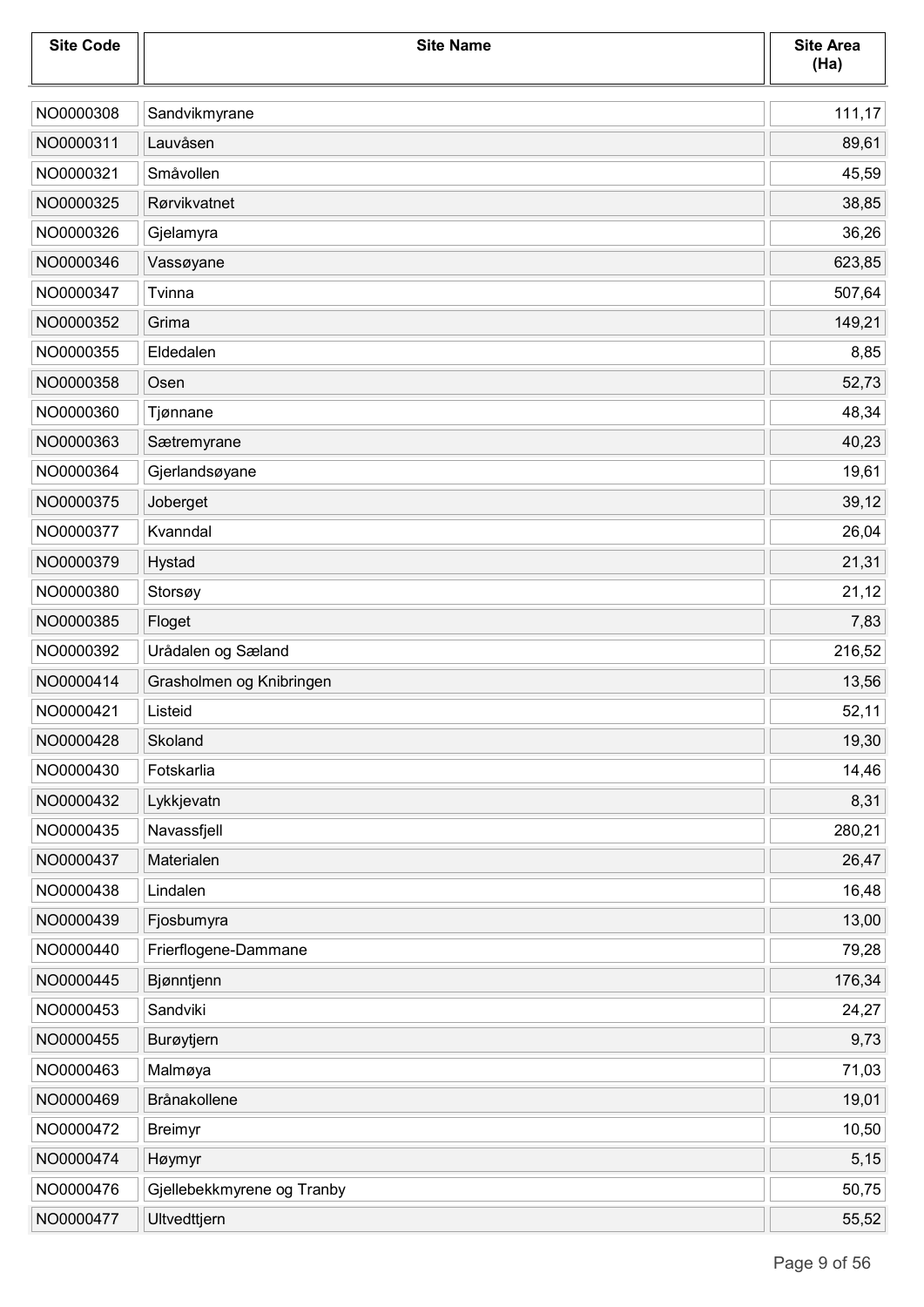| <b>Site Code</b> | <b>Site Name</b>          | <b>Site Area</b><br>(Ha) |
|------------------|---------------------------|--------------------------|
| NO0000492        | Solbergfjellet            | 68,96                    |
| NO0000498        | Lamyra                    | 33,71                    |
| NO0000500        | Tronstad                  | 10,49                    |
| NO0000501        | Søndre Hørtekollen        | 10,41                    |
| NO0000502        | Mysutjernene              | 9,73                     |
| NO0000527        | Dokka                     | 29,10                    |
| NO0000531        | Stormyra                  | 13,19                    |
| NO0000539        | Volaberget og Kvemskjølen | 1642,52                  |
| NO0000570        | Jukulen                   | 67,19                    |
| NO0000599        | Slåttmyra                 | 11,65                    |
| NO0000602        | Lindøya                   | 9,69                     |
| NO0000603        | Ekebergskråningen         | 5,65                     |
| NO0000604        | Borøya                    | 0,04                     |
| NO0000606        | Bjerkås                   | 21,39                    |
| NO0000607        | Hengsåsen                 | 16,70                    |
| NO0000610        | Vendelholmene             | 5,52                     |
| NO0000611        | Husbergøya                | 5,17                     |
| NO0000612        | Padda                     | 1,56                     |
| NO0000633        | Hansemakerkilen           | 24,68                    |
| NO0000634        | Stordamsmyra              | 19,15                    |
| NO0000636        | Langrasta                 | 14,81                    |
| NO0000638        | Revlingen                 | 14,01                    |
| NO0000640        | Svartskog                 | 229,82                   |
| NO0000641        | Lyngsalpan                | 96156,34                 |
| NO0000642        | Sylan                     | 16579,92                 |
| NO0000643        | Reinheimen                | 197461,05                |
| NO0000644        | Breheimen                 | 169705,64                |
| NO0000645        | Ulgjelsvann               | 59,12                    |
| NO0000646        | Herdla                    | 206,37                   |
| NO0000647        | Bjårvatnet                | 94,80                    |
| NO0000648        | Olashei                   | 505,41                   |
| NO0000651        | Kvenntjønnane             | 1203,36                  |
| NO0000676        | Søndre Haugstenåsen       | 32,38                    |
| NO0000682        | Myklandsvatna             | 713,74                   |
| NO0000683        | Håøya                     | 179,63                   |
| NO0000684        | Høydalsfjellet            | 184,38                   |
| NO0000685        | <b>Ytre Lauvrak</b>       | 40,44                    |
| NO0000686        | Høyrokampen               | 993,94                   |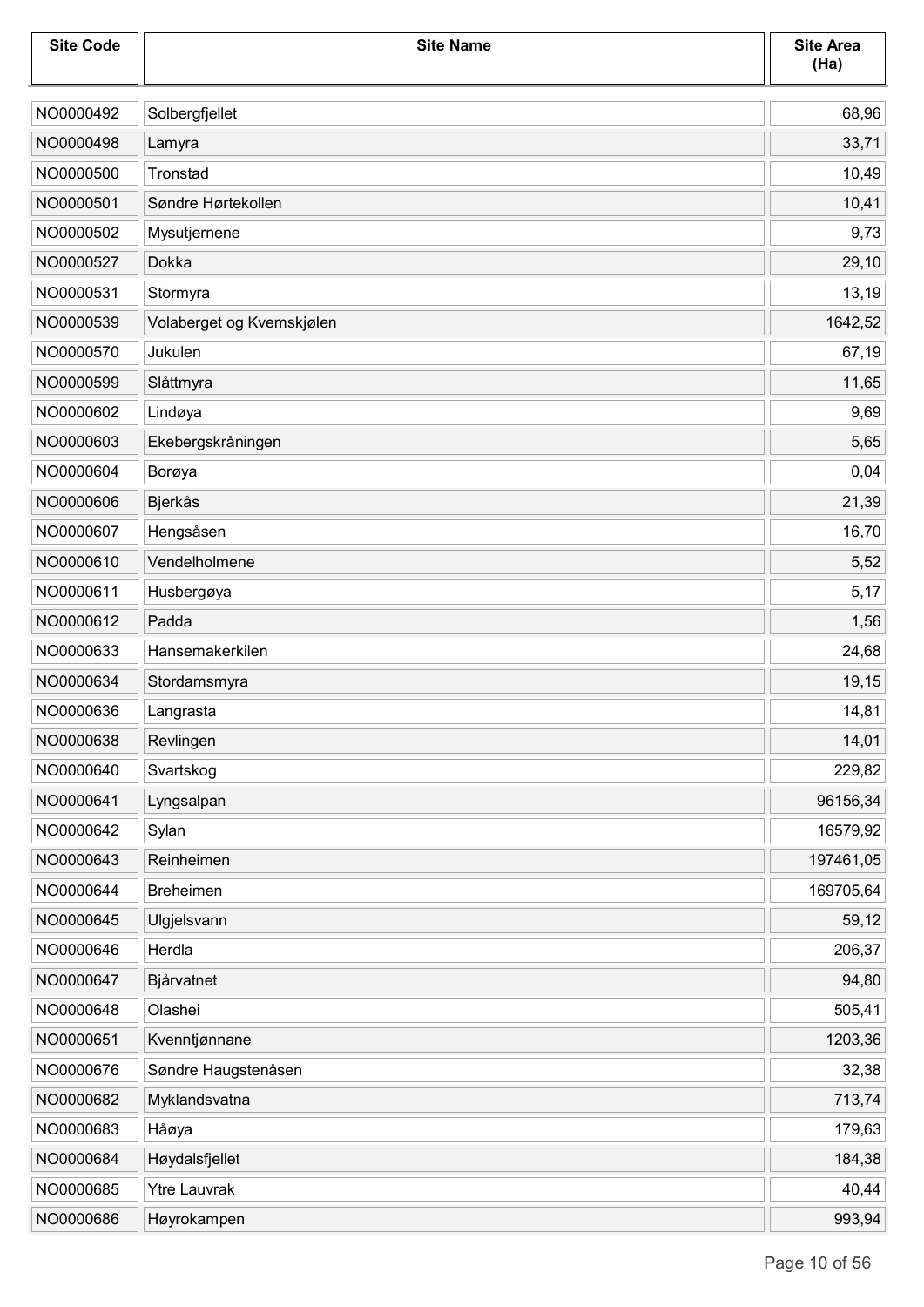| <b>Site Code</b> | <b>Site Name</b>                | <b>Site Area</b><br>(Ha) |
|------------------|---------------------------------|--------------------------|
| NO0000687        | Sagåa                           | 329,36                   |
| NO0000688        | Orebukta                        | 12,63                    |
| NO0000689        | Navitdalen                      | 18744,65                 |
| NO0000690        | Latharimoen                     | 17,86                    |
| NO0000691        | Gartlandselva                   | 141,73                   |
| NO0000692        | Konglungen                      | 0,33                     |
| NO0000693        | Søndre Håøya                    | 372,54                   |
| NO0000694        | Pollen                          | 1,37                     |
| NO0000697        | Høydalen                        | 1111,64                  |
| NO0000698        | Rambjøra                        | 30,57                    |
| NO0000699        | Horsvær                         | 33959,77                 |
| NO0000700        | Hensteinen, Horsværet og Gimsan | 739,59                   |
| NO0000711        | Stormyra (Rossvoll)             | 139,96                   |
| NO0000712        | Ringmyra                        | 40,26                    |
| NO0000713        | Kisselbergmosen                 | 72,76                    |
| NO0000714        | Vangestadmyra                   | 8,45                     |
| NO0000715        | Natås                           | 7,98                     |
| NO0000716        | Bervamyr                        | 36,45                    |
| NO0000717        | Oppsjømyrene                    | 19,30                    |
| NO0000718        | Steinevik                       | 101,84                   |
| NO0000719        | Vestre Fuglemosen               | 28,86                    |
| NO0000720        | Tågdalen                        | 145,98                   |
| NO0000721        | Lindåsmyra                      | 45,55                    |
| NO0000722        | Kaldvassmyra                    | 40,23                    |
| NO0000723        | Vormedalsheia                   | 12217,01                 |
| NO0000724        | Remmendalen                     | 15,72                    |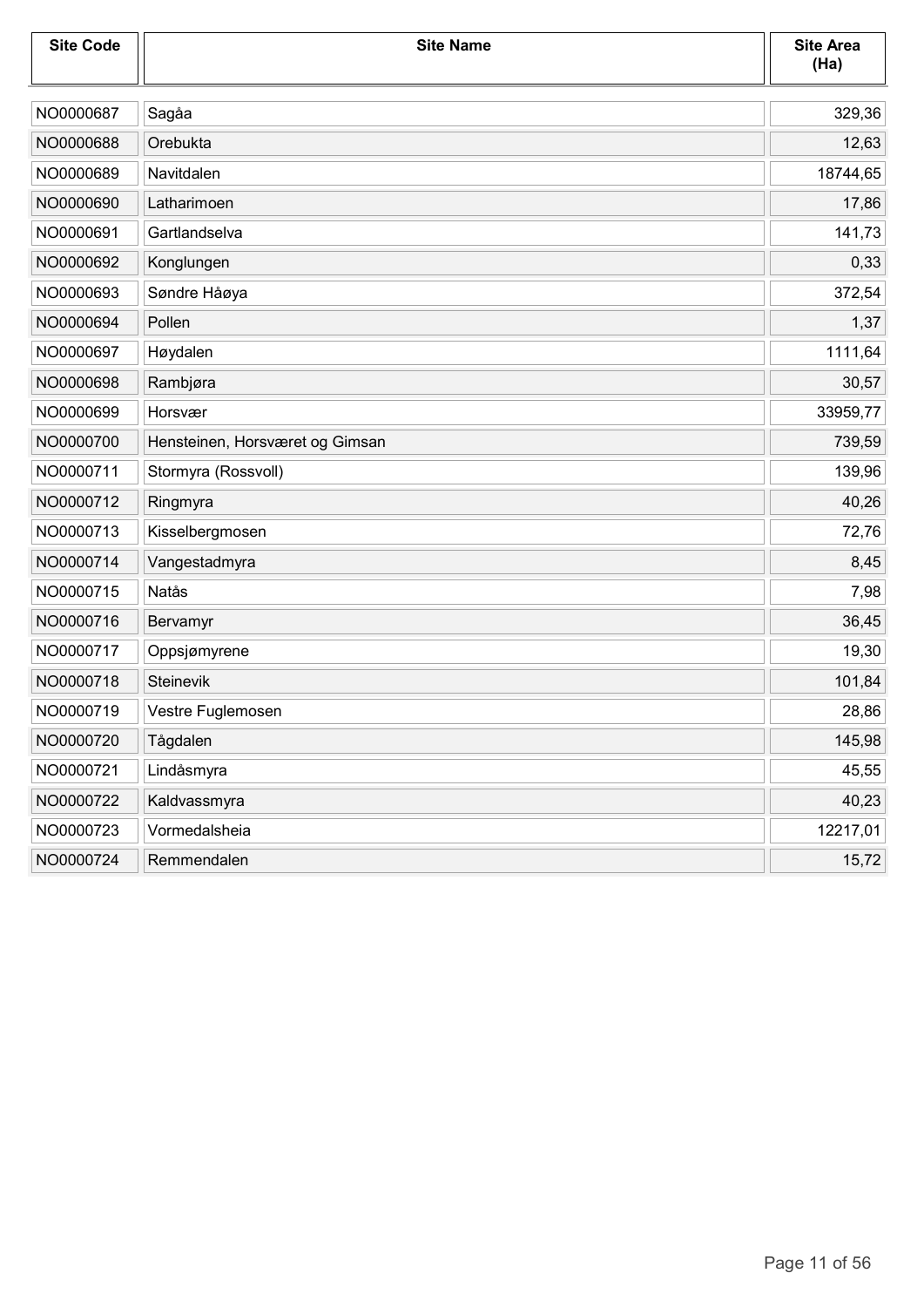| <b>Russian Federation/Fédération de Russie</b> |                                                    |           |
|------------------------------------------------|----------------------------------------------------|-----------|
| RU0100730                                      | Krasnoarmeiskaya dubrava                           | 211,42    |
| RU0100745                                      | Predgoria Adygeyi, v tom chisle Aminovka i Rufabgo | 74943,40  |
| RU0100746                                      | Khadzhokh                                          | 9886,86   |
| RU0101096                                      | Shovgenovsky                                       | 17474,89  |
| RU0101097                                      | Dakhovsky                                          | 17093,18  |
| RU0101098                                      | Massiv samshita kolkhidskogo                       | 1682,38   |
| RU0101099                                      | Kuzhorsky                                          | 966,45    |
| RU0200046                                      | Bashkiriya                                         | 99070,42  |
| RU0200057                                      | Bashkirskiy                                        | 49129,70  |
| RU0200058                                      | Shulgan-Tash                                       | 22690,51  |
| RU0200104                                      | Zilim                                              | 44532,73  |
| RU0200105                                      | <b>Birskiy</b>                                     | 20843,64  |
| RU0200106                                      | Iksko-Muradymovskaya                               | 31834,69  |
| RU0200107                                      | Nakazbashevskiy                                    | 22072,14  |
| RU0200108                                      | Karlykhanovskiy                                    | 18157,92  |
| RU0200109                                      | Shaitantau                                         | 41963,65  |
| RU0200110                                      | Ishimbaiskiy                                       | 57245,25  |
| RU0200111                                      | Askinskiy                                          | 14840,49  |
| RU0200223                                      | Yuzhno-Ural'skiy                                   | 257185,65 |
| RU0200398                                      | Tra-Tau                                            | 42,10     |
| RU0200445                                      | Gora Yuraktau                                      | 85,33     |
| RU0200638                                      | Bizhbuliakskiy                                     | 13519,55  |
| RU0200639                                      | Asly-Kul                                           | 43615,06  |
| RU0200640                                      | Elovo-pikhtovye lesa Ufimskogo Plato               | 2037,87   |
| RU0200641                                      | Iremel'                                            | 51682,84  |
| RU0200725                                      | Abdullinskaya gora                                 | 772,50    |
| RU0200726                                      | Saklovskiy les                                     | 293,00    |
| RU0200809                                      | Acebar                                             | 7864,71   |
| RU0200810                                      | Ural-Tau                                           | 55749,22  |
| RU0200811                                      | Kungak                                             | 4116,84   |
| RU0200812                                      | Belokataiskiy                                      | 7755,42   |
| RU0200813                                      | Beloozerskiy                                       | 8070,88   |
| RU0200814                                      | Elanovskyi                                         | 3749,69   |
| RU0200815                                      | Kandry-Kul                                         | 5721,49   |
| RU0201613                                      | Balkantau                                          | 48,11     |
| RU0201614                                      | Tashlinskoe boloto                                 | 16,14     |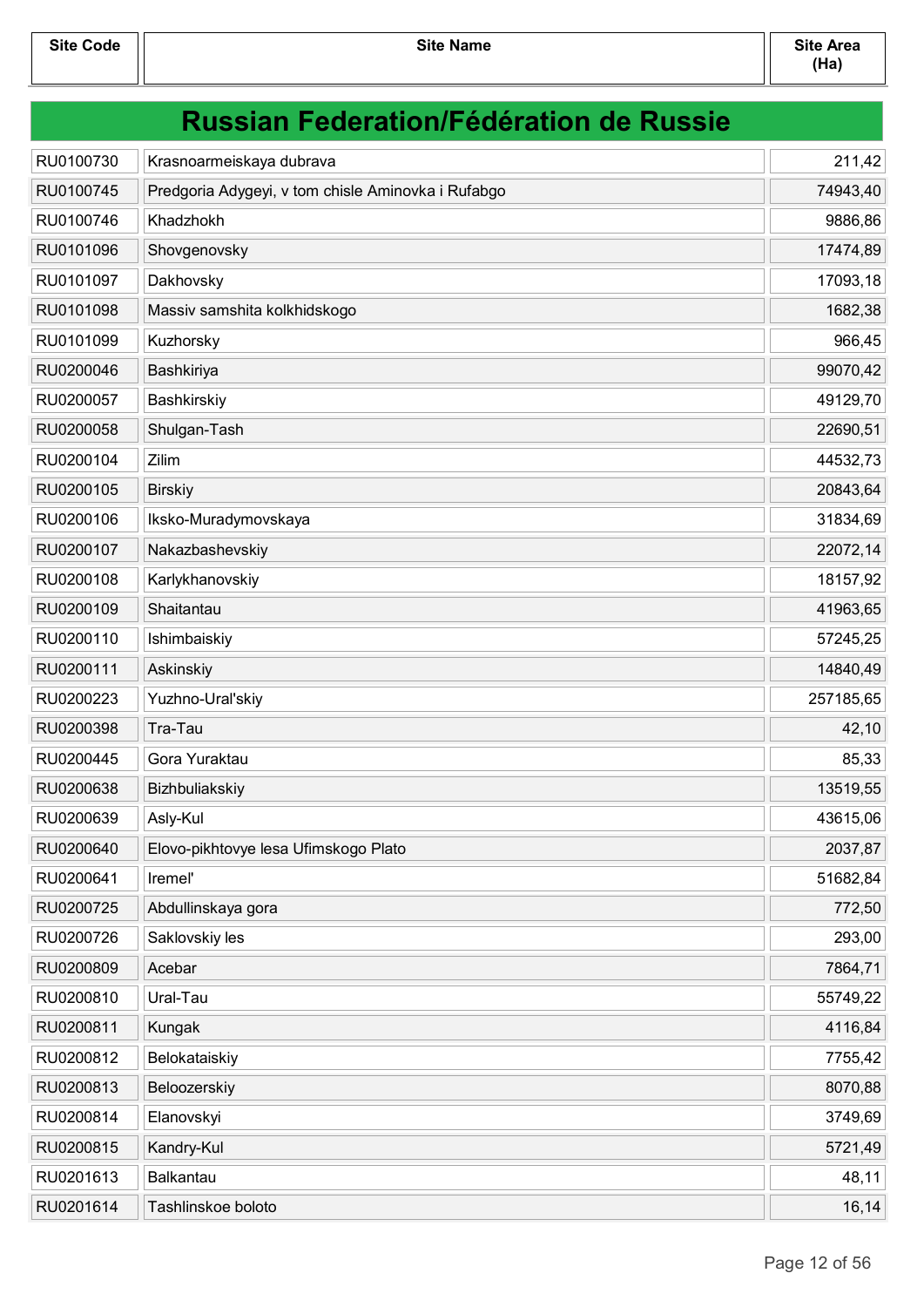| <b>Site Code</b> | <b>Site Name</b>                | <b>Site Area</b><br>(Ha) |
|------------------|---------------------------------|--------------------------|
| RU0500042        | Kizliarskiy zaliv               | 61444,19                 |
| RU0500069        | Agrakhanskiy                    | 40651,91                 |
| RU0500090        | Tlyaratinskiy                   | 64994,54                 |
| RU0500529        | Samurskiy                       | 14526,03                 |
| RU0500530        | Sarykum                         | 412,08                   |
| RU0500642        | Meleshtinskiy                   | 18924,98                 |
| RU0500643        | Deshgalarskiy                   | 18154,91                 |
| RU0500644        | Kasumkentskiy                   | 23822,12                 |
| RU0500645        | Bezhtinsko-Didoyskaya kotlovina | 42744,21                 |
| RU0500646        | Kosobsko-Kelebskiy              | 87406,08                 |
| RU0501615        | Shalbuzdag-Shazdagskiy          | 19012,14                 |
| RU0501616        | Nogayskiy                       | 10659,19                 |
| RU0501617        | Tarumovskiy                     | 51171,84                 |
| RU0501618        | Khamamayurtovskiy               | 11176,20                 |
| RU0501619        | Yangiyurtovskiy                 | 19321,02                 |
| RU0501620        | Charodinskiy                    | 55100,46                 |
| RU0501621        | Andreaul'skiy                   | 14006,78                 |
| RU0501622        | Verkhniy Gunib                  | 1732,85                  |
| RU0600101        | Erzi                            | 54194,98                 |
| RU0700039        | Kabardino-Balkarskiy            | 80342,94                 |
| RU0700053        | Prielbrus'e                     | 101416,16                |
| RU0701100        | Verkhne-Malkinskiy              | 32800,26                 |
| RU0701101        | Nizhne-Malkinskiy               | 20423,79                 |
| RU0701102        | Chegemskiy                      | 24449,69                 |
| RU0701103        | Kara-Su                         | 18878,65                 |
| RU0701106        | Verkhne-Kurpskiy                | 7694,20                  |
| RU0701107        | Tersko-Alexandrovskiy           | 11291,35                 |
| RU0701108        | Ozrekskiy                       | 6772,92                  |
| RU0800038        | Chernozemel'skiy                | 91336,77                 |
| RU0800041        | Manych-Gudilo                   | 31101,16                 |
| RU0800077        | Mekletinskiy                    | 112542,55                |
| RU0800086        | Sarpinskiy                      | 210122,16                |
| RU0800092        | Kharbinskiy                     | 158249,70                |
| RU0800546        | Tsagan-Aman                     | 4055,79                  |
| RU0800547        | Kaspiyskiy                      | 37000,03                 |
| RU0800548        | Burukshunskie Limany            | 6278,49                  |
| RU0800549        | Oling                           | 42458,27                 |
| RU0800550        | Tinguta                         | 256912,92                |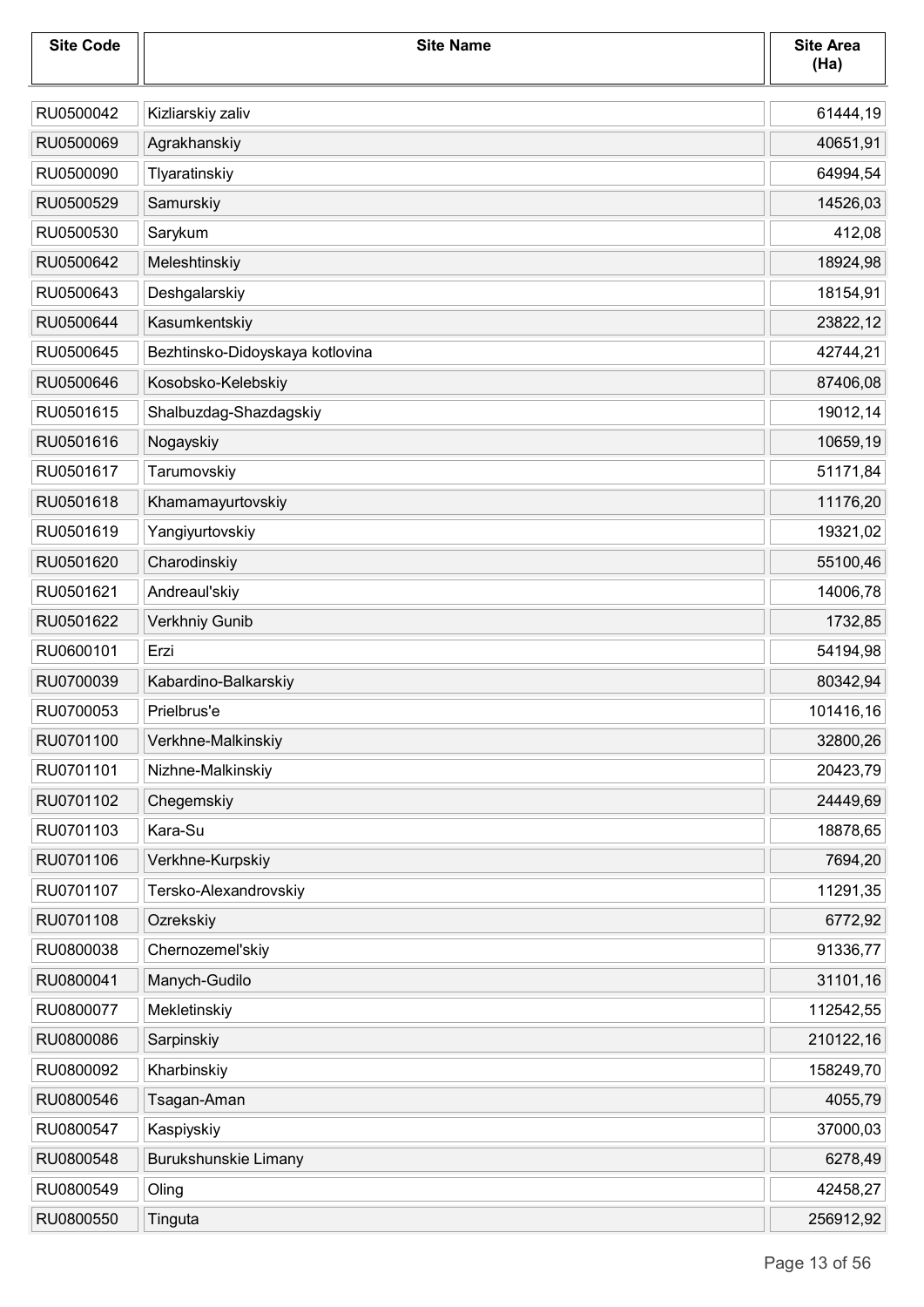| <b>Site Code</b> | <b>Site Name</b>                                   | <b>Site Area</b><br>(Ha) |
|------------------|----------------------------------------------------|--------------------------|
| RU0800551        | Sostinskiy                                         | 37384,07                 |
| RU0800552        | Zunda                                              | 39593,24                 |
| RU0800553        | Chograyskiy                                        | 14895,48                 |
| RU0800554        | Yuzhnyi                                            | 90124,77                 |
| RU0800555        | Khanata                                            | 51763,25                 |
| RU0800556        | Lesnoy                                             | 2298,23                  |
| RU0800739        | Nizoviya Kumy                                      | 40604,04                 |
| RU0800747        | Uttinskaya                                         | 105703,27                |
| RU0801161        | Yergeninskaya                                      | 16815,09                 |
| RU0801626        | Priyutnenskiy tul'pannyi                           | 184,32                   |
| RU0801631        | Tatal-Barunskiy                                    | 0,00                     |
| RU0900043        | Teberdinskiy                                       | 189887,05                |
| RU0901087        | El'burganskiy                                      | 16202,53                 |
| RU0901088        | Belaya Skala                                       | 434,61                   |
| RU0901089        | Khagautskiy                                        | 41902,24                 |
| RU0901090        | Karachaevo-Cherkesskoye State Experimental Hunting | 54414,38                 |
| RU0901091        | Damkhurtskaya                                      | 28137,56                 |
| RU0901092        | Labinskiy                                          | 11626,27                 |
| RU0901093        | Cheriomukhovskiy                                   | 31063,49                 |
| RU0901094        | Marukhskaya                                        | 65829,94                 |
| RU0901095        | Arkhyzskaya                                        | 29827,66                 |
| RU1000001        | Kivach                                             | 11127,12                 |
| RU1000002        | Kostomukshskiy                                     | 48091,86                 |
| RU1000003        | Paanayarvi                                         | 105060,21                |
| RU1000004        | Vodlozerskiy                                       | 472984,86                |
| RU1000064        | Kaleval'skiy                                       | 74337,74                 |
| RU1000074        | Kizhskiy                                           | 45469,45                 |
| RU1000082        | Olonetskiy                                         | 23961,92                 |
| RU1000528        | Kuzova                                             | 5762,94                  |
| RU1000778        | Valaamskiy archipelag                              | 23710,43                 |
| RU1000779        | Andrusovo                                          | 1822,38                  |
| RU1000780        | Vazhinskaya                                        | 17172,44                 |
| RU1000781        | Shomba                                             | 1577,78                  |
| RU1000782        | Zaozerskiy                                         | 3050,80                  |
| RU1000783        | Zapadnyi archipelag                                | 11377,60                 |
| RU1000784        | Iso-Ijarvi                                         | 6273,76                  |
| RU1000785        | Koivu-Lambasuo                                     | 1875,91                  |
| RU1000786        | Merisuo                                            | 602,17                   |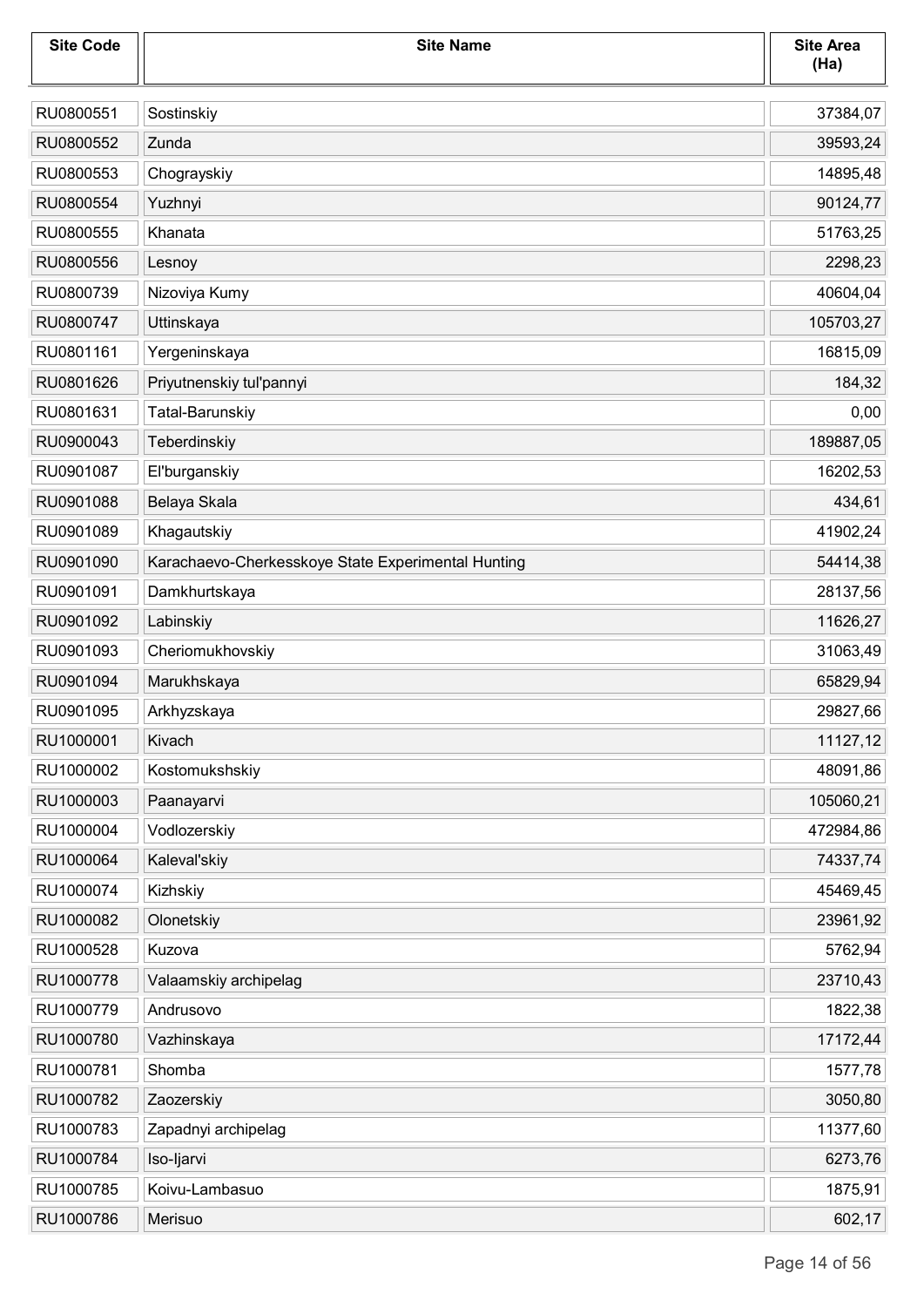| <b>Site Code</b> | <b>Site Name</b>             | <b>Site Area</b><br>(Ha) |
|------------------|------------------------------|--------------------------|
| RU1000787        | Mikkel'skoe                  | 470,43                   |
| RU1000788        | Muromskiy                    | 34530,47                 |
| RU1000789        | Podkova                      | 805,41                   |
| RU1000790        | Poliarnyi krug               | 47095,71                 |
| RU1000791        | Sorokskiy                    | 67370,89                 |
| RU1000792        | Syrovatka                    | 31219,75                 |
| RU1000793        | Tolvoyarvi                   | 42067,79                 |
| RU1000794        | Urozero                      | 2122,52                  |
| RU1000795        | Chuvnoi-suo                  | 1287,12                  |
| RU1000796        | Shaidomskiy                  | 30748,66                 |
| RU1000797        | Yudal'skiy                   | 3866,39                  |
| RU1000798        | Ladozhskie Shkhery           | 135040,70                |
| RU1001301        | Boloto Sambal'skoye          | 342,61                   |
| RU1001302        | Yupiauzhsuo                  | 38460,06                 |
| RU1001303        | Boloto u sela Niukhcha       | 1286,70                  |
| RU1001304        | Boloto u ozera Elmus         | 1959,03                  |
| RU1001305        | Tiksha                       | 565,65                   |
| RU1001306        | Posadsko-Narovozhskie Bolota | 2454,13                  |
| RU1001313        | Boloto Kalegubskoye          | 167,84                   |
| RU1001315        | <b>Boloto Pigma</b>          | 450,64                   |
| RU1001318        | Boloto Zapovednoe            | 1759,31                  |
| RU1100007        | Yashkinsky                   | 16043,74                 |
| RU1100068        | Devstvennye lesa Komi        | 3763576,98               |
| RU1100205        | Dolina reki Sysola           | 218609,69                |
| RU1100206        | <b>Boloto Martushevskoe</b>  | 9093,32                  |
| RU1100207        | <b>Boloto Usinskoe</b>       | 136472,66                |
| RU1100208        | Reliktovoe ozero Donskoe     | 25081,91                 |
| RU1100209        | <b>Boloto Okean</b>          | 131567,21                |
| RU1100210        | Timanskaya griada            | 5565849,68               |
| RU1101109        | Khrebtovyi                   | 3412,21                  |
| RU1101110        | Sed'yuskiy                   | 10724,91                 |
| RU1101111        | Yenganepe                    | 933,32                   |
| RU1101112        | Nizoviya reki Khal'mer-Yu    | 21846,54                 |
| RU1101113        | Verkhovia reki Vychegda      | 34007,78                 |
| RU1101114        | Puzlinskiy                   | 24,94                    |
| RU1101115        | Soivinskiy                   | 2432,98                  |
| RU1101116        | Paypudyna                    | 679,59                   |
| RU1101117        | Boloto Verkhniaya Pechga     | 280,56                   |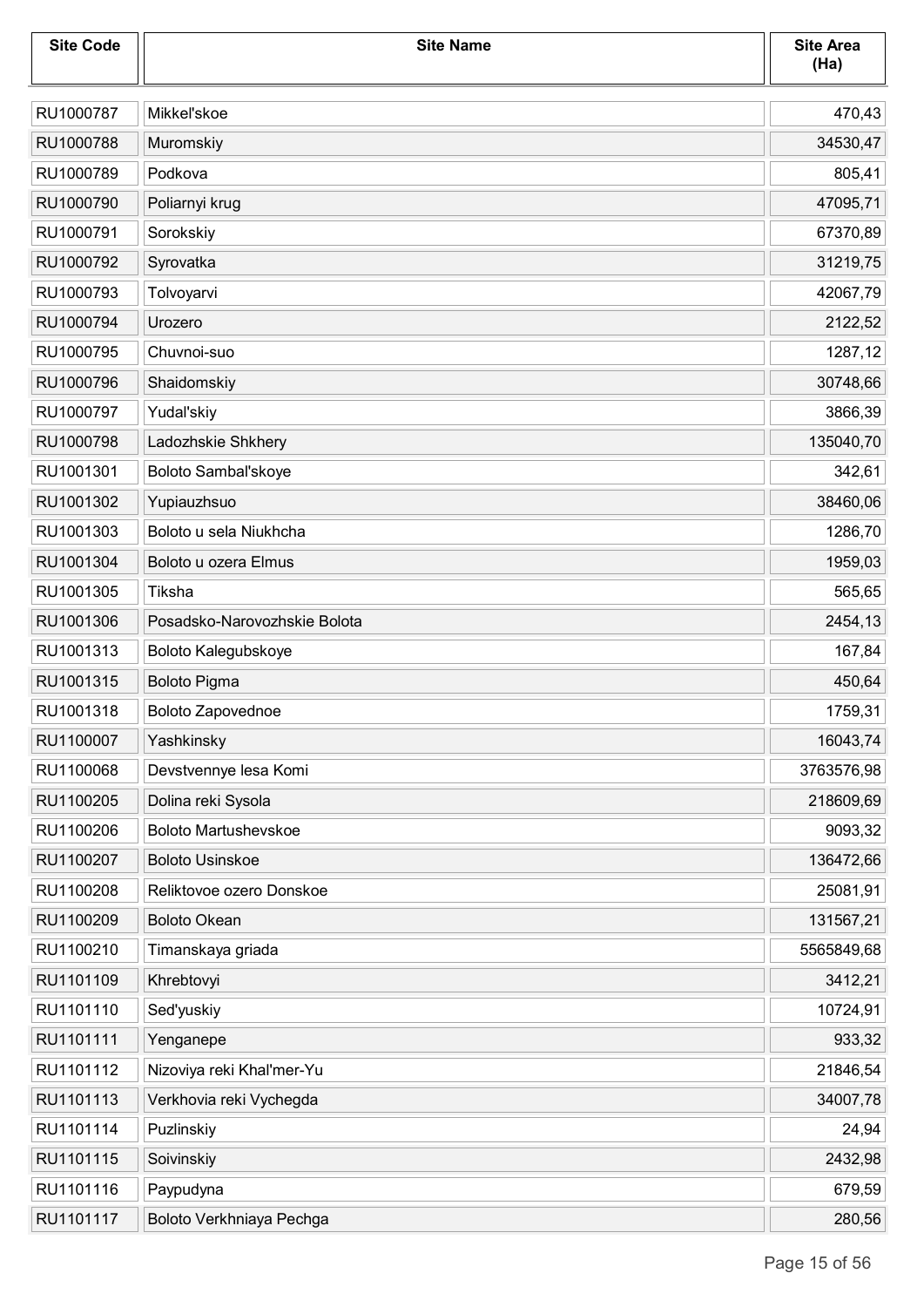| <b>Site Code</b> | <b>Site Name</b>            | <b>Site Area</b><br>(Ha) |
|------------------|-----------------------------|--------------------------|
| RU1101118        | <b>Boloto Pychim</b>        | 406,27                   |
| RU1101119        | Vezdinskiy                  | 312,92                   |
| RU1101120        | Gamskiy                     | 18,13                    |
| RU1101121        | Ezhugskiy                   | 49748,22                 |
| RU1101122        | Puchkomskiy                 | 27554,54                 |
| RU1101123        | Kosovcha                    | 9478,03                  |
| RU1101124        | Verkhne-Vashkinskiy         | 84239,21                 |
| RU1101125        | Sodzimskiy                  | 34809,69                 |
| RU1101126        | Pysskiy                     | 68215,85                 |
| RU1101127        | Raka-N'urRaka-N'urRaka-N'ur | 111,38                   |
| RU1101128        | Don'-N'ur                   | 473,51                   |
| RU1101129        | Michayagn'ur                | 243,89                   |
| RU1101130        | Poima                       | 632,12                   |
| RU1101131        | Rakasitan'n'ur              | 1401,52                  |
| RU1101132        | Turun-Andzi                 | 742,27                   |
| RU1101133        | Ydzhydn'ur                  | 835,78                   |
| RU1101134        | Charvidz                    | 732,23                   |
| RU1101135        | Van'vadn'ur                 | 489,84                   |
| RU1101136        | Kokyl'n'ur                  | 1106,83                  |
| RU1101137        | Yarega-N'ur                 | 120,81                   |
| RU1101138        | Chernorechinsk              | 104,05                   |
| RU1101139        | Shilodorskoe                | 344,71                   |
| RU1101140        | Vazh-Yel'-Yu                | 1631,48                  |
| RU1101141        | Vuktyl'sko-Vadbozhskaya     | 1470,14                  |
| RU1101142        | Beloborskiy                 | 8581,16                  |
| RU1101143        | Kazhimskiy                  | 10,69                    |
| RU1101144        | Komskiy                     | 794,74                   |
| RU1101145        | Koygorodskaya               | 48840,18                 |
| RU1101267        | Yertomskiy                  | 1536,36                  |
| RU1101421        | Gazhayagskiy                | 18081,66                 |
| RU1101422        | Kaigorodkaniur              | 915,32                   |
| RU1101423        | Kel'tminskoe                | 16782,88                 |
| RU1101424        | Korabel'naya chashcha       | 3332,98                  |
| RU1101425        | Len'yuniur                  | 2998,88                  |
| RU1101426        | Nivshera                    | 987,14                   |
| RU1101427        | Novoborskiy                 | 670,08                   |
| RU1101429        | Rodionovskoe                | 1849,57                  |
| RU1101431        | Up'yum                      | 10968,10                 |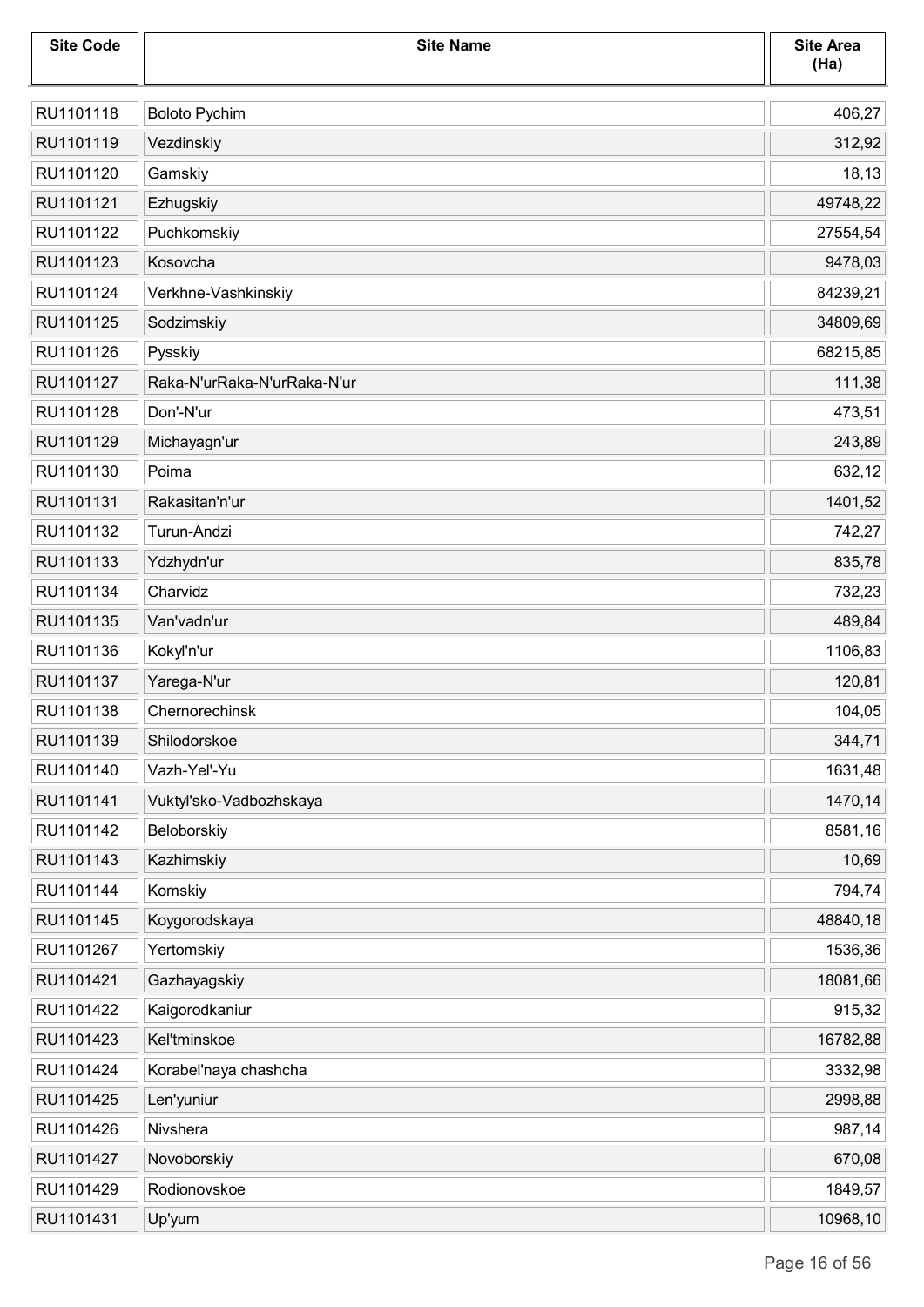| <b>Site Code</b> | <b>Site Name</b>                            | <b>Site Area</b><br>(Ha) |
|------------------|---------------------------------------------|--------------------------|
| RU1101432        | Usa-Yun'yaginskoe                           | 2993,04                  |
| RU1200011        | Marii Chodra                                | 37806,07                 |
| RU1200059        | Bol'shaya Kokshaga                          | 21947,22                 |
| RU1200115        | Boloto Kuplongskoe                          | 7581,13                  |
| RU1200116        | Emeshevskiy                                 | 5359,23                  |
| RU1200117        | <b>Boloto Bol'shoe</b>                      | 2084,85                  |
| RU1201569        | Ozero Tair                                  | 63,68                    |
| RU1300048        | Smol'ny                                     | 36498,96                 |
| RU1300118        | Korinskaya Poyma Mokshi                     | 748,53                   |
| RU1300119        | Kangushanskaya Poyma Mokshi                 | 2091,75                  |
| RU1300317        | Ardatovskiy                                 | 10704,93                 |
| RU1300318        | Stepnye uchastki u sela Olevka              | 54,08                    |
| RU1300319        | Stepnye uchastki u sela Kamenka             | 90,00                    |
| RU1300320        | Stepnye izvestniakovye sklony               | 277,90                   |
| RU1300321        | Stepnoy uchastok u sela Selishchi           | 131,82                   |
| RU1300322        | Izvestniakovyi sklon                        | 55,24                    |
| RU1300323        | Ozero Inerka                                | 802,70                   |
| RU1300325        | Simkinskie sklony                           | 106,70                   |
| RU1300326        | Simkinskiy                                  | 37193,42                 |
| RU1300327        | Kovyl'naya step' u sela Veyse               | 93,14                    |
| RU1300328        | Lashinskie sklony                           | 331,33                   |
| RU1300329        | Mordovskiy                                  | 51472,79                 |
| RU1300331        | Shalinskiy les                              | 3326,75                  |
| RU1300332        | Belye oziora                                | 10509,58                 |
| RU1300333        | Yavasskiy                                   | 15884,06                 |
| RU1300334        | Ozero Imerka                                | 13,88                    |
| RU1300335        | Torfianoe boloto Bol'shoe                   | 92,13                    |
| RU1300337        | Endova                                      | 692,57                   |
| RU1300338        | Dubravy s bashmachkom nastoyashchim         | 107,65                   |
| RU1300339        | Dolina reki Tavla                           | 362,72                   |
| RU1300340        | Podlesnaya Tavla                            | 1002,08                  |
| RU1300341        | Lep'evskiy                                  | 175,37                   |
| RU1300342        | Stepnye sklony s kovylem                    | 262,31                   |
| RU1300343        | Popov ovrag                                 | 24,66                    |
| RU1300344        | Stepnye sklony u poselka Dal'niy            | 209,68                   |
| RU1300345        | Elkhovskie sklony                           | 233,55                   |
| RU1300346        | Nagornaya dubrava u sela Liambir'           | 80,58                    |
| RU1300347        | Stepnye sklony i dubrava u sela Belogorskoe | 296,95                   |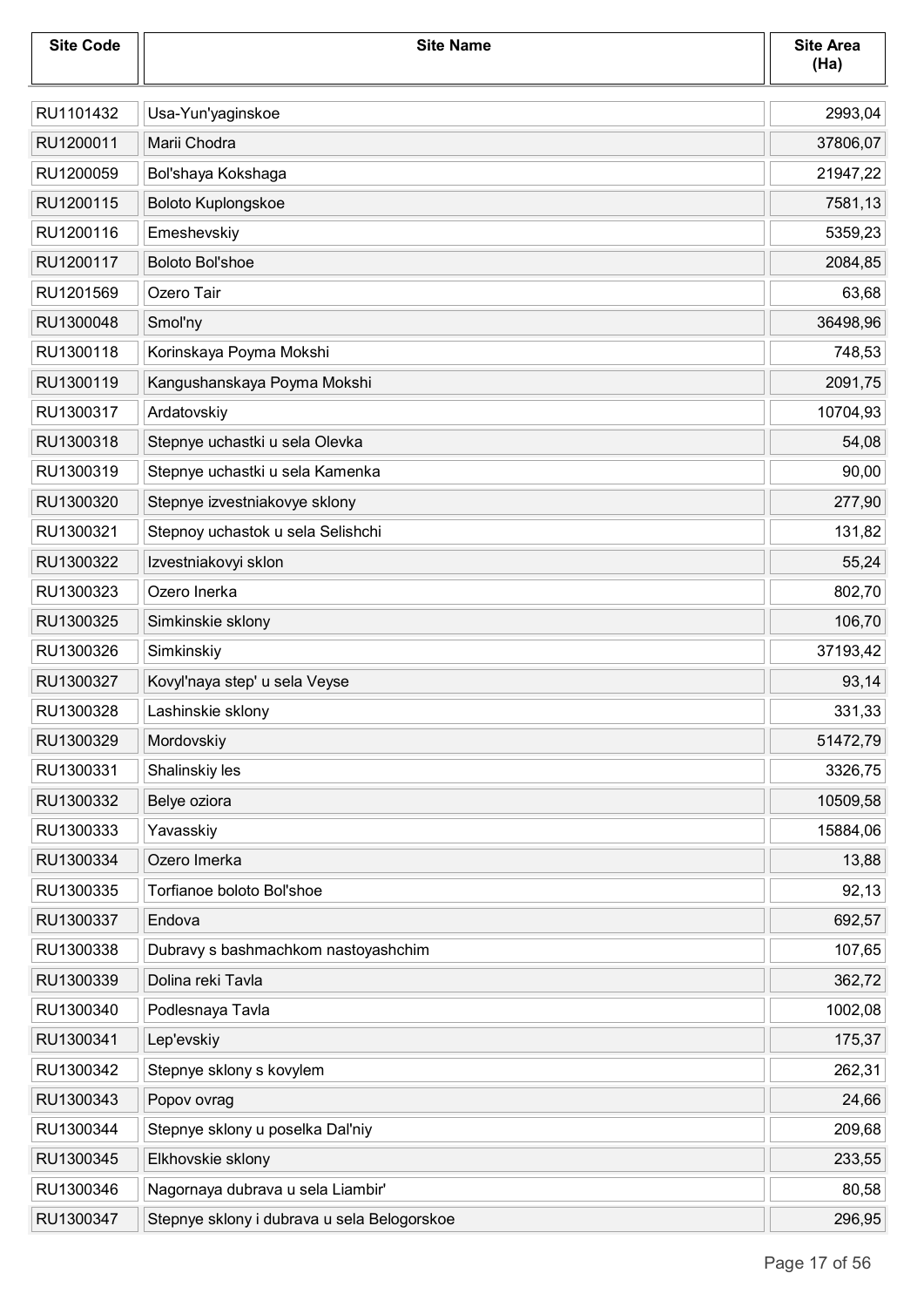| <b>Site Code</b> | <b>Site Name</b>                         | <b>Site Area</b><br>(Ha) |
|------------------|------------------------------------------|--------------------------|
| RU1300348        | Ostepnennye sklony u sela Surkino        | 4,10                     |
| RU1300349        | Dolina reki P'ana u sela Staroe Chamzino | 37,31                    |
| RU1300350        | Stepnye sklony u sela Kochunovo          | 446,74                   |
| RU1300351        | Stepnye sklony i dubrava u sela Pushkino | 93,36                    |
| RU1300352        | Ostepnennye sklony u sela Lipki          | 185,17                   |
| RU1300353        | Stepnye sklony u sela Grabovka           | 40,40                    |
| RU1300354        | Levzhenskiy sklon                        | 44,21                    |
| RU1300355        | Stepnye sklony u sela Palaevka           | 143,93                   |
| RU1300356        | Dolina reki Karnay                       | 26,60                    |
| RU1300357        | Stepnye sklony u sela Ingener-Piatina    | 356,01                   |
| RU1300358        | Stepnye sklony u sela Konopat'           | 55,62                    |
| RU1300359        | Ozero Mordovskoe i okrestnosti           | 4231,90                  |
| RU1300361        | Beloraminskiy                            | 7766,23                  |
| RU1300362        | Krasnyi Yar                              | 106,42                   |
| RU1300363        | Ozero Beloe (Shiromasovskoe)             | 9,63                     |
| RU1300365        | Sabur-Machkasy                           | 246,63                   |
| RU1300385        | Urkatskiy                                | 938,96                   |
| RU1300387        | Liambirskiy                              | 119,56                   |
| RU1300388        | Ostepnennye sklony i les u sela Salma    | 313,86                   |
| RU1300389        | Chepurnovskaya lesostep'                 | 99,77                    |
| RU1301461        | Spornyi Ovrag                            | 686,92                   |
| RU1301475        | Surgodskaya dolina reki Partsa           | 720,50                   |
| RU1301476        | Vorotnikovskaya lesostep'                | 335,95                   |
| RU1500044        | Severo-Ossetinskiy                       | 97534,69                 |
| RU1500054        | Alania                                   | 55932,60                 |
| RU1500095        | Bekan                                    | 62,10                    |
| RU1600047        | Nizhnyaya Kama                           | 26254,02                 |
| RU1600060        | Raifskiy Les                             | 5810,26                  |
| RU1600158        | Sviyazhskiy                              | 7850,18                  |
| RU1600159        | Zeya builary                             | 1613,44                  |
| RU1600160        | Chatyr-Tau                               | 2062,65                  |
| RU1600161        | Spasskiy                                 | 27596,37                 |
| RU1600162        | Stepnoy (Sheshminskiy)                   | 13271,29                 |
| RU1600163        | Baltasinskiy                             | 5733,61                  |
| RU1600164        | Igimskiy bor                             | 683,87                   |
| RU1600165        | Kichke-Tan                               | 12086,11                 |
| RU1600166        | Chistye luga                             | 19973,88                 |
| RU1600167        | Ivanovskiy sosnovy bor                   | 586,46                   |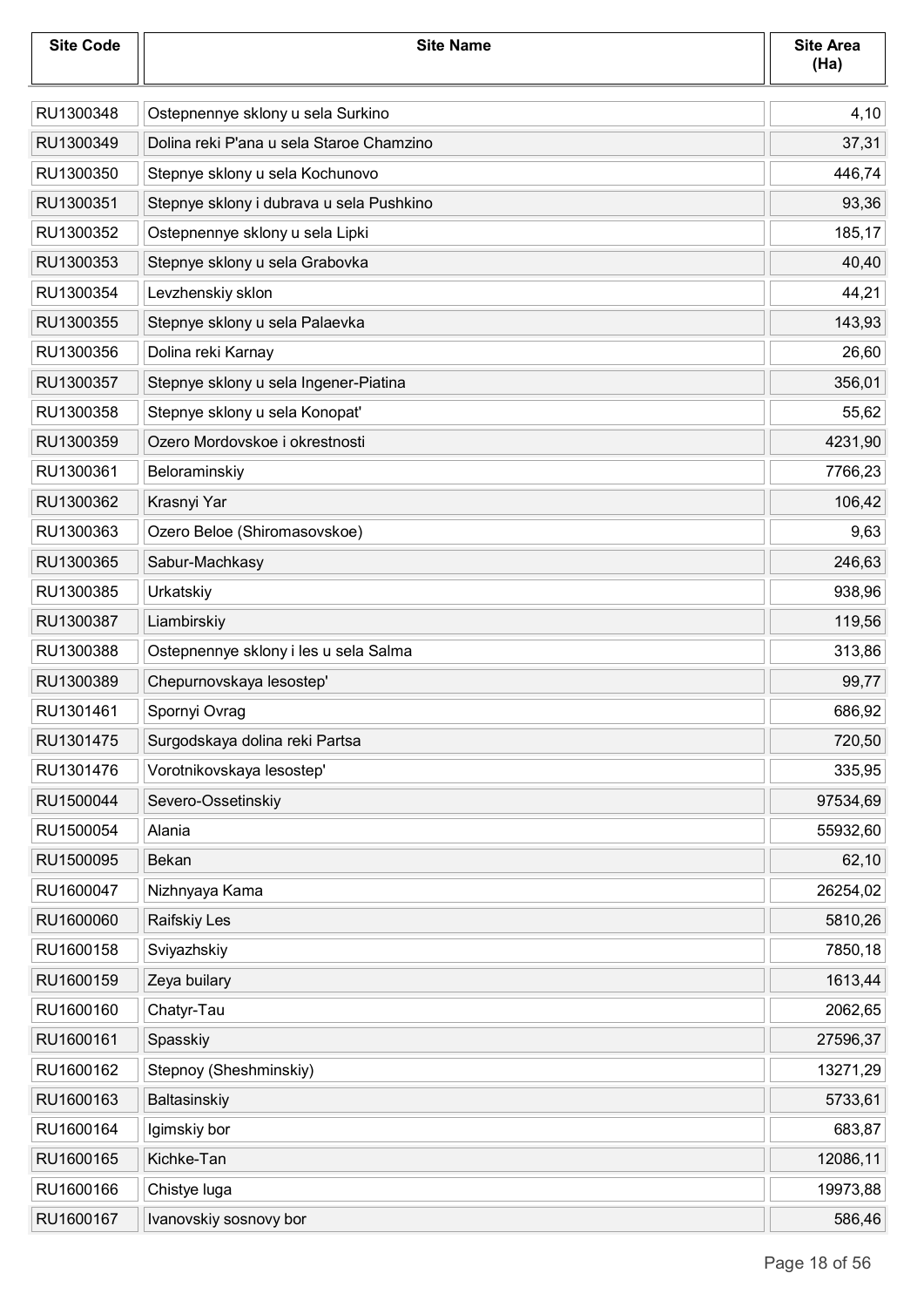| <b>Site Code</b> | <b>Site Name</b>                        | <b>Site Area</b><br>(Ha) |
|------------------|-----------------------------------------|--------------------------|
| RU1600404        | Chekan                                  | 2198,79                  |
| RU1600405        | Kulegash                                | 27719,79                 |
| RU1600406        | Tatarsko-Akhmet'evskoe torfianoe boloto | 18,91                    |
| RU1600407        | Ayu-Urmany                              | 1154,60                  |
| RU1600408        | Salikhovskaya Gora                      | 31,32                    |
| RU1600409        | Karabash                                | 53,89                    |
| RU1600410        | Kiyatskiy                               | 856,10                   |
| RU1600411        | Klikovskiy sklon                        | 18,47                    |
| RU1600412        | Semioziorskiy sklon                     | 188,11                   |
| RU1600413        | Tatarsko-Shatrashanskiy sklon           | 101,87                   |
| RU1600414        | Istoki reki Tsil'na                     | 146,21                   |
| RU1600418        | Yur'evskaya peshchera                   | 18,11                    |
| RU1600419        | Starobaryshevskoe kliuchevoe boloto     | 32,98                    |
| RU1600420        | Sukeevo                                 | 933,50                   |
| RU1600421        | Lubiany                                 | 1291,75                  |
| RU1600422        | Saraly                                  | 5754,71                  |
| RU1600423        | Mellia-Tamak                            | 968,53                   |
| RU1600424        | Narat-Astinskiy                         | 1180,52                  |
| RU1600425        | Sklony Korzhinskogo                     | 42,29                    |
| RU1600426        | Yasachka                                | 1387,76                  |
| RU1601497        | Labyshkinskie gory                      | 234,80                   |
| RU1601573        | Tarkhanovskie dubravy                   | 1058,05                  |
| RU1601574        | Dolgaya Poliana                         | 521,01                   |
| RU1601575        | Shchuchii Gory                          | 3921,49                  |
| RU1601576        | Berlibashskaya dubrava                  | 432,01                   |
| RU1601577        | Rusakovskaya dubrava                    | 136,51                   |
| RU1800050        | Nechkinskiy                             | 24545,25                 |
| RU1800125        | Istoki Viatki                           | 39989,75                 |
| RU1800126        | Salinskiy                               | 15013,08                 |
| RU1800127        | Kuliginskiy                             | 44989,77                 |
| RU1800128        | Lumpunskiy                              | 46906,44                 |
| RU1800428        | Golushurminskoe                         | 169,63                   |
| RU1800429        | Serginskaya                             | 572,50                   |
| RU1800430        | Bashmurskie kariery                     | 2442,52                  |
| RU1800431        | Volkovskoe                              | 608,97                   |
| RU1800432        | Adamskaya                               | 822,89                   |
| RU1800433        | Baygurezskaya                           | 158,34                   |
| RU1800434        | Verkhnekil'mezskaya                     | 4474,05                  |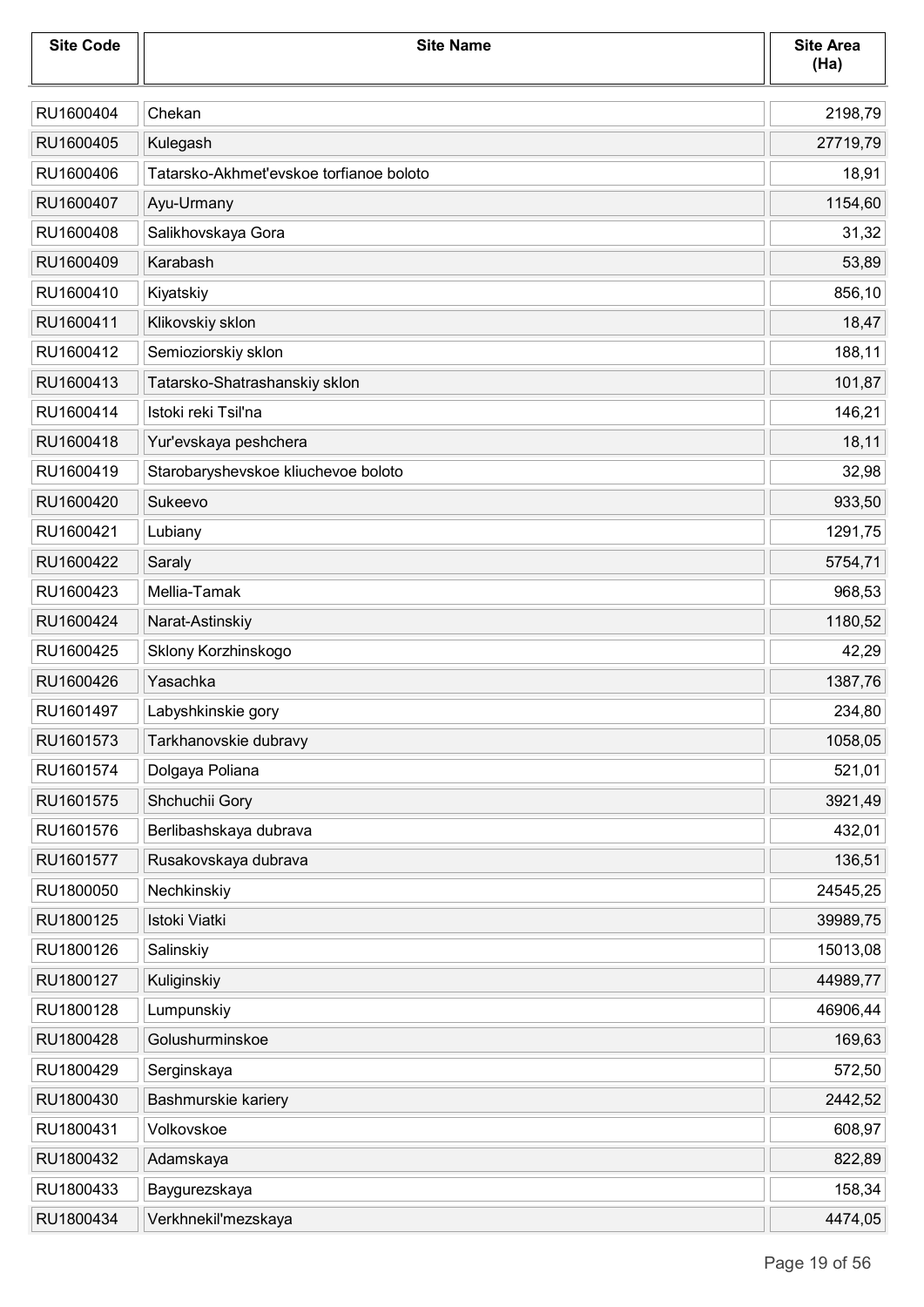| <b>Site Code</b> | <b>Site Name</b>           | <b>Site Area</b><br>(Ha) |
|------------------|----------------------------|--------------------------|
| RU1800435        | Valiay                     | 964,93                   |
| RU1800436        | Kamskaya Griva             | 583,88                   |
| RU1800437        | Viatskaya                  | 362,57                   |
| RU1800438        | Karakulinskaya poyma       | 10618,89                 |
| RU1800439        | Ust'-Bel'skaya             | 1817,82                  |
| RU1800440        | Guleyshurskaya             | 458,69                   |
| RU1800441        | Krymskaya Sludka           | 1296,39                  |
| RU1800442        | Murkoz'-Omga               | 843,67                   |
| RU1800443        | Troeglazovskie landshafty  | 652,94                   |
| RU1800444        | Andreevskiu sosnovyi bor   | 1086,40                  |
| RU1800446        | Kokmanskiy                 | 1528,65                  |
| RU1800447        | Yaganskoe                  | 508,06                   |
| RU1800448        | Kumenskoe ozero            | 270,69                   |
| RU1800449        | Sardykskaya                | 1221,92                  |
| RU1800450        | Orlovskoe                  | 348,12                   |
| RU1800452        | Uvinskaya                  | 2716,17                  |
| RU1800453        | Erestemskaya               | 1378,48                  |
| RU1800454        | Bogorodskaya               | 2733,76                  |
| RU1800455        | Selychkinskaya             | 580,47                   |
| RU1800457        | Pudemskaya                 | 132,70                   |
| RU1800459        | Varzi-Yatchinskaya         | 91,31                    |
| RU1800460        | Vishnevaya                 | 221,82                   |
| RU1800461        | Votkinskiy prud            | 566,99                   |
| RU1800462        | Kenskaya                   | 116,88                   |
| RU1800463        | Staro-Chetkerovskaya       | 524,14                   |
| RU1800464        | Toyminskaya                | 360,91                   |
| RU1800465        | Ue-Dok'inskaya             | 912,31                   |
| RU1800466        | Shol'inskoe                | 79,70                    |
| RU1800467        | Anykskaya                  | 196,49                   |
| RU1800468        | Pychasskaya                | 175,89                   |
| RU1800469        | Yagulskaya                 | 179,93                   |
| RU1800470        | Verkhovia Izhevskogo pruda | 5388,16                  |
| RU1800472        | Kambarskaya                | 14,34                    |
| RU1800473        | Kulushevskaya              | 166,63                   |
| RU1800474        | Sarapulka                  | 227,44                   |
| RU1800475        | Tolionskaya                | 177,86                   |
| RU1801400        | <b>Boloto Akhmetovskoe</b> | 1197,08                  |
| RU1801401        | <b>Boloto Burmakinskoe</b> | 477,66                   |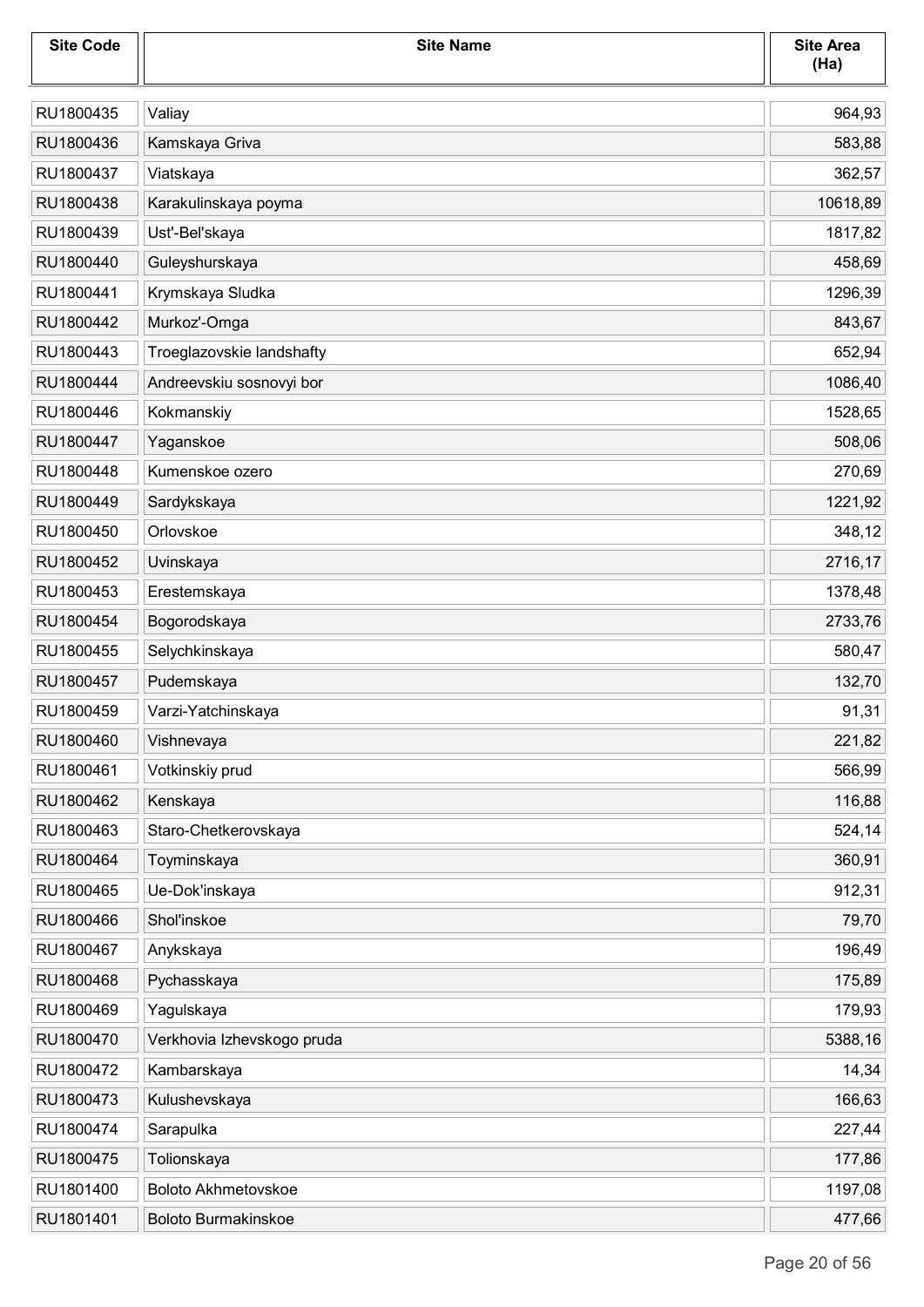| <b>Site Code</b> | <b>Site Name</b>              | <b>Site Area</b><br>(Ha) |
|------------------|-------------------------------|--------------------------|
| RU1801402        | Levina Gora                   | 558,78                   |
| RU1801403        | Boloto Verkhlozinskoe         | 1135,89                  |
| RU1801404        | <b>Boloto Dulesovskoe</b>     | 878,73                   |
| RU1801405        | Urochshche Dulesovskoe        | 171,85                   |
| RU1801406        | Kyrykmasskiy Pravoberezhnyi   | 384,68                   |
| RU1801407        | Kiznerskoe                    | 349,88                   |
| RU1801408        | Koltominskiy Bor              | 224,33                   |
| RU1801409        | Urochishche Kiyaikskoe        | 486,21                   |
| RU1801410        | Begeshskie Lukovye kliuchi    | 29,03                    |
| RU1801411        | Urochishche Kil'mezskoe       | 902,95                   |
| RU1801412        | Selychkinskie Lukovye kliuchi | 279,97                   |
| RU1801413        | Ozero Lyzhnoe                 | 352,07                   |
| RU1801414        | Zabegaevskaya Dacha           | 671,06                   |
| RU1801415        | Urochishche Pazelinskoe       | 52,58                    |
| RU1801416        | Urochishche Pestovskoe        | 58,14                    |
| RU1801417        | Stepanovskaya Dacha           | 385,36                   |
| RU1801418        | Kyrykmasskiy Sal'inskiy       | 91,42                    |
| RU1801419        | Urochishche Chegandinskoe     | 294,23                   |
| RU1801420        | Yurovskiy mys                 | 107,53                   |
| RU2000088        | Sovetskiy                     | 129760,27                |
| RU2000097        | Vedenskiy                     | 72522,99                 |
| RU2000647        | Bragunskiy                    | 7435,48                  |
| RU2000648        | Argunskiy                     | 17433,44                 |
| RU2000649        | Urus-Martanovskiy             | 33497,28                 |
| RU2000650        | Shalinskiy                    | 28601,60                 |
| RU2000651        | Parabochevskiy                | 10044,79                 |
| RU2000652        | Stepnoy Terekskiy             | 92139,13                 |
| RU2000653        | Stepnaya Zhemchuzhina         | 2716,83                  |
| RU2100051        | Chavash varmane               | 25264,44                 |
| RU2100132        | Buguyanovskiy                 | 13001,82                 |
| RU2100133        | Pravoberej'e reki llet'       | 167,15                   |
| RU2100134        | Kumashkinskiy                 | 16867,31                 |
| RU2100145        | Alatyrskiy                    | 36037,02                 |
| RU2100155        | Batyrevskiy                   | 27,36                    |
| RU2100156        | Yalchikskiy                   | 95,26                    |
| RU2100204        | Kovyl'naya step'              | 41,88                    |
| RU2100324        | Stemaskaya step'              | 18,23                    |
| RU2100336        | Attikovskiy                   | 306,69                   |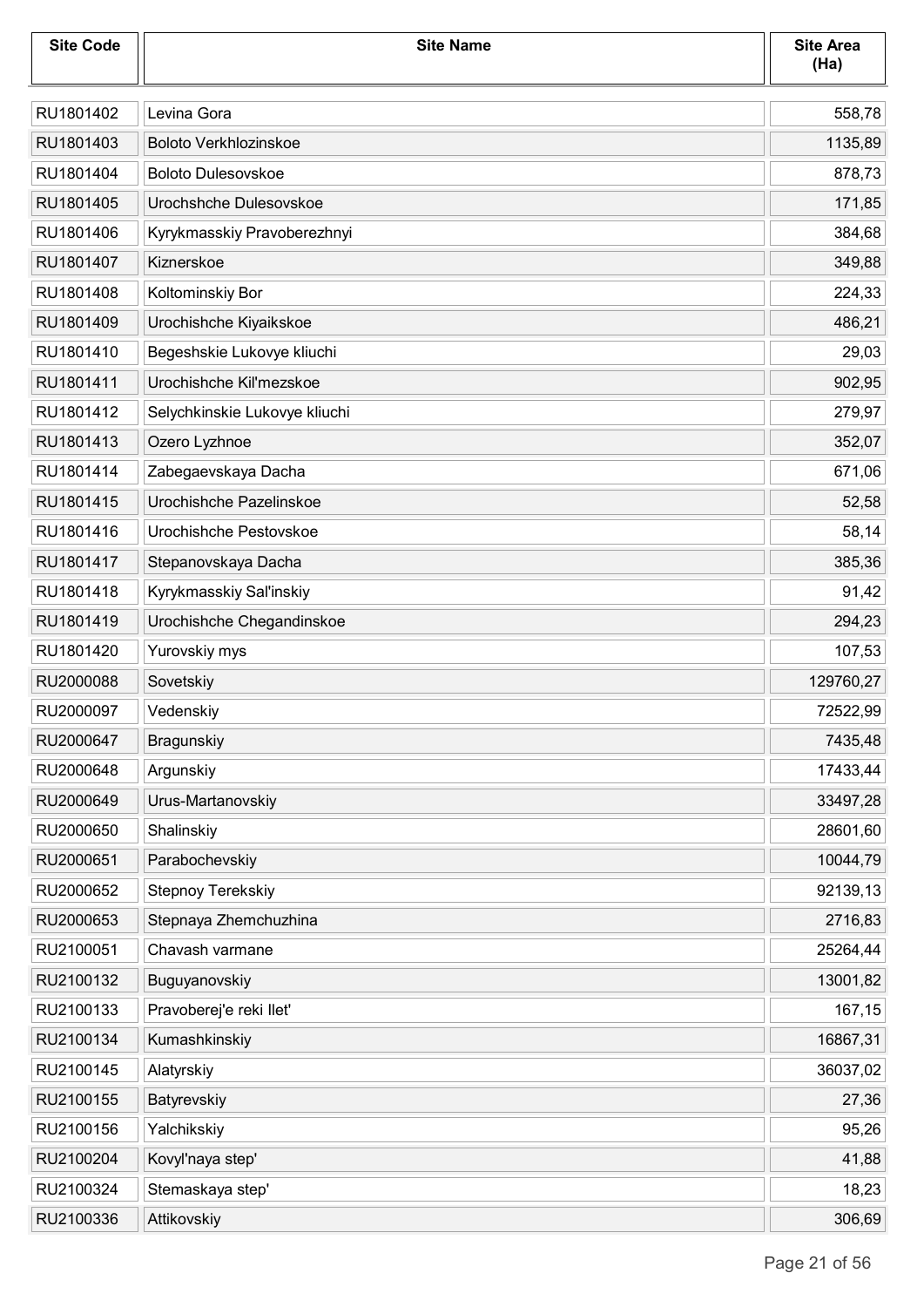| <b>Site Code</b> | <b>Site Name</b>                       | <b>Site Area</b><br>(Ha) |
|------------------|----------------------------------------|--------------------------|
| RU2100364        | Vodoleevskiy                           | 191,45                   |
| RU2100386        | Karamyshevskiy                         | 60,46                    |
| RU2100456        | Kaensar                                | 334,73                   |
| RU2100458        | Ozero Astrakhanka                      | 768,76                   |
| RU2100471        | Kalininskiy                            | 6052,53                  |
| RU2101518        | Sosnovskoe levoberezhie Volgi          | 244,63                   |
| RU2300037        | Zapadnyi Kavkaz                        | 292027,89                |
| RU2300052        | Sochinskiy                             | 234136,98                |
| RU2300083        | Del'ta Kubani                          | 210680,69                |
| RU2300089        | Khostinskaya tiso-samshitovaya roshcha | 1358,14                  |
| RU2300102        | Poluostrov Abrau                       | 22653,82                 |
| RU2300360        | Tsokur-Kiziltash                       | 38245,66                 |
| RU2300557        | Kamyshanova Poliana                    | 6919,23                  |
| RU2300558        | Chernogorie                            | 5407,23                  |
| RU2300559        | Ozero Khanskoe                         | 10336,22                 |
| RU2300560        | Karabetova Gora                        | 742,40                   |
| RU2300561        | Solionoe ozero                         | 159,69                   |
| RU2300727        | Afipskaya dubrava                      | 983,70                   |
| RU2300728        | Belorechenskiy                         | 19300,48                 |
| RU2300729        | Zasovskaya dubrava                     | 584,23                   |
| RU2300733        | Guamskoe ushchelie                     | 274,35                   |
| RU2300741        | Soberbash                              | 8798,10                  |
| RU2300742        | Papay                                  | 1977,63                  |
| RU2300743        | Shize                                  | 4504,07                  |
| RU2300744        | Markotkh                               | 8473,68                  |
| RU2301159        | Ustie Ei                               | 11561,58                 |
| RU2301243        | Agriyskiy                              | 822,76                   |
| RU2301244        | Goryache-Kliuchevskiy                  | 42011,41                 |
| RU2301245        | Krasnaya Gorka                         | 17271,70                 |
| RU2301246        | Tuapsinskiy                            | 13905,60                 |
| RU2301247        | Novo-Berezanskiy                       | 28783,37                 |
| RU2301248        | Psebayskiy                             | 37022,12                 |
| RU2301249        | Tamano-Zaporozhskiy                    | 33072,14                 |
| RU2601211        | Aleksandrovskiy                        | 25938,59                 |
| RU2601212        | Stavropol'skaya gora                   | 8167,89                  |
| RU2601213        | Beshtaugorskiy                         | 8734,44                  |
| RU2601214        | <b>Bol'shoy Essentuchok</b>            | 1728,09                  |
| RU2601215        | Malyi Essentuchok                      | 5890,08                  |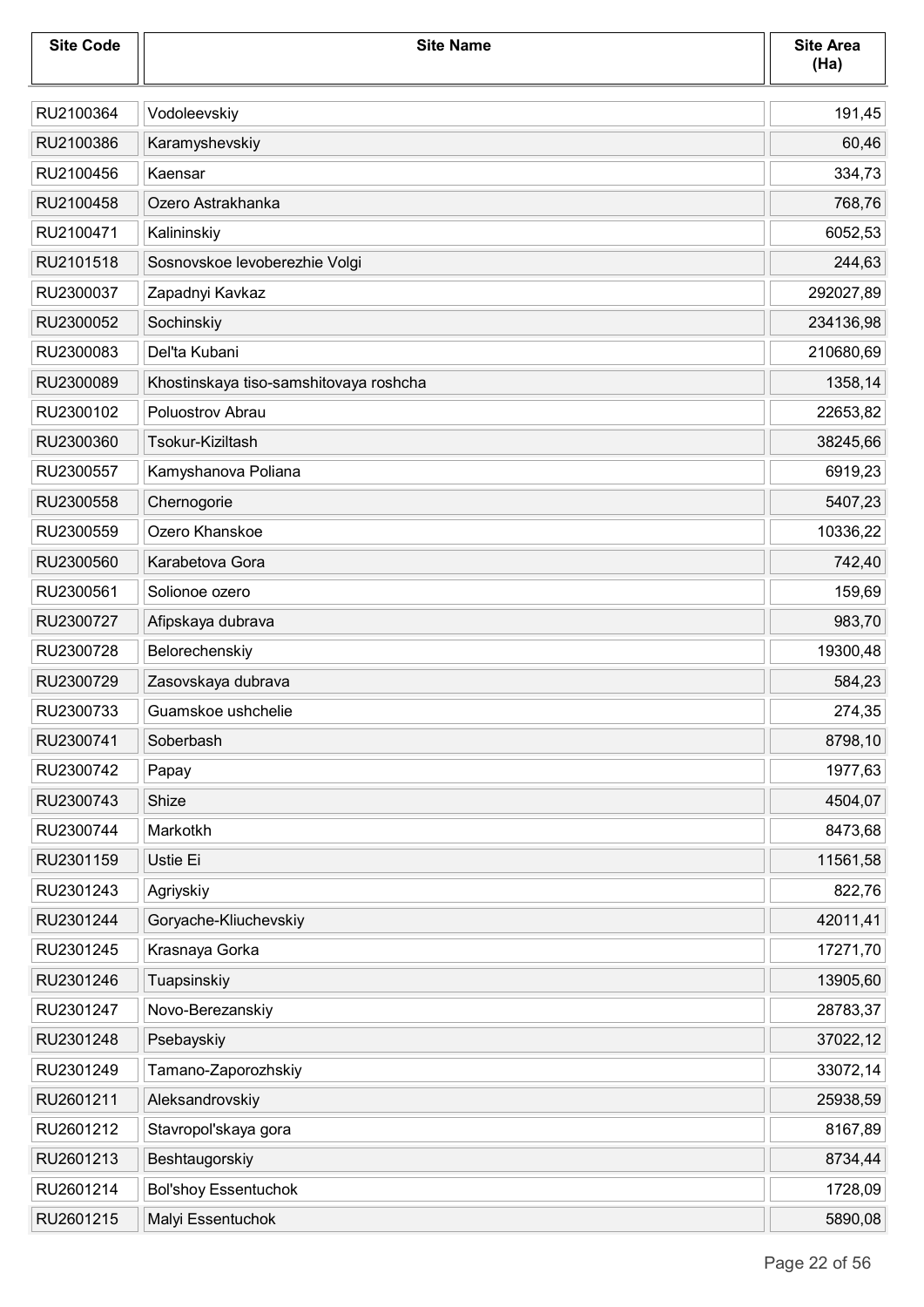| <b>Site Code</b> | <b>Site Name</b>              | <b>Site Area</b><br>(Ha) |
|------------------|-------------------------------|--------------------------|
| RU2601216        | Buguntinskiy                  | 2989,06                  |
| RU2601217        | Burukshunskiy                 | 3597,82                  |
| RU2601218        | Vostochnyi                    | 3527,11                  |
| RU2601219        | Debri                         | 3552,69                  |
| RU2601220        | Kravtsovo ozero               | 188,20                   |
| RU2601221        | Kumagorskiy                   | 220,85                   |
| RU2601222        | Galiugaevskiy                 | 763,71                   |
| RU2601223        | Irgaklinskiy                  | 960,15                   |
| RU2601224        | Ozero Solionoe Medvezhenskoe  | 1854,84                  |
| RU2601225        | Kalausskie razlivy            | 4175,85                  |
| RU2601226        | Ozero Khmyrov                 | 682,91                   |
| RU2601227        | Ozero Tambukan                | 1398,95                  |
| RU2601228        | Manych-Gudilo                 | 4451,85                  |
| RU2601625        | Vostochnyi Manych             | 41665,35                 |
| RU2601632        | Kislovodskiy                  | 0,00                     |
| RU2900009        | Kenozerskiy                   | 140105,10                |
| RU2900040        | Pinezhskiy                    | 51765,10                 |
| RU2900072        | Zemlya Franza Josefa          | 11025342,90              |
| RU2900103        | Russkaya Arktika              | 1370537,01               |
| RU2900524        | Siyskiy                       | 24331,54                 |
| RU2900731        | Verkhneyulovskaya             | 508747,70                |
| RU2900749        | Guby Bezimiannaya i Gribovaya | 84754,63                 |
| RU2900751        | Onezhskoe Pomorie             | 522259,80                |
| RU2900752        | Vazhskyi                      | 14824,09                 |
| RU2900753        | Vilegodskiy                   | 27223,97                 |
| RU2900754        | Dvinskoy                      | 7060,27                  |
| RU2900755        | Kozhozerskyi                  | 203041,85                |
| RU2900756        | Konoshskiy                    | 8027,51                  |
| RU2900757        | Kotlasskiy                    | 12436,20                 |
| RU2900758        | Kuloyskiy                     | 27683,99                 |
| RU2900759        | Lachskiy                      | 8395,96                  |
| RU2900760        | Lenskiy                       | 16618,49                 |
| RU2900761        | Monastyrskiy                  | 15927,65                 |
| RU2900762        | Mudiougskiy                   | 3007,62                  |
| RU2900763        | Onskiy                        | 19237,21                 |
| RU2900764        | Plesetskiy                    | 21154,01                 |
| RU2900765        | Primorskiy                    | 440434,77                |
| RU2900766        | Puchkomskiy                   | 11956,06                 |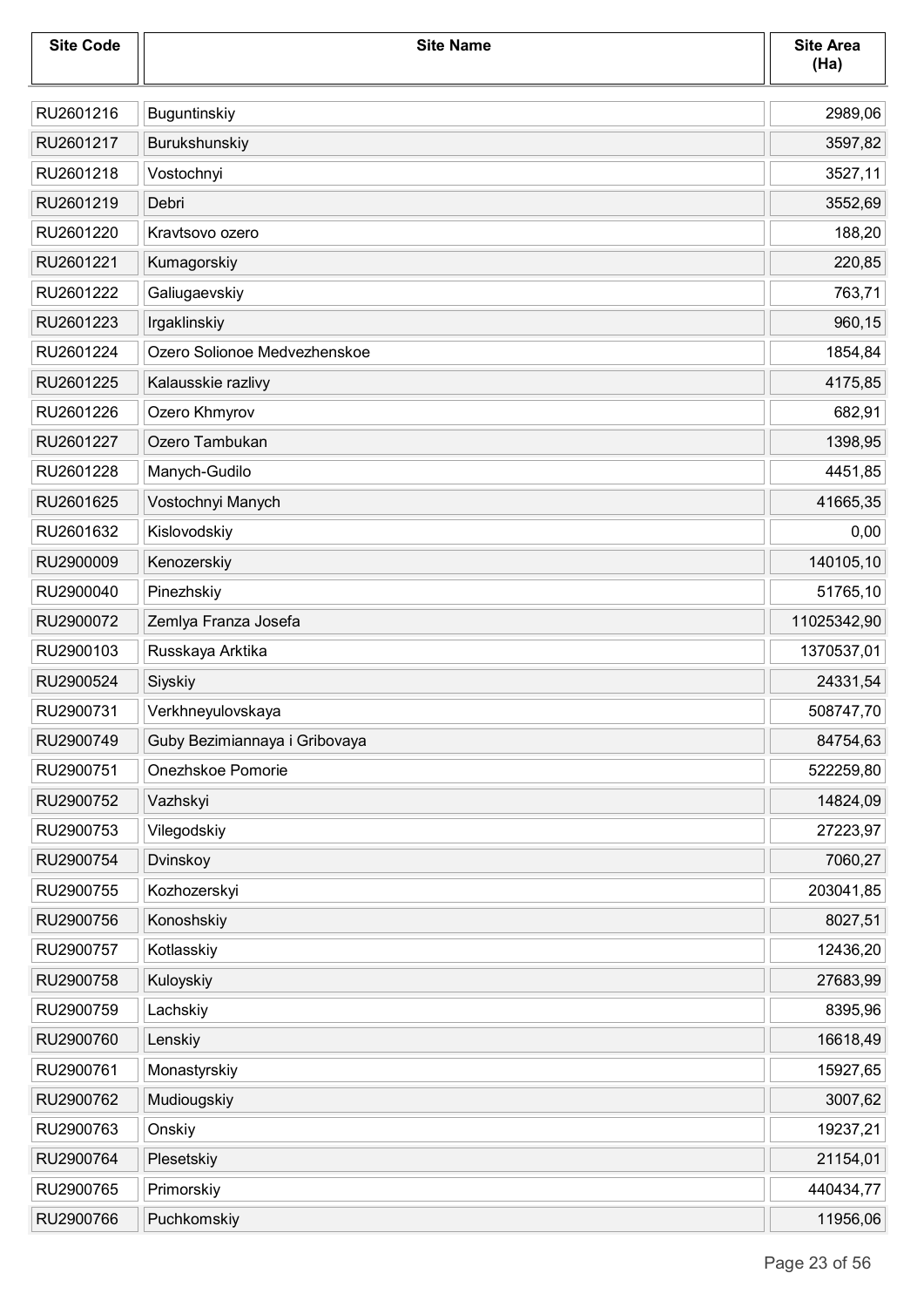| <b>Site Code</b> | <b>Site Name</b>                | <b>Site Area</b><br>(Ha) |
|------------------|---------------------------------|--------------------------|
| RU2900767        | Selenginskiy                    | 6580,28                  |
| RU2900768        | Sol'vychegodskiy                | 4513,18                  |
| RU2900769        | Soyanskiy                       | 319370,92                |
| RU2900770        | Surskyi                         | 14132,55                 |
| RU2900771        | Ust'-Chetlasskiy                | 2041,15                  |
| RU2900772        | Ust'yanskyi                     | 7339,52                  |
| RU2900773        | Filatovskiy                     | 17354,03                 |
| RU2900774        | Chougskiy                       | 7865,89                  |
| RU2900775        | Shilovskiy                      | 33201,03                 |
| RU2900776        | Shultusskiy                     | 11464,14                 |
| RU2900777        | Yarenskiy                       | 37359,28                 |
| RU2900806        | Zheleznye vorota                | 8233,46                  |
| RU2900807        | Klonovskiy                      | 37637,47                 |
| RU2900808        | Ozero Churozero                 | 1514,43                  |
| RU3000005        | Del'ta Volgi                    | 1173339,10               |
| RU3000036        | Bogdinsko-Baskunchakskiy        | 20787,45                 |
| RU3000099        | Ostrov Maly Zhemchuzhny         | 40,55                    |
| RU3001238        | Volgo-Akhtubinskoe Mezhdurechie | 199027,26                |
| RU3001239        | Peski Berli                     | 3180,80                  |
| RU3001240        | Kabaniy                         | 2220,79                  |
| RU3001241        | Yenotaevskiy                    | 2826,77                  |
| RU3001242        | Bukhovskiy                      | 3905,66                  |
| RU3100012        | Belogor'e - Les na Vorskle      | 1039,04                  |
| RU3100215        | Hotmigskiy                      | 10828,81                 |
| RU3100216        | Rovenskiy - Lysogorskiy         | 654,92                   |
| RU3100217        | Lis'a gora                      | 107,16                   |
| RU3100218        | Petrovskie Borki                | 451,66                   |
| RU3100219        | Urocihshche Gniloe i Yary       | 198,65                   |
| RU3100220        | Khmelevoe                       | 245,92                   |
| RU3100221        | <b>Bolshoy Log</b>              | 208,00                   |
| RU3100222        | Bekariukovskiy Bor              | 196,03                   |
| RU3101048        | Dubininskie stepnye balki       | 329,63                   |
| RU3101049        | Vishniovyi Yar                  | 132,78                   |
| RU3101050        | Lubianskie stepnye balki        | 300,41                   |
| RU3101051        | Nikitovskaya stepnaya balka     | 344,30                   |
| RU3101076        | Belogor'e - Otras'evy Yary      | 81,84                    |
| RU3101077        | Belogor'e - Yamskaya step'      | 592,11                   |
| RU3101078        | Belogor'e - Lysye Gory          | 136,95                   |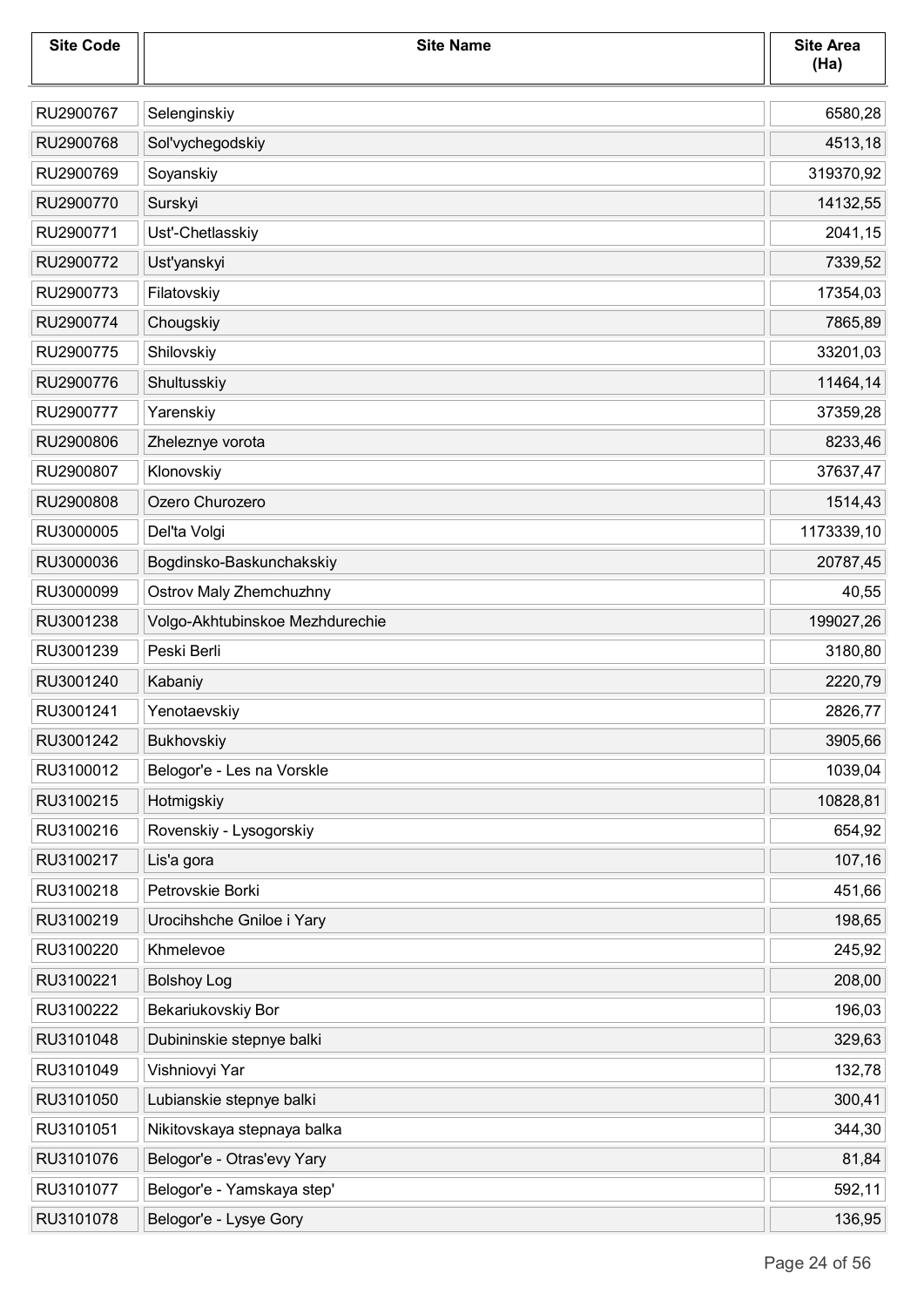| <b>Site Code</b> | <b>Site Name</b>                 | <b>Site Area</b><br>(Ha) |
|------------------|----------------------------------|--------------------------|
| RU3101079        | Belogor'e - Stenki Izgoria       | 265,35                   |
| RU3101080        | Trirechie                        | 8965,42                  |
| RU3101081        | Bykovskiy                        | 12166,15                 |
| RU3101082        | Gubkinskiy                       | 23111,52                 |
| RU3101083        | Kazinskiy                        | 15377,25                 |
| RU3101084        | Rovenskiy - Serebrianskiy        | 307,29                   |
| RU3101085        | Rovenskiy - Aydarskiy            | 140,40                   |
| RU3101086        | Rovenskiy - Sarminskiy           | 161,16                   |
| RU3101281        | Ol'khovatskaya step'             | 223,15                   |
| RU3101282        | Vysokiy Yar                      | 122,64                   |
| RU3101283        | Lysaya Gora u sela Roven'ki      | 118,29                   |
| RU3101284        | Potudanskaya psammofitnaya step' | 820,11                   |
| RU3101285        | Balka Khanova                    | 432,28                   |
| RU3101286        | Urochishche Kamen'ya             | 81,59                    |
| RU3101296        | Boloto Mokhovoe Zarechenskoe     | 7,00                     |
| RU3101535        | Nechaevskaya                     | 181,98                   |
| RU3101540        | Balka Osenniaya Yaruzhka         | 290,84                   |
| RU3101541        | Sukhoy Log                       | 417,77                   |
| RU3101542        | Smutnyi Log                      | 616,79                   |
| RU3200013        | Nerussko-Desnianskoye Polessie   | 155398,30                |
| RU3200075        | Kletnyanskiy                     | 43707,31                 |
| RU3200711        | Zlynkovskiy                      | 12861,55                 |
| RU3200712        | Snovskiy                         | 14046,55                 |
| RU3200713        | Ramasukhskiy                     | 11647,04                 |
| RU3200714        | Malinoostrov                     | 1295,82                  |
| RU3200715        | Karbonel'                        | 674,29                   |
| RU3200716        | Kuliga                           | 800,55                   |
| RU3200717        | Dobrun'skie sklony               | 13,73                    |
| RU3200718        | Krugloe ozero                    | 1092,35                  |
| RU3200719        | Pamiatnyi les                    | 244,03                   |
| RU3200720        | Grabovaya roshcha                | 121,53                   |
| RU3200721        | Sevskaya dubrava                 | 470,21                   |
| RU3200722        | Bolvinskiy les                   | 1152,75                  |
| RU3200723        | Roshcha Solov'i                  | 304,95                   |
| RU3200724        | Gavan'skoe                       | 3244,89                  |
| RU3201290        | Ivotsko-Lipnitskaya              | 15418,57                 |
| RU3201291        | Pokrov-Snezhed                   | 20,02                    |
| RU3201434        | Bechino                          | 691,70                   |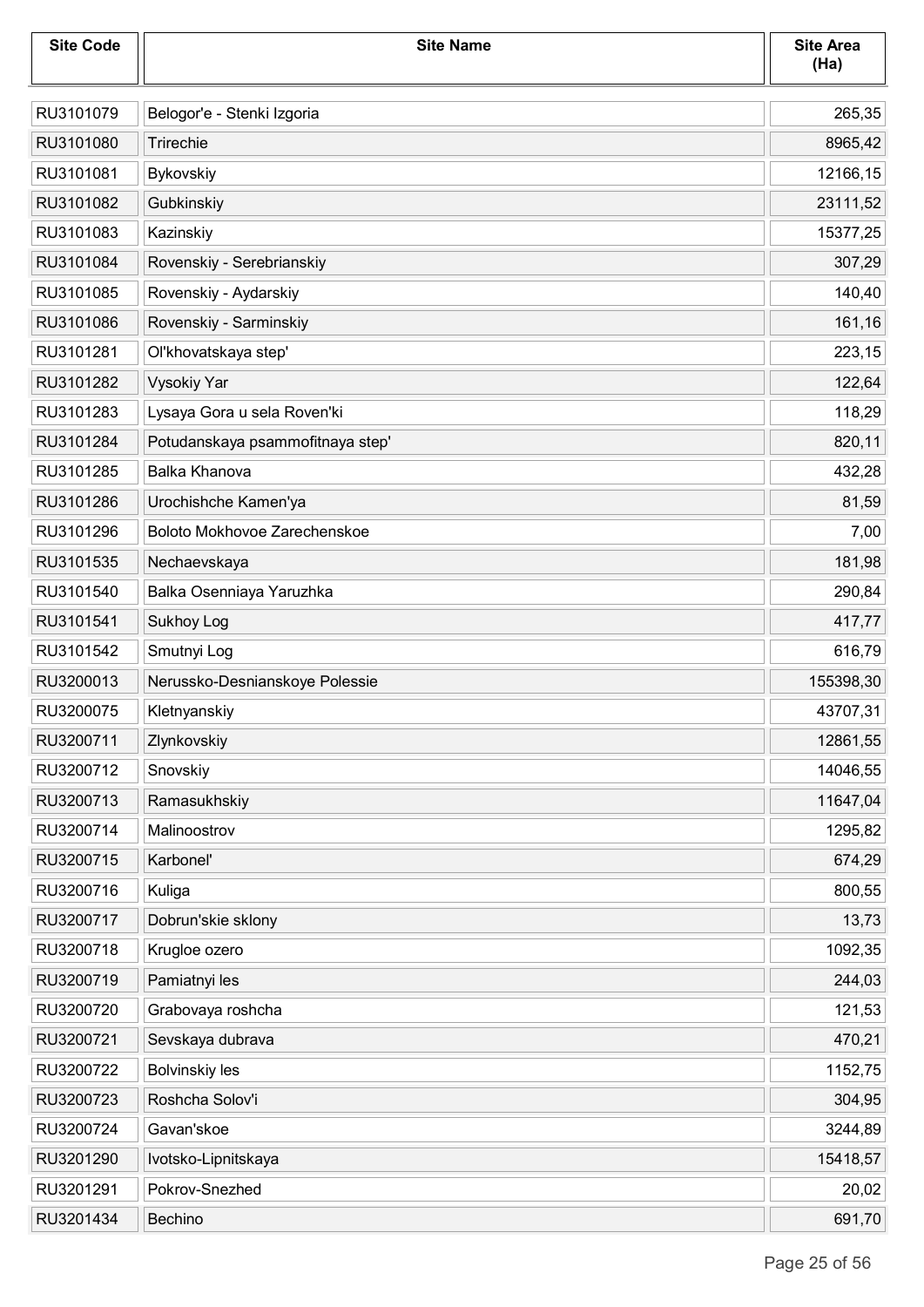| <b>Site Code</b> | <b>Site Name</b>             | <b>Site Area</b><br>(Ha) |
|------------------|------------------------------|--------------------------|
| RU3201478        | Dronovskaya lesostep'        | 272,17                   |
| RU3201479        | Markovskie Gory              | 309,60                   |
| RU3201501        | Urochishche Pechnoe          | 168,32                   |
| RU3201536        | Melovitskaya Gora            | 192,11                   |
| RU3201537        | Zeleninskiy Les              | 740,74                   |
| RU3201538        | Sevskie sklony               | 183,36                   |
| RU3201571        | Karachevskie Diuny           | 16,11                    |
| RU3300026        | Meschera                     | 120336,68                |
| RU3300076        | Klyazminski                  | 19343,44                 |
| RU3300079        | Muromskiy                    | 59756,37                 |
| RU3300603        | Krutovskiy                   | 36051,59                 |
| RU3300604        | Ozero Shirkha                | 18,46                    |
| RU3300605        | Ozero Nashe                  | 12,06                    |
| RU3300606        | Ozero Vasil'evskoe           | 15,95                    |
| RU3300607        | Ozero Dolgoe                 | 16,48                    |
| RU3300608        | D'ukinskiy                   | 764,51                   |
| RU3300609        | Oksko-Kliaz'minskaya Poima   | 1501,25                  |
| RU3300610        | Okskiy Beregovoy             | 17743,19                 |
| RU3300611        | Kliaz'minsko-Lukhskaya       | 68345,98                 |
| RU3300612        | Davydovskaya Poima           | 3470,16                  |
| RU3300613        | Ozero Isikhra                | 322,45                   |
| RU3300740        | Sel'tsovskoe                 | 23339,71                 |
| RU3400100        | Shemyakinskaya lesnaya dacha | 991,30                   |
| RU3400535        | Volgo-Akhtubinskaya Poima    | 153986,80                |
| RU3400536        | Eltonskiy                    | 131640,02                |
| RU3400537        | Donskoy (Volgogradskiy)      | 97564,84                 |
| RU3400538        | Nizhnekhoperskiy             | 309460,89                |
| RU3400539        | Ust'-Medveditskiy            | 115230,36                |
| RU3400540        | Tsimlianskie Peski           | 75112,52                 |
| RU3400541        | Shcherbakovskiy              | 72793,06                 |
| RU3400542        | <b>Bulukhta</b>              | 62717,92                 |
| RU3400543        | Tazhinskiy Liman             | 6846,23                  |
| RU3400544        | Drofinyi                     | 44581,60                 |
| RU3400545        | Cherebaevskaya Poima         | 765,87                   |
| RU3400748        | Sarpinskie oziora            | 32931,27                 |
| RU3401268        | Dudarevskaya step'           | 6168,85                  |
| RU3401269        | Kurnaevskiy tiul'pannyi lug  | 2406,82                  |
| RU3401270        | Manoilinskaya step'          | 8647,15                  |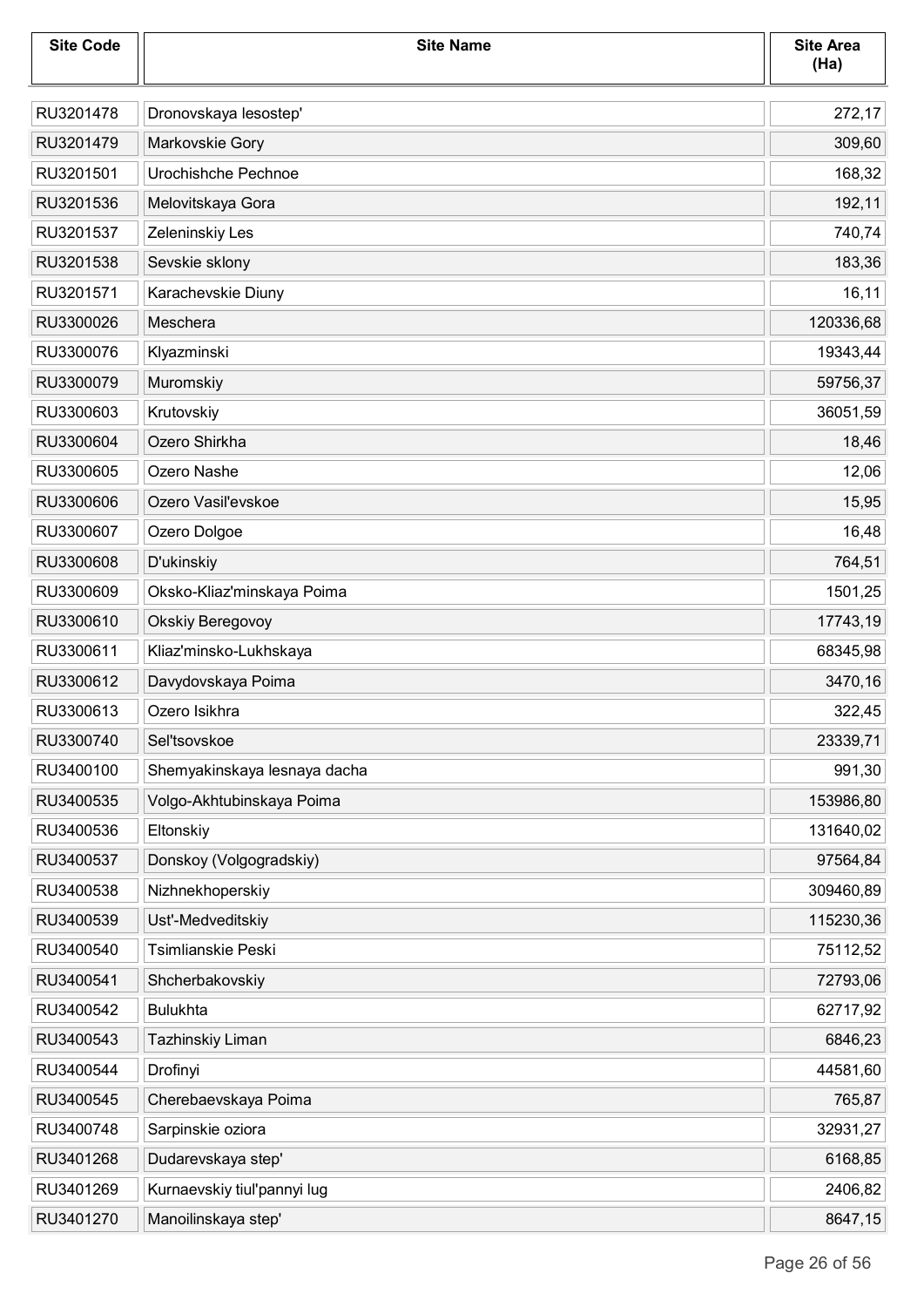| <b>Site Code</b> | <b>Site Name</b>                             | <b>Site Area</b><br>(Ha) |
|------------------|----------------------------------------------|--------------------------|
| RU3401271        | Kuchugury-Bezymiannaya                       | 814,81                   |
| RU3401451        | Lazorevaya step'                             | 13612,22                 |
| RU3401452        | Golubinskaya step'                           | 6351,25                  |
| RU3401585        | Zadonskiy                                    | 39570,40                 |
| RU3401586        | Polunino                                     | 72,88                    |
| RU3401587        | Razdorskiy                                   | 47370,42                 |
| RU3401588        | Chernopolianskiy                             | 40484,94                 |
| RU3401589        | Ol'khovskiy                                  | 11790,73                 |
| RU3401590        | Novokvasnikovskiy Liman                      | 326,05                   |
| RU3401591        | Saltovsliy Les                               | 1748,61                  |
| RU3401592        | Prishibo-Mogutinskie Limany                  | 7972,00                  |
| RU3401593        | Tingutinskaya lesnaya dacha                  | 1157,98                  |
| RU3401594        | Zelionoe Kol'tso Volgograda                  | 478,19                   |
| RU3401595        | Griadina                                     | 5678,73                  |
| RU3401596        | Tetereviatskiy                               | 696,40                   |
| RU3401597        | Siniaya Gora                                 | 261,82                   |
| RU3401598        | Alexandrovskiy Graben                        | 15,66                    |
| RU3401599        | Gora Lob                                     | 23,99                    |
| RU3401600        | Gora Ushi                                    | 8,40                     |
| RU3500016        | Darvinskiy                                   | 119385,23                |
| RU3500066        | <b>Russkiy Sever</b>                         | 171470,02                |
| RU3500168        | Melgunovskiy                                 | 391,16                   |
| RU3500169        | Severnye orkhidei                            | 490,44                   |
| RU3500170        | Atleka                                       | 3364,72                  |
| RU3500171        | Kushtozerskiy                                | 6362,17                  |
| RU3500172        | Onezhskiy prirodnyi kompleks                 | 15409,82                 |
| RU3500173        | Soidozerskiy                                 | 1897,06                  |
| RU3500174        | Shimozerskiy                                 | 8500,13                  |
| RU3500175        | Sudskiy Bor                                  | 3029,68                  |
| RU3500176        | Okrestnosti ozera Vozhe i Charondskie bolota | 110455,16                |
| RU3500177        | Sondugskiy                                   | 11776,70                 |
| RU3500178        | Vanskaya Luka                                | 2006,72                  |
| RU3500179        | Vaganikha                                    | 331,41                   |
| RU3500750        | Megorskaya                                   | 25200,06                 |
| RU3501162        | Chagodoshchenskiy                            | 5095,49                  |
| RU3501163        | Olenevskiy Bor                               | 2600,79                  |
| RU3600006        | Voronezhskiy                                 | 30917,38                 |
| RU3600020        | Khoperskiy                                   | 16485,45                 |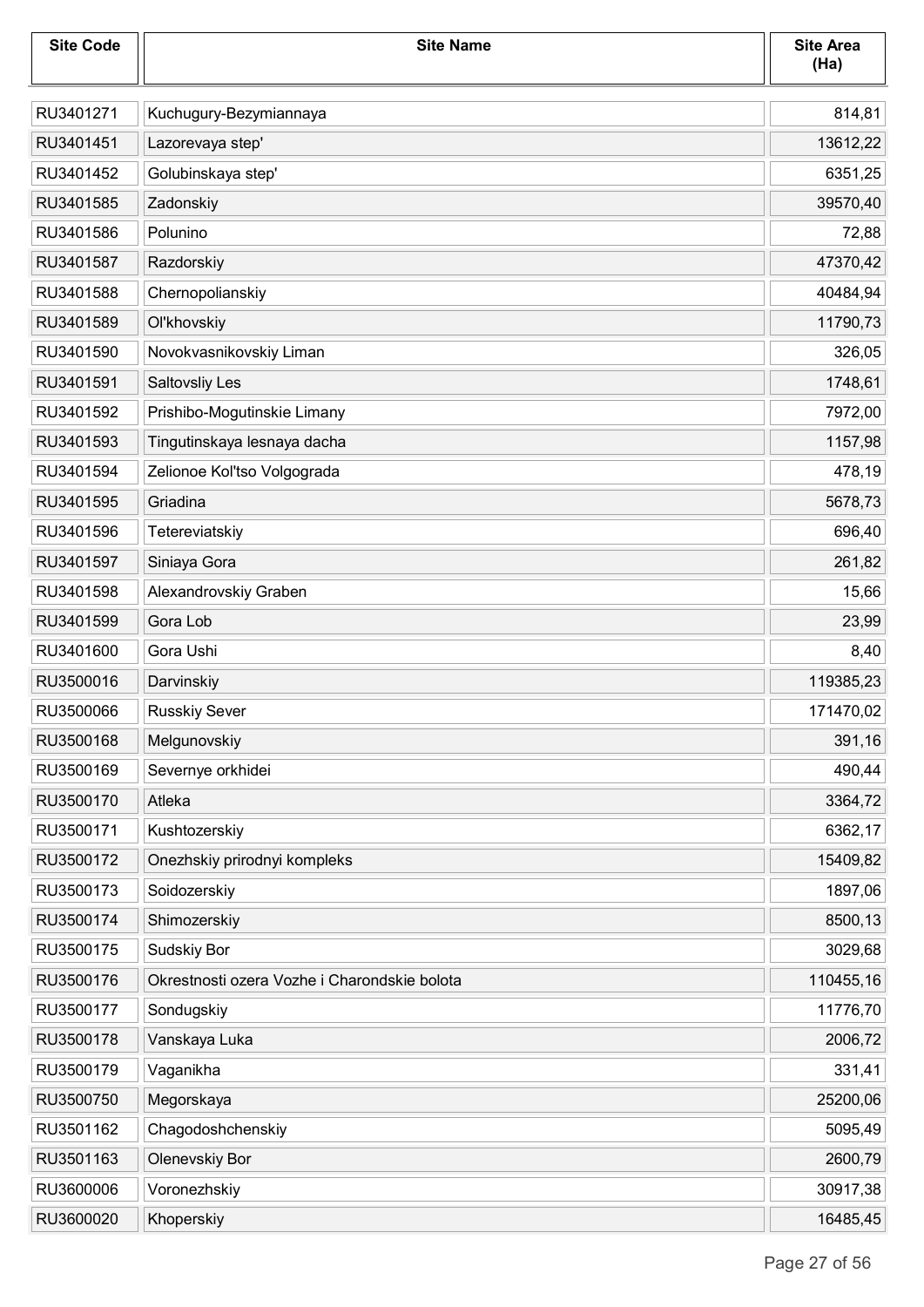| <b>Site Code</b> | <b>Site Name</b>                              | <b>Site Area</b><br>(Ha) |
|------------------|-----------------------------------------------|--------------------------|
| RU3600070        | Voronezhskiy Zakaznik                         | 21435,80                 |
| RU3600224        | Stepnye sklony u sela Shestakovo              | 161,47                   |
| RU3600225        | Tselinnye sklony u sela Lipovka               | 62,90                    |
| RU3600226        | Khrenovskoy Bor                               | 45844,64                 |
| RU3600227        | Balka Popasnaya                               | 39,25                    |
| RU3600228        | Pomialovskaya balka                           | 227,04                   |
| RU3600229        | Urochishche Slepchino                         | 380,45                   |
| RU3600230        | Ust'e reki Bogucharka                         | 23,41                    |
| RU3600231        | Khripunskaya step'                            | 26,65                    |
| RU3600232        | Volokonovskiy                                 | 108,35                   |
| RU3600233        | Korotoyaksko-Divnogorskaya                    | 2875,96                  |
| RU3600234        | Urochishche Kreyda na zapadne                 | 267,03                   |
| RU3600235        | Prolomnikovaya step' u sela Mikhnevo          | 11,87                    |
| RU3600236        | Krasnianskaya step'                           | 275,35                   |
| RU3600237        | Vladimirovskaya step'                         | 122,01                   |
| RU3600238        | Melovaya sosna                                | 24,11                    |
| RU3600239        | Stepnye sklony po reke Tolucheevka            | 50,53                    |
| RU3600240        | Basovskie kruchi                              | 3,48                     |
| RU3600241        | Ryzhkina balka                                | 336,55                   |
| RU3600242        | Stepnaya zalezh u sela Ukrainskaya Buyvolovka | 59,76                    |
| RU3600243        | Urochishche Belogorie                         | 321,64                   |
| RU3600244        | Urochishche Kuvshin                           | 25,48                    |
| RU3600245        | Step' Kruttsy                                 | 200,00                   |
| RU3600246        | Urochishche Maydan                            | 228,00                   |
| RU3600247        | Melovoy Bor u sela Nizhniy Karabut            | 4,30                     |
| RU3600248        | Kamennaya Step'                               | 5734,58                  |
| RU3601052        | Marchenkovskaya                               | 1381,43                  |
| RU3601053        | Belyi Yar                                     | 510,17                   |
| RU3601054        | Pukhovo                                       | 4285,73                  |
| RU3601055        | Kotiol                                        | 366,70                   |
| RU3601320        | Ozero Zhirovskoe                              | 6, 16                    |
| RU3601321        | Ozero II'men' Povorinskoe                     | 382,64                   |
| RU3601459        | Urochishche Golik                             | 88,22                    |
| RU3601480        | Khlebnovskaya Step'                           | 48,36                    |
| RU3601530        | Gora Shatrishche                              | 3,08                     |
| RU3601531        | Korotoyakskie melovye sklony                  | 68,09                    |
| RU3601533        | Lug Goloe Koleno                              | 403,82                   |
| RU3601534        | Stepnoy Osikovskiy                            | 1244,98                  |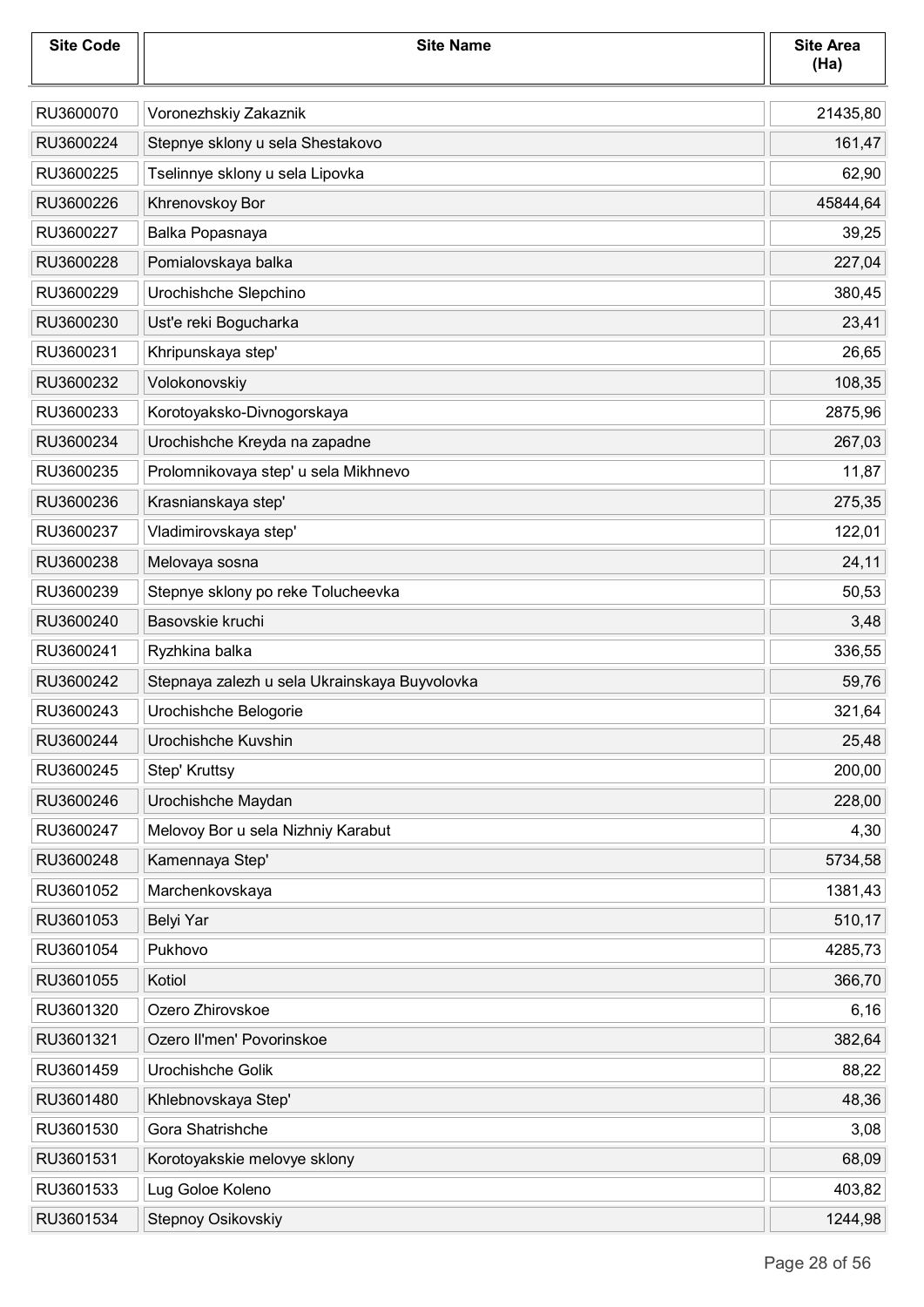| <b>Site Code</b> | <b>Site Name</b>                        | <b>Site Area</b><br>(Ha) |
|------------------|-----------------------------------------|--------------------------|
| RU3601539        | Khrenovskaya lesostep'                  | 256,76                   |
| RU3601543        | Urochishche Vodianoe                    | 12,71                    |
| RU3601544        | Dubovitskie Kusty                       | 140,50                   |
| RU3601545        | Yemanchinskaya Balka                    | 109,00                   |
| RU3601563        | Uchastok reki Bitug v Ertil'skom rayone | 572,00                   |
| RU3601564        | Uchastok reki Bitug v Anninskom rayone  | 1887,41                  |
| RU3601566        | Uchastok reki Potudan'                  | 521,76                   |
| RU3601568        | Saval'skaya                             | 6972,67                  |
| RU3601581        | Tellermanovskaya                        | 34968,03                 |
| RU3601582        | Shipov Les                              | 33722,84                 |
| RU3700249        | Ozero Valdayskoe                        | 34,25                    |
| RU3700250        | Sezukhovskiy                            | 31278,77                 |
| RU3700251        | Ozero Rubskoe                           | 284,16                   |
| RU3700252        | <b>Boloto Utkinskoe</b>                 | 720,97                   |
| RU3700253        | Poyma Kliazmy u derevni Glushitsa       | 350,14                   |
| RU3700254        | Ozero Zapadnoe                          | 18,34                    |
| RU3700255        | Ozero Lamskoe                           | 191,23                   |
| RU3700256        | Ozero Sviatoe                           | 262,21                   |
| RU3700734        | Zavolzhskiy                             | 31252,10                 |
| RU3701454        | Mugreevskiy Bor                         | 120,81                   |
| RU3900065        | Kurshskaya Kosa                         | 6877,86                  |
| RU3900211        | Bukovaya Roshcha                        | 173,80                   |
| RU3900212        | Vishtynetskiy                           | 30161,96                 |
| RU3900213        | Tselau                                  | 13313,59                 |
| RU3900214        | Delta Nemana i vostok Kurshskogo zaliva | 60297,41                 |
| RU3901160        | Forelevoe ozero                         | 135,21                   |
| RU3901437        | Urochishche Bol'shie Kusty              | 5748,86                  |
| RU3901438        | Nemanskiy Les                           | 19236,28                 |
| RU3901453        | Vislinskaya Kosa                        | 2821,09                  |
| RU3901460        | Kamenskiyi prirodnyi kompleks           | 6628,45                  |
| RU3901463        | Sheshupskiy Les                         | 7098,96                  |
| RU3901477        | Dolina reki Kornevka                    | 4225,80                  |
| RU3901482        | Istoki reki Instruch                    | 5046,24                  |
| RU3901500        | Bal'ga                                  | 5136,35                  |
| RU3901520        | <b>Boloto Velikoe</b>                   | 2206,33                  |
| RU4000017        | Kaluzhskie zaseki - Severnyi uchastok   | 6619,43                  |
| RU4000024        | Kaluzhskie zaseki - Yuzhnyi uchastok    | 13395,47                 |
| RU4000071        | Ugra - Ugorskiy                         | 67187,04                 |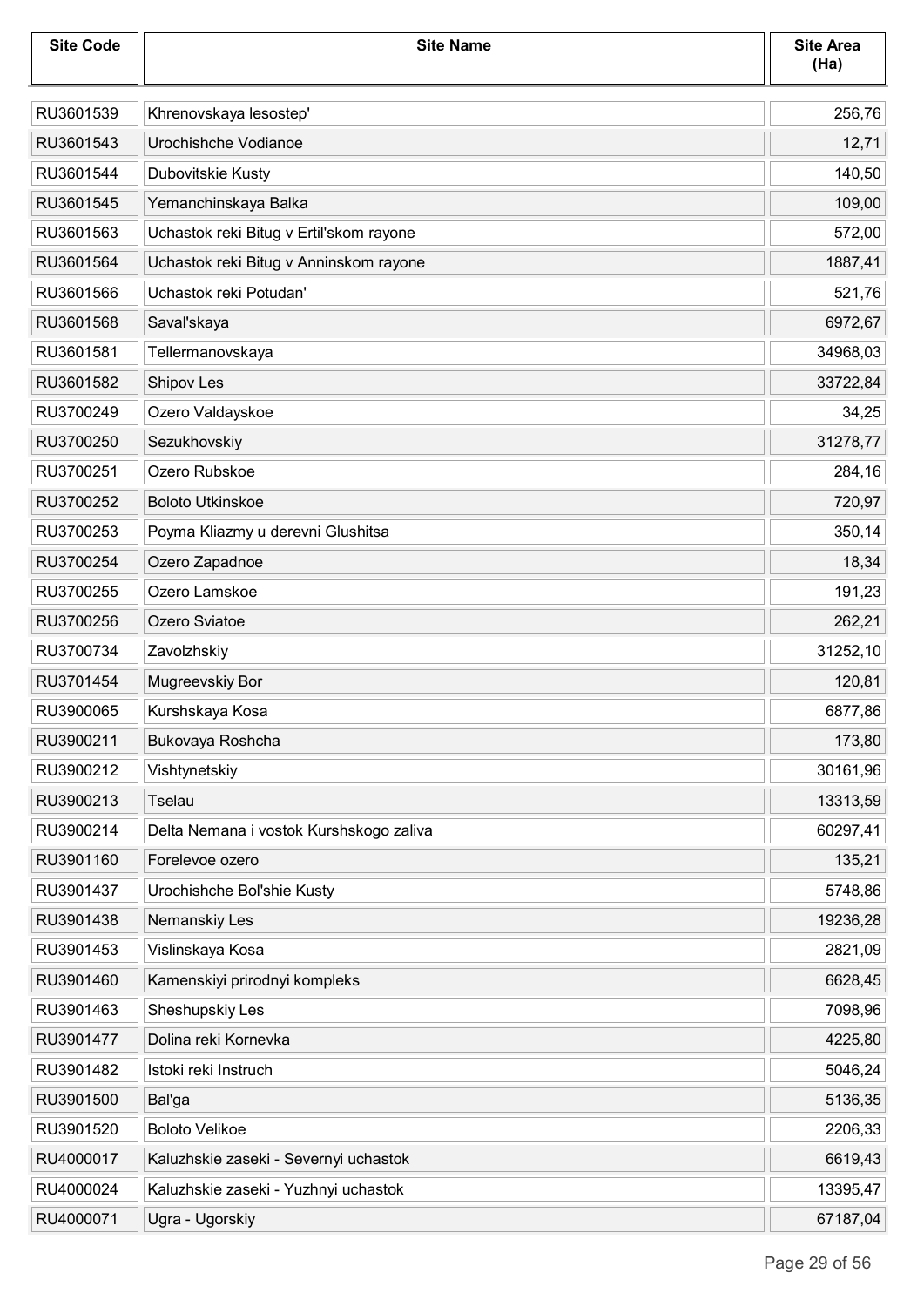| <b>Site Code</b> | <b>Site Name</b>                                 | <b>Site Area</b><br>(Ha) |
|------------------|--------------------------------------------------|--------------------------|
| RU4000527        | Tarusa                                           | 46872,69                 |
| RU4000911        | Ugra - Morozovskoe boloto                        | 145,50                   |
| RU4000912        | Ugra - Zhizdrinskiy                              | 31974,37                 |
| RU4000913        | Ugra - Chiortovo Gorodishche                     | 346,89                   |
| RU4000914        | Ugra - Vorotynskiy                               | 4501,10                  |
| RU4000963        | Sukhodrevkinskaya                                | 19112,05                 |
| RU4001326        | Duminichskie lesa                                | 6389,78                  |
| RU4001327        | Shirokolistvennyi les vdol' reki Resseta         | 7076,98                  |
| RU4001328        | Kaluzhsko-Aleksinskiy Kanion                     | 8249,25                  |
| RU4001331        | Feliksovskaya                                    | 16428,96                 |
| RU4001332        | Troitskaya                                       | 6707,97                  |
| RU4001333        | Liudinovskaya                                    | 3239,78                  |
| RU4001334        | Dolina reki Bolva                                | 569,49                   |
| RU4001428        | Kaluzhskiy Bor                                   | 999,53                   |
| RU4001430        | Ugra - Ozero Tish                                | 217,21                   |
| RU4001433        | Reki Rut' i Bychok s okhrannym landshaftom       | 1287,66                  |
| RU4001435        | <b>Shatinskiy Mokh</b>                           | 3990,45                  |
| RU4001462        | Reki Luzha, Zazulia, Niga i Misida               | 6064,65                  |
| RU4001498        | Reka Medynka s okhrannym landshaftom             | 1279,46                  |
| RU4001499        | Reki Shania i Borodionka s okhrannym landshaftom | 3390,34                  |
| RU4001529        | Tereben'skiy Les                                 | 22468,14                 |
| RU4300112        | Nurgushskiy                                      | 5753,29                  |
| RU4300113        | <b>Bylina</b>                                    | 74779,32                 |
| RU4300114        | Verkhovoe Boloto Chistoe                         | 7007,26                  |
| RU4300140        | Tulashorskiy uchastok                            | 17856,77                 |
| RU4300315        | Medvedskiy Bor                                   | 6883,28                  |
| RU4300316        | Nizevskiy                                        | 671,44                   |
| RU4400018        | Kologrivskiy                                     | 48275,02                 |
| RU4400073        | Manturovskiy                                     | 10727,81                 |
| RU4400735        | Sumarokovskiy                                    | 39081,70                 |
| RU4401502        | Susaninskoe Boloto                               | 1724,60                  |
| RU4600023        | Streletskiy                                      | 0,00                     |
| RU4600257        | Barkalovka                                       | 368,00                   |
| RU4600258        | <b>Bukreevy Barmy</b>                            | 259,00                   |
| RU4600259        | Kazatskiy                                        | 1638,00                  |
| RU4600260        | Poyma Psla                                       | 481,30                   |
| RU4600261        | Zorinskiy                                        | 495,10                   |
| RU4600262        | Parset (Mishin Bugor)                            | 19,40                    |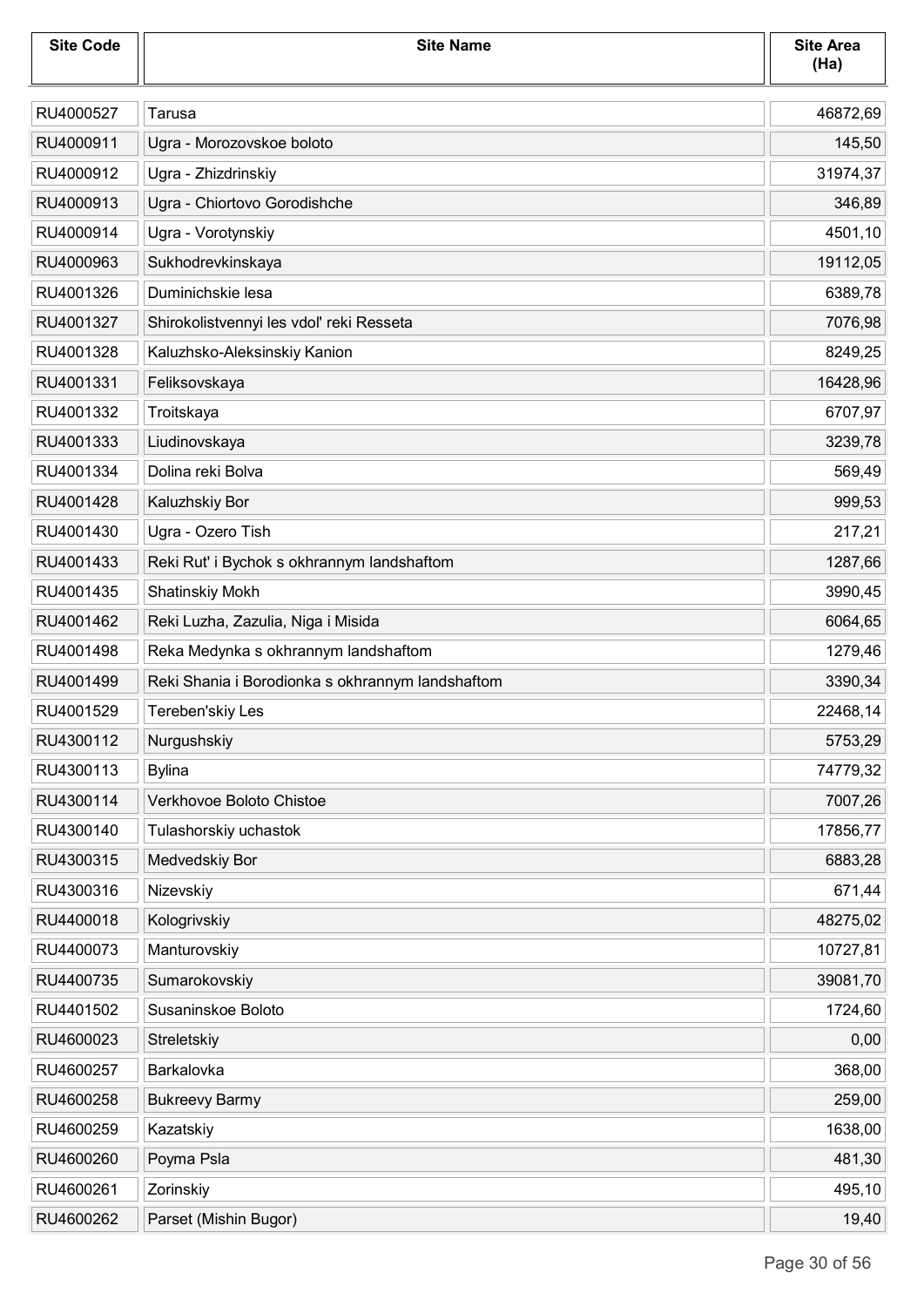| <b>Site Code</b> | <b>Site Name</b>                 | <b>Site Area</b><br>(Ha) |
|------------------|----------------------------------|--------------------------|
| RU4600263        | Petrova balka                    | 62,96                    |
| RU4600264        | <b>Stepnoy Seimskiy</b>          | 463,46                   |
| RU4600265        | Surchiny                         | 4,90                     |
| RU4601043        | Kunie                            | 195,98                   |
| RU4601044        | Kus'kinskie melovye kholmy       | 24,99                    |
| RU4601045        | Urochishche Melovoe-1            | 165,60                   |
| RU4601046        | Urochishche Melovoe-2            | 19,01                    |
| RU4601047        | Urochishche Melovoe-3            | 14,21                    |
| RU4601056        | Makovie-Lomovoe                  | 7359,99                  |
| RU4601057        | Lesnoy Dmitrievskiy              | 11646,51                 |
| RU4601058        | Vet'                             | 13528,83                 |
| RU4601059        | Klevenskiy                       | 33292,08                 |
| RU4601060        | Pustosh-Koren'                   | 5303,06                  |
| RU4601061        | Guevskiy                         | 4076,79                  |
| RU4601062        | Urochshche Boloto Borki          | 596,73                   |
| RU4601063        | Kliukvennoe ozero                | 23,61                    |
| RU4601064        | Rozovaya Dolina                  | 11,48                    |
| RU4601065        | Parset (Troitskie Bugry)         | 30,60                    |
| RU4601066        | Park v Pervoy Vorobiovke         | 21,38                    |
| RU4601067        | Urochishche Tiomnoe              | 687,70                   |
| RU4601068        | Park Berezovskogo                | 16,96                    |
| RU4601069        | Gladiolusovyi lug Zapadnyi       | 14,71                    |
| RU4601070        | Gladiolusovyi lug Vostochnyi     | 4,89                     |
| RU4601071        | Zabolotovskiy les                | 156,91                   |
| RU4601072        | Gory-Boloto                      | 396,55                   |
| RU4601073        | Gornal'-1                        | 340,27                   |
| RU4601074        | Gornal'-2                        | 38,00                    |
| RU4601075        | Gornal'-3                        | 52,60                    |
| RU4601272        | Balka Sukhaya Plota              | 317,61                   |
| RU4601273        | Beketovskie kholmy               | 24,48                    |
| RU4601274        | Nizhnedorozhiskaya step'         | 272,66                   |
| RU4601275        | Orlinyi Log                      | 381,36                   |
| RU4601276        | Maksimovskaya petrofitnaya step' | 86,07                    |
| RU4601277        | Vinogrobl'skaya step'            | 64,34                    |
| RU4601278        | Stuzhen'skaya step'              | 228,90                   |
| RU4601279        | Verkhniaya Peresypskaya step'    | 41,32                    |
| RU4601280        | Nizhniaya Peresypskaya step'     | 76,73                    |
| RU4601292        | Liniovo                          | 139,29                   |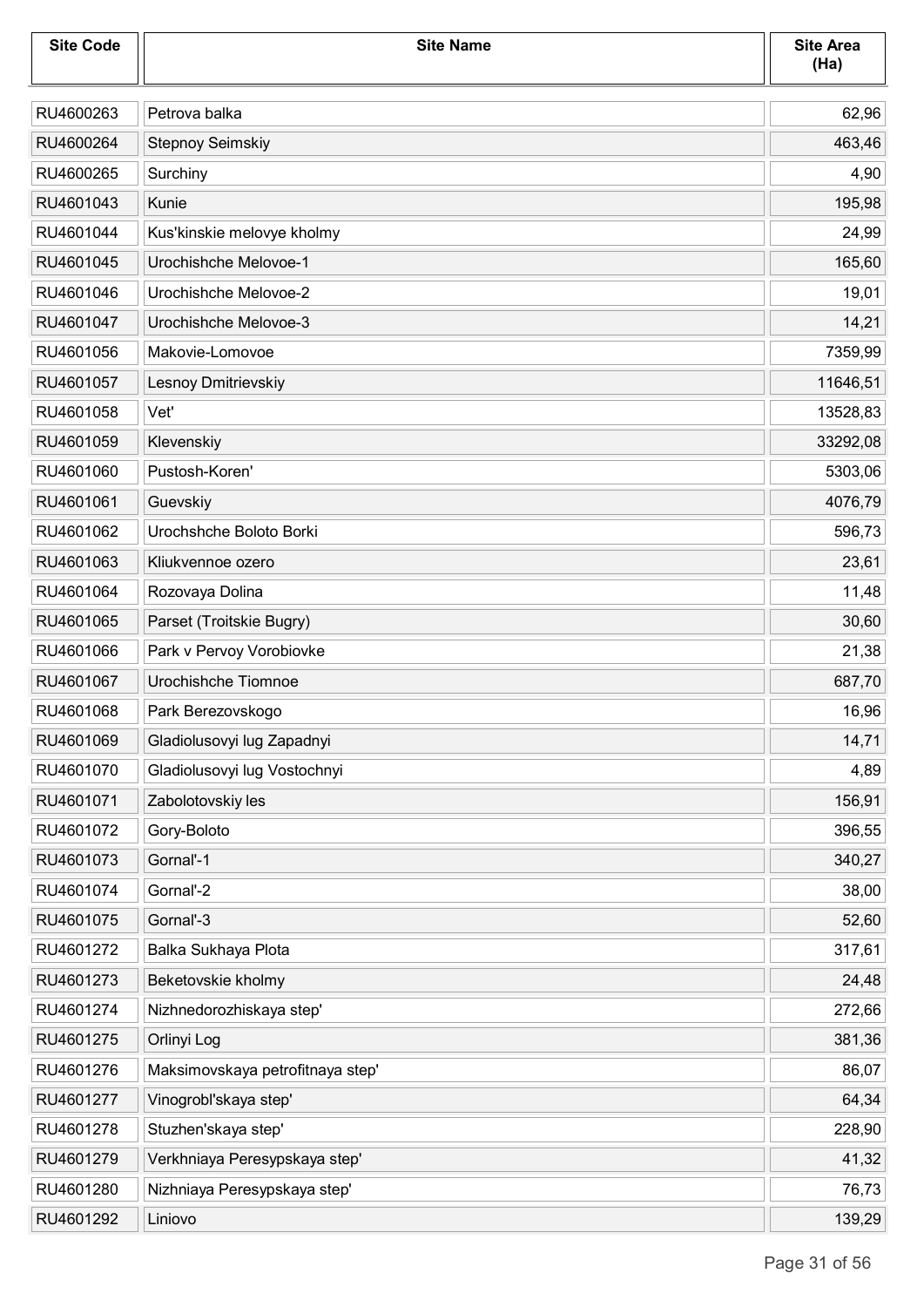| <b>Site Code</b> | <b>Site Name</b>                                 | <b>Site Area</b><br>(Ha) |
|------------------|--------------------------------------------------|--------------------------|
| RU4601293        | Kuritsko-Schemiakinskiy torfianik                | 10,08                    |
| RU4601294        | <b>Dukhovets</b>                                 | 263,63                   |
| RU4601295        | Sudzha                                           | 10,40                    |
| RU4601297        | Karyzh                                           | 1,07                     |
| RU4601481        | Borovaya Potudan'                                | 241,03                   |
| RU4601517        | Banishchanskaya poima reki Seim                  | 1382,07                  |
| RU4601546        | Urochishche Zakaznoe                             | 420,88                   |
| RU4601547        | <b>Tochilnyi Log</b>                             | 137,30                   |
| RU4700029        | Svirskaya Guba                                   | 62943,65                 |
| RU4700080        | Mshinskoye boloto                                | 78266,25                 |
| RU4700490        | Belyi kamen'                                     | 5746,45                  |
| RU4700491        | Beriozovye ostrova                               | 53574,94                 |
| RU4700492        | Kurgal'skiy                                      | 50647,28                 |
| RU4700493        | Lebiaziy                                         | 7742,72                  |
| RU4700494        | Glebovskoe boloto                                | 18278,88                 |
| RU4700495        | Cheremenetskiy                                   | 7933,67                  |
| RU4700496        | Vyborgskiy                                       | 10939,35                 |
| RU4700497        | <b>Boloto Oziornoe</b>                           | 1050,16                  |
| RU4700498        | Reka Ragusha                                     | 1024,40                  |
| RU4700499        | Ozero Yastrebinoe                                | 590,77                   |
| RU4700500        | Siaberskiy                                       | 11819,16                 |
| RU4700501        | <b>Boloto Lammin-Suo</b>                         | 393,81                   |
| RU4700502        | Geologicheskie obnazhenia devona na reke Oredezh | 237,50                   |
| RU4700503        | Dontso                                           | 1361,53                  |
| RU4700504        | Kanion reki Lava                                 | 161,40                   |
| RU4700505        | Shcheleyki                                       | 106,07                   |
| RU4700506        | Vepsskiy les                                     | 190447,58                |
| RU4700507        | Chistyi Mokh                                     | 6669,33                  |
| RU4700508        | Kotel'skiy                                       | 12689,81                 |
| RU4700509        | Griada Viariamiansel'kia                         | 7611,18                  |
| RU4700510        | Gladyshevskiy                                    | 8564,57                  |
| RU4700511        | Shalovo-Perechitskyi                             | 5941,07                  |
| RU4700562        | Gostilitskiy                                     | 1692,86                  |
| RU4700563        | Ozero Melkovodnoe                                | 4460,55                  |
| RU4700564        | Rakovye oziora                                   | 10516,81                 |
| RU4701307        | Zelenetskie Mkhi                                 | 63867,84                 |
| RU4701308        | Ivinsky Rasliv                                   | 69278,32                 |
| RU4701309        | <b>Gladkiy Mokh</b>                              | 8648,20                  |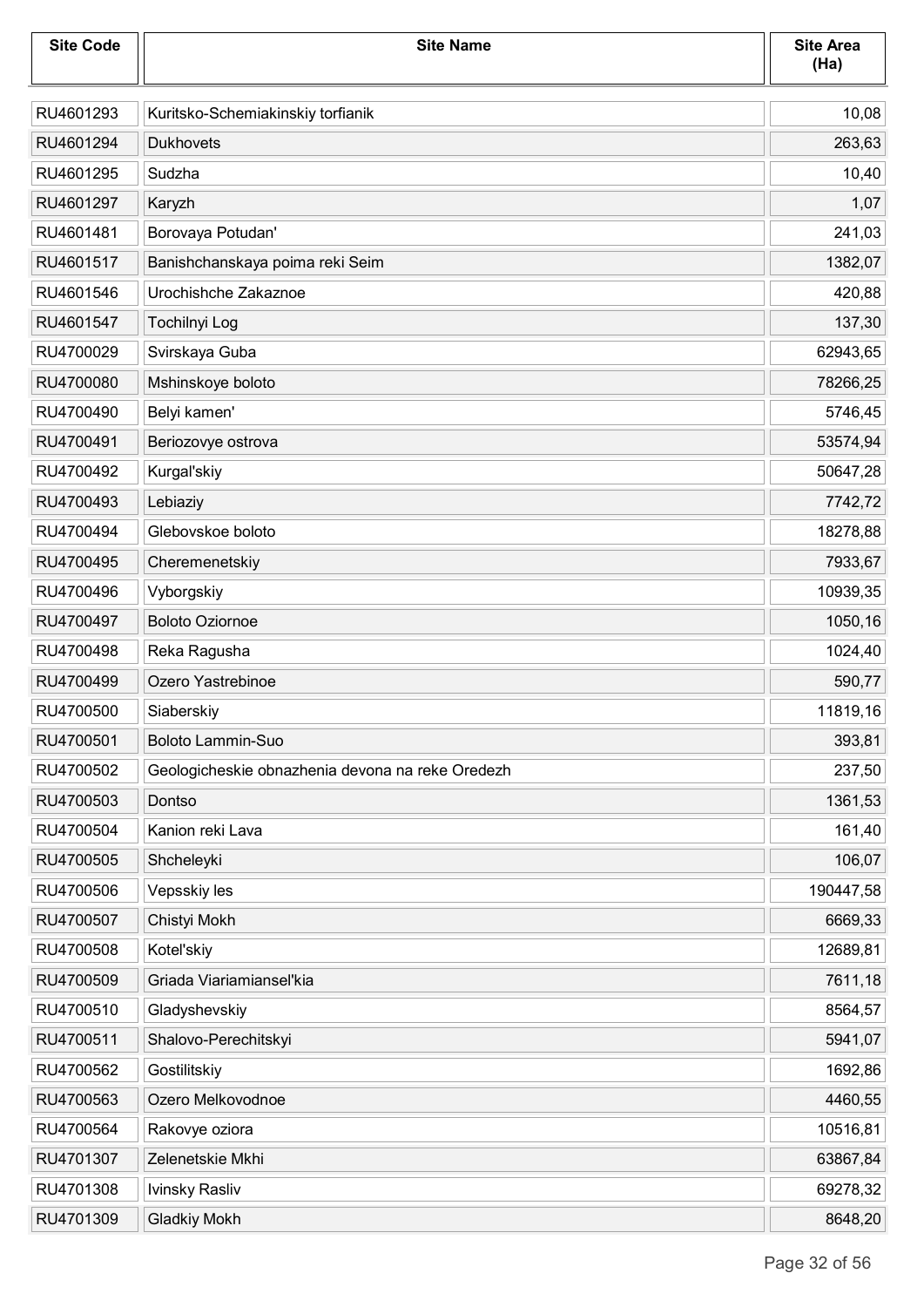| <b>Site Code</b> | <b>Site Name</b>                      | <b>Site Area</b><br>(Ha) |
|------------------|---------------------------------------|--------------------------|
| RU4701310        | Nizovskoye boloto                     | 3521,23                  |
| RU4701311        | Poddubno-Kusegskiy                    | 151722,97                |
| RU4701312        | Mor'e                                 | 4483,10                  |
| RU4701314        | Kokorevskiy                           | 2284,45                  |
| RU4701317        | Sokoliy Mokh                          | 7833,94                  |
| RU4800015        | Galich'ya Gora                        | 49,35                    |
| RU4800266        | Morozova Gora                         | 92,56                    |
| RU4800267        | Vorgolskiy                            | 795,91                   |
| RU4800268        | Plushchan'                            | 284,95                   |
| RU4800269        | Bykova Sheya                          | 41,75                    |
| RU4800270        | Voronets                              | 119,59                   |
| RU4800271        | Lipetskiy                             | 24773,30                 |
| RU4800272        | Dobrinskaya lesostep'                 | 16871,85                 |
| RU4800273        | Dolina reki Bitug                     | 1407,97                  |
| RU4800274        | Verkhnevoronezhskiy                   | 29678,68                 |
| RU4800275        | Argamach-Pal'na                       | 197,09                   |
| RU4800276        | Lipovskaya Gora                       | 103,72                   |
| RU4800277        | Nizovie Korytina Suhodola             | 396,70                   |
| RU4800278        | Sokol'skaya Gora                      | 25,74                    |
| RU4800279        | Donskoy                               | 12950,89                 |
| RU4800280        | Doktorova Gora                        | 37,12                    |
| RU4800281        | Minerotrofnoe boloto u sela Yakovlevo | 65,03                    |
| RU4800282        | Nizhnevoronezhskiy                    | 57568,89                 |
| RU4800451        | Sukhaya Lubna                         | 603,32                   |
| RU4801298        | Boloto Lebiazhie Khomutetskoe         | 100,97                   |
| RU4801548        | Lipetskaya Panika                     | 562,64                   |
| RU4801549        | Yagodnovskaya Balka                   | 231,35                   |
| RU4801550        | Dolina reki Svishnia                  | 359,77                   |
| RU4801551        | Pazhen'                               | 145,72                   |
| RU4801552        | Nizoviya reki Yasenok                 | 310,76                   |
| RU4801553        | Urochishcha Bortki i Riabinovo        | 57,03                    |
| RU4801554        | Balka u sela Lebiazhie                | 219,10                   |
| RU4801555        | Dolina reki Sukhoy Semeniok           | 302,46                   |
| RU4801556        | Urochishche Byk                       | 71,93                    |
| RU4801557        | Kuymanskaya Balka                     | 1668,56                  |
| RU4801558        | Baryshnikovskaya dubrava              | 72,96                    |
| RU4801559        | Zerkaly Lipetskie                     | 263,00                   |
| RU5000010        | Losinyi ostrov                        | 12315,76                 |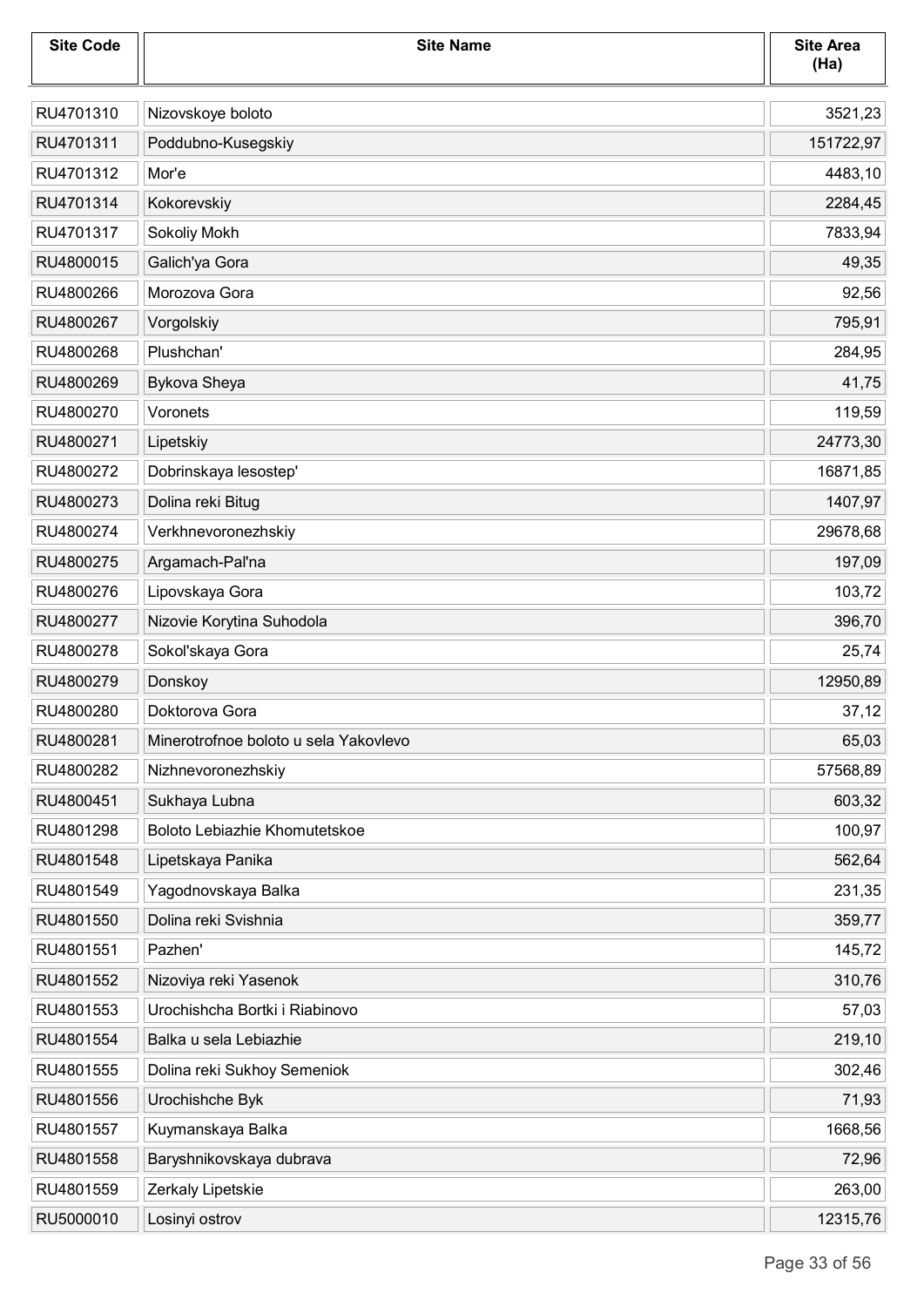| <b>Site Code</b> | <b>Site Name</b>                         | <b>Site Area</b><br>(Ha) |
|------------------|------------------------------------------|--------------------------|
| RU5000022        | Prioksko-Terrasnyi                       | 5050,17                  |
| RU5000579        | Zhuravlinaya Rodina                      | 27677,79                 |
| RU5000580        | Maklakovskiy                             | 3789,59                  |
| RU5000581        | Borshevskaya                             | 5367,57                  |
| RU5000582        | Dubnensko-Sestrinskaya                   | 24178,30                 |
| RU5000583        | Lachuzhskaya                             | 4906,73                  |
| RU5000584        | Radovitskiy Mokh                         | 4644,37                  |
| RU5000585        | Cherustinskaya                           | 43017,12                 |
| RU5000586        | Ozero Beloe (Bardukovskoe)               | 322,81                   |
| RU5000587        | Ozero Beloe (Dubasovskoe)                | 281,76                   |
| RU5000588        | Dolina reki Polia                        | 16346,01                 |
| RU5000589        | Ushma                                    | 877,22                   |
| RU5000590        | Tsna Moskovskaya                         | 11710,64                 |
| RU5000591        | Sosnovooziorskaya                        | 2833,37                  |
| RU5000592        | Dolina reki Polosnia                     | 882,71                   |
| RU5000593        | Ozero Glubokoe                           | 2561,10                  |
| RU5000594        | Novosurinskiy                            | 883,74                   |
| RU5000595        | Verkhnemoskvoretskiy                     | 2991,08                  |
| RU5000596        | Liul'kovskaya                            | 6367,25                  |
| RU5000597        | Verkhovia reki Sestra                    | 5471,01                  |
| RU5000598        | Vinogradovskaya Poima                    | 2143,75                  |
| RU5000599        | Danilovskoe Boloto                       | 311,87                   |
| RU5000601        | Zvenigorodskaya                          | 1336,74                  |
| RU5000602        | Dolina reki Nara                         | 2746,49                  |
| RU5000654        | Nikiforovskaya kolonia stepnykh rasteniy | 871,55                   |
| RU5000655        | Istoki Reki Inoch                        | 1420,66                  |
| RU5000656        | Sosniak s venerinym bashmachkom          | 91,98                    |
| RU5000924        | Verkhneruzskaya                          | 14269,33                 |
| RU5000925        | Verkhoviya reki Nara                     | 384,64                   |
| RU5000926        | Mikhaliovskaya                           | 202,76                   |
| RU5000927        | Ozero Trostenskoye                       | 6057,91                  |
| RU5000928        | Protvinskaya                             | 435,21                   |
| RU5000929        | Tuchkovskaya                             | 106,05                   |
| RU5000930        | Chernogolovskaya                         | 1912,73                  |
| RU5001322        | <b>Vodopad Gremiachiy</b>                | 132,82                   |
| RU5001323        | Dolina reki Storozhka                    | 1019,76                  |
| RU5001324        | Dolina reki Malaya Istra                 | 501,73                   |
| RU5001325        | Ozero Syl'ma                             | 163,17                   |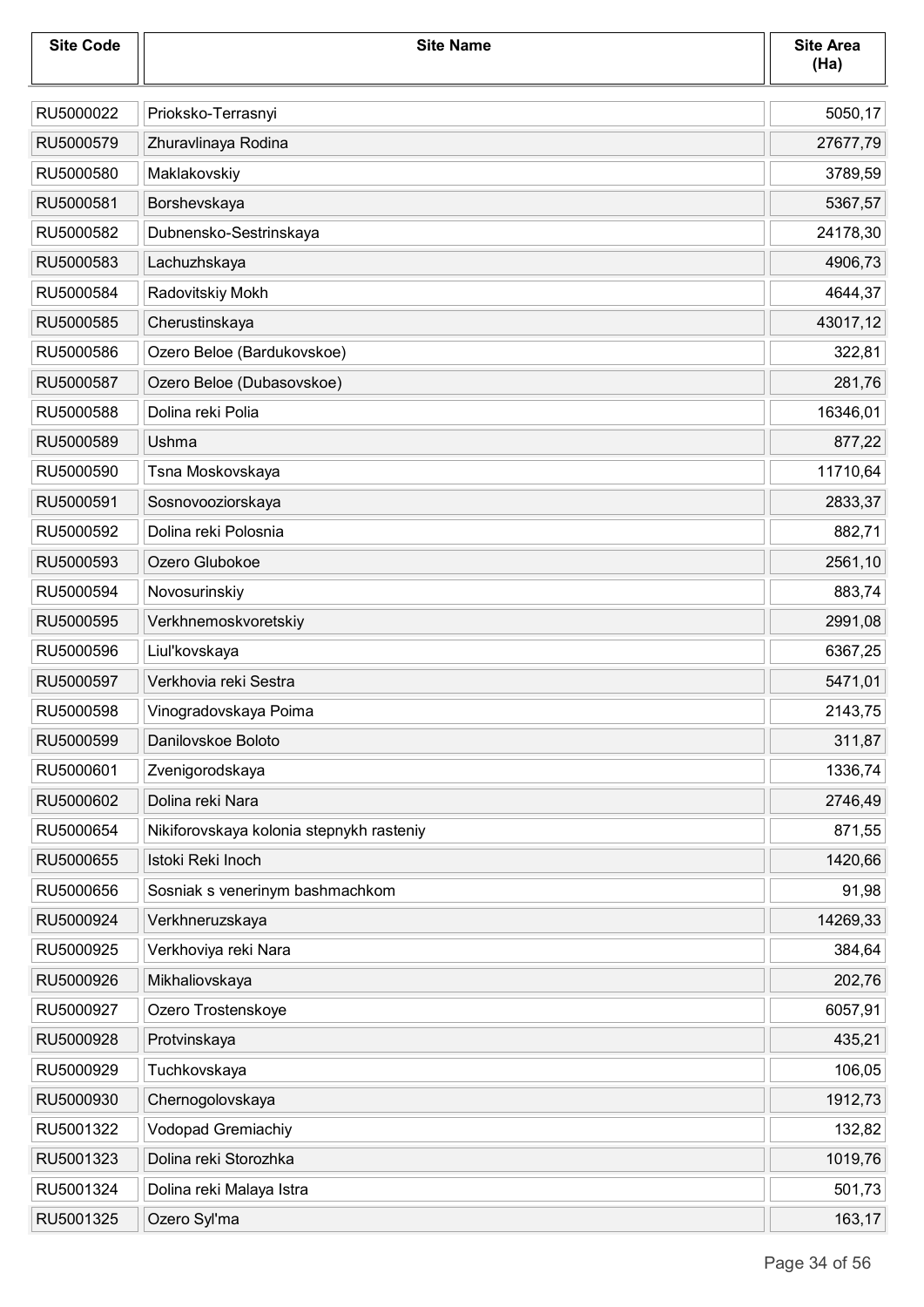| <b>Site Code</b> | <b>Site Name</b>                                   | <b>Site Area</b><br>(Ha) |
|------------------|----------------------------------------------------|--------------------------|
| RU5001572        | Dolina reki Pesochnia                              | 134,47                   |
| RU5100030        | Kandalakshskiy                                     | 69718,84                 |
| RU5100031        | Laplandskiy                                        | 280033,25                |
| RU5100032        | Pasvik                                             | 14752,12                 |
| RU5100078        | Murmanskiy                                         | 300187,00                |
| RU5100091        | Tulomskiy                                          | 32598,59                 |
| RU5100098        | Ozero Mogilnoye                                    | 57,99                    |
| RU5100180        | Zapovednaya chast' Poliarno-Alpijskogo Botanicesko | 727,17                   |
| RU5100181        | Khibiny                                            | 90243,52                 |
| RU5100182        | Verkhov'ya reki Tolvand                            | 36,78                    |
| RU5100183        | Guba Voron'ya                                      | 3374,36                  |
| RU5100184        | Mochazinnoye boloto                                | 49,69                    |
| RU5100185        | Kolvitskiy                                         | 42532,01                 |
| RU5100186        | Kutsa                                              | 48620,41                 |
| RU5100187        | Lishayniki verkhoviy reki Voron'ya                 | 146,52                   |
| RU5100188        | Irin-gora                                          | 5307,92                  |
| RU5100189        | Nadborodniki doliny ozera Shchuch'ego              | 48,95                    |
| RU5100190        | Kayta                                              | 198650,76                |
| RU5100191        | Skaly Teriberki                                    | 352,51                   |
| RU5100192        | Lavna-tundra                                       | 2029,61                  |
| RU5100193        | Simbozerskiy                                       | 40112,30                 |
| RU5100194        | Khiam-ruchey                                       | 21,81                    |
| RU5100195        | Panskie tundry                                     | 548,75                   |
| RU5100196        | Primorskie luga k zapadu ot guby Lumbovka          | 172,94                   |
| RU5100197        | Reka Kachkovka                                     | 542,98                   |
| RU5100198        | Poberezh'e Belogo moria u mysa Orlovskiy           | 1811,01                  |
| RU5100199        | Varzuga                                            | 65164,85                 |
| RU5100200        | Ponoy                                              | 1191611,23               |
| RU5100330        | Kanozerskiy                                        | 66664,69                 |
| RU5100534        | Laplandskiy Les                                    | 141679,05                |
| RU5100732        | Kovdorskaya                                        | 1628,32                  |
| RU5100799        | Lovozerskiy                                        | 56695,78                 |
| RU5100800        | Guba Skorbeevskaya                                 | 4504,59                  |
| RU5100801        | Zubovskaya guba                                    | 3006,64                  |
| RU5100802        | Tsypnavolok                                        | 387,75                   |
| RU5100803        | Gorodetskie ptichii bazary                         | 520,36                   |
| RU5100804        | Guba Eina                                          | 2112,61                  |
| RU5100805        | Skaly poluostrova Sredniy                          | 318,46                   |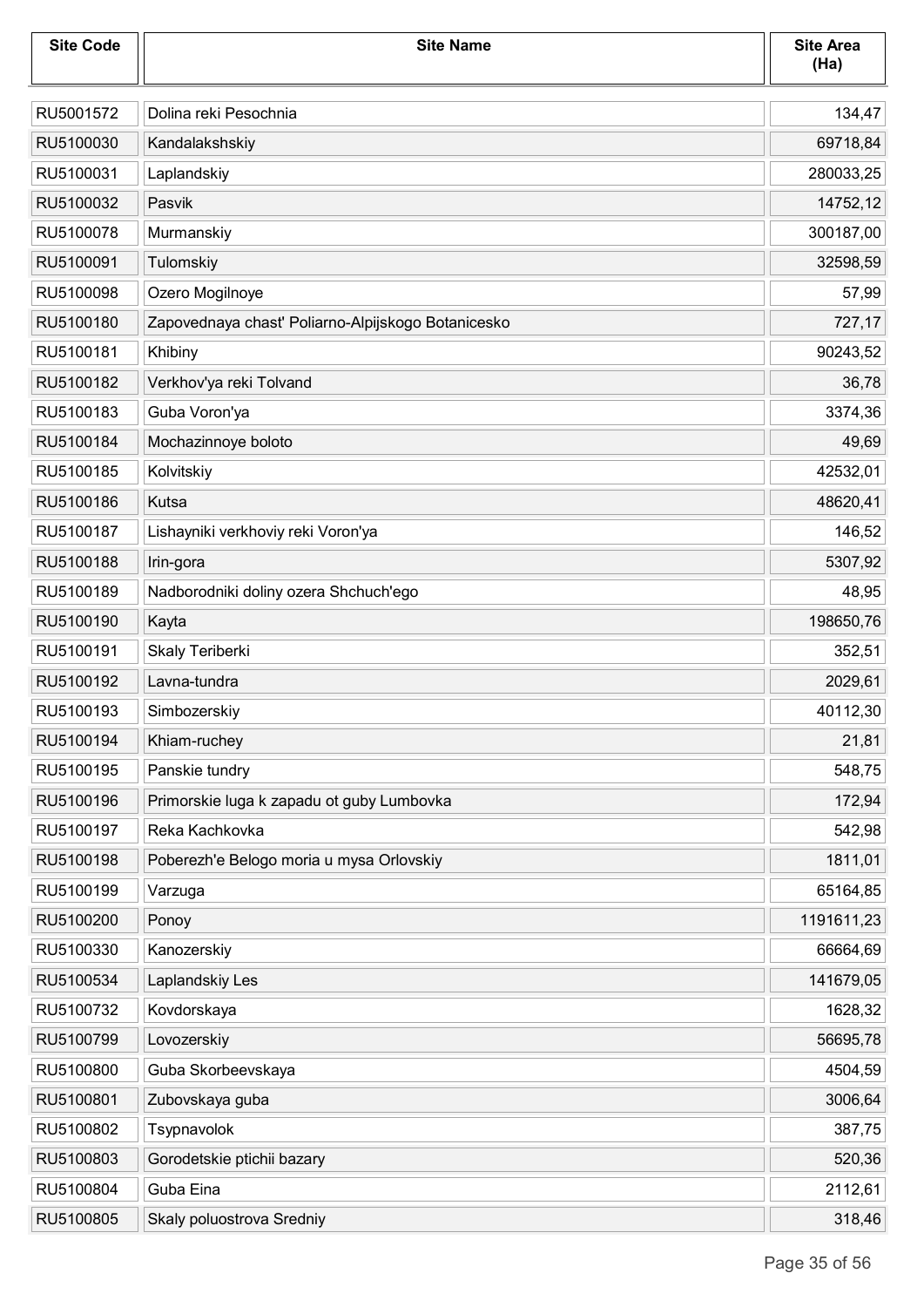| <b>Site Code</b> | <b>Site Name</b>                                   | <b>Site Area</b><br>(Ha) |
|------------------|----------------------------------------------------|--------------------------|
| RU5101146        | Ekostrov                                           | 370,29                   |
| RU5101316        | Poluostrova Rybachiy I Sredniy                     | 118334,40                |
| RU5200061        | Kamsko-Bakaldinskaya gruppa bolot                  | 222988,21                |
| RU5200141        | Kilemarskiy                                        | 37290,65                 |
| RU5200142        | Seriozhinskaya                                     | 32534,18                 |
| RU5200143        | Navashinskiy                                       | 20447,55                 |
| RU5200144        | Pizhemskiy                                         | 29689,10                 |
| RU5200146        | Varnavinskiy                                       | 37107,50                 |
| RU5200147        | Sitnikovskiy                                       | 2292,15                  |
| RU5200148        | Koverninskiy                                       | 22835,66                 |
| RU5200367        | Boloto v Balakhonikhinskom lesnichesntve           | 180,00                   |
| RU5200368        | <b>Boloto Svetloe</b>                              | 388,46                   |
| RU5200369        | Leso-bolotnyi kompleks s Mukhtolovskimi ozerami    | 802,48                   |
| RU5200370        | Lichadeevskiy                                      | 6028,16                  |
| RU5200371        | Mukhtolovskiy                                      | 11167,25                 |
| RU5200372        | Lesa i luga po reke Lomovka                        | 1072,82                  |
| RU5200373        | Les u sela Turkushi                                | 351,42                   |
| RU5200375        | Svirinskie sklony                                  | 453,97                   |
| RU5200377        | Poyma reki Vetluga                                 | 36963,33                 |
| RU5200378        | Stepnoy sklon i dubrava u sela Surochki            | 19,81                    |
| RU5200379        | Stepnye sklony u sela Mitropol'e                   | 64,64                    |
| RU5200380        | Ichalkovskiy Bor                                   | 10185,08                 |
| RU5200381        | Dubrava u istokov reki Seriozha                    | 424,87                   |
| RU5200382        | Stepnye sklony u derevni Kiseliha                  | 55,62                    |
| RU5200383        | Stepnye sklony u sela Revezen'                     | 321,26                   |
| RU5200384        | Urochishche Kamennoe i uchastki lesov u sela Ichal | 148,68                   |
| RU5200845        | Boloto po reke ChornayaBoloto po reke Chornaya     | 1301,31                  |
| RU5200846        | <b>Boloto Semirechie</b>                           | 1130,16                  |
| RU5200847        | Oleninskiy les                                     | 579,45                   |
| RU5200848        | <b>Boloto Niuzhemskoe</b>                          | 3714,36                  |
| RU5200849        | Poima reki Piana                                   | 6046,46                  |
| RU5200850        | Ozero Karasnoe s okrestnostiami                    | 110,02                   |
| RU5200851        | Bornukovskaya peshchera                            | 105,59                   |
| RU5200852        | Tartaleyskaya dubrava                              | 684,64                   |
| RU5200853        | Ozero Vadskoe                                      | 79,53                    |
| RU5200854        | Varvazhskiy les                                    | 614,55                   |
| RU5200855        | Pikhtovo-elovyi les po reke Borovaya               | 522,39                   |
| RU5200856        | Pikhtovo-elovyi les po rekam Shada i Agrafenka     | 3607,71                  |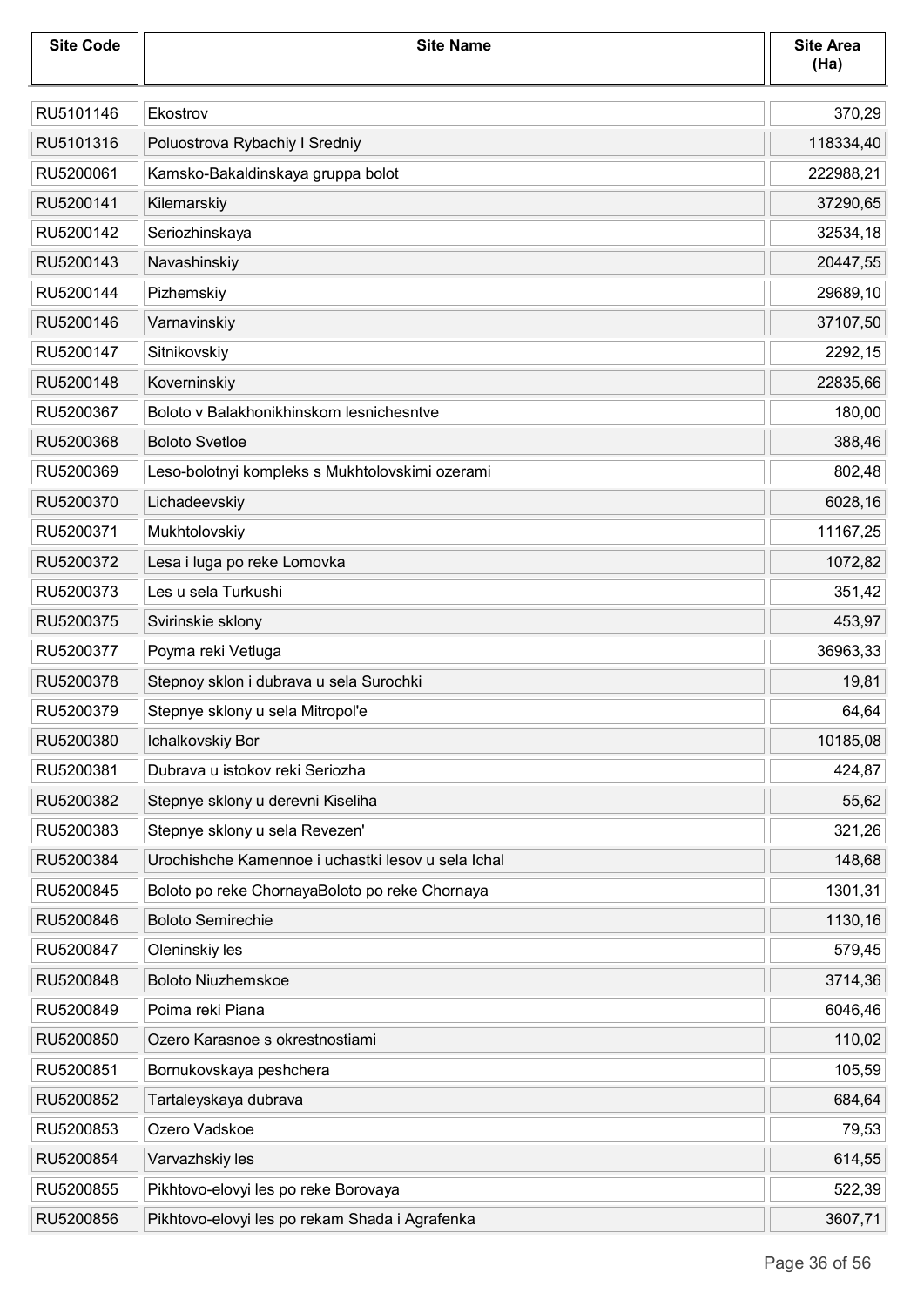| <b>Site Code</b> | <b>Site Name</b>                    | <b>Site Area</b><br>(Ha) |
|------------------|-------------------------------------|--------------------------|
| RU5200857        | Bolota Bol'shoe i Gorshechnoe       | 957,87                   |
| RU5200858        | Lapshangskiy pikhtovo-elovyi les    | 2379,41                  |
| RU5200859        | Klenovik                            | 2286,57                  |
| RU5200860        | Paktusikhinskiy pikhtovo-elovyi les | 221,71                   |
| RU5200861        | <b>Boloto Paktusikhinskoe</b>       | 313,92                   |
| RU5200862        | Les u reki Satis                    | 398,78                   |
| RU5200863        | Utrekh                              | 5270,06                  |
| RU5200864        | Varekh                              | 3616,10                  |
| RU5200865        | Svetlye oziora                      | 201,19                   |
| RU5200866        | Zhelninskaya poima Oki              | 4332,27                  |
| RU5200867        | Pyrskoe                             | 2954,70                  |
| RU5200868        | Voskresenskoe Povetluzhie           | 34381,64                 |
| RU5200869        | Boloto Yamnoe s okrestnostiami      | 2469,03                  |
| RU5200870        | Vyksunskie vodoyomy                 | 328,68                   |
| RU5200871        | Ozero Viterevo                      | 251,12                   |
| RU5200872        | Rozhnov Bor                         | 819,36                   |
| RU5200873        | Vyksunskaya poima Oki               | 1015,10                  |
| RU5200874        | Vodoyom u s. Smol'ki                | 41,69                    |
| RU5200875        | Gorodetskaya dubrava                | 4707,57                  |
| RU5200876        | Dal'nekonstantinovskaya             | 6206,08                  |
| RU5200877        | Simbileyskiy ostepnennyi massiv     | 376,33                   |
| RU5200878        | Ozerkovskaya lugovaya step'         | 171,05                   |
| RU5200879        | Lomovka                             | 696,91                   |
| RU5200880        | Urochishche Skit                    | 1173,90                  |
| RU5200881        | Naumovskie lesa I bolota            | 3031,40                  |
| RU5200882        | <b>Boloto Trubino</b>               | 516,88                   |
| RU5200883        | <b>Boloto Gonobobel'noe</b>         | 367,25                   |
| RU5200884        | <b>Boloto Kliukvennoe</b>           | 148,24                   |
| RU5200885        | Bolota Tokovye                      | 1173,52                  |
| RU5200886        | <b>Boloto Glukharnoe</b>            | 115,55                   |
| RU5200887        | Urazovskiy                          | 15158,85                 |
| RU5200888        | Stepnye uchastki u reki Pitsa       | 964,20                   |
| RU5200889        | Les i step' u reki Shava            | 417,27                   |
| RU5200890        | <b>Boloto Shava</b>                 | 348,60                   |
| RU5200891        | Murzitskiy poymennyi les            | 526,96                   |
| RU5200892        | Shilokshinskiy poymennyi les        | 1061,10                  |
| RU5200893        | Les u goroda Kulebaki               | 831,27                   |
| RU5200894        | Olenina Gora                        | 64,18                    |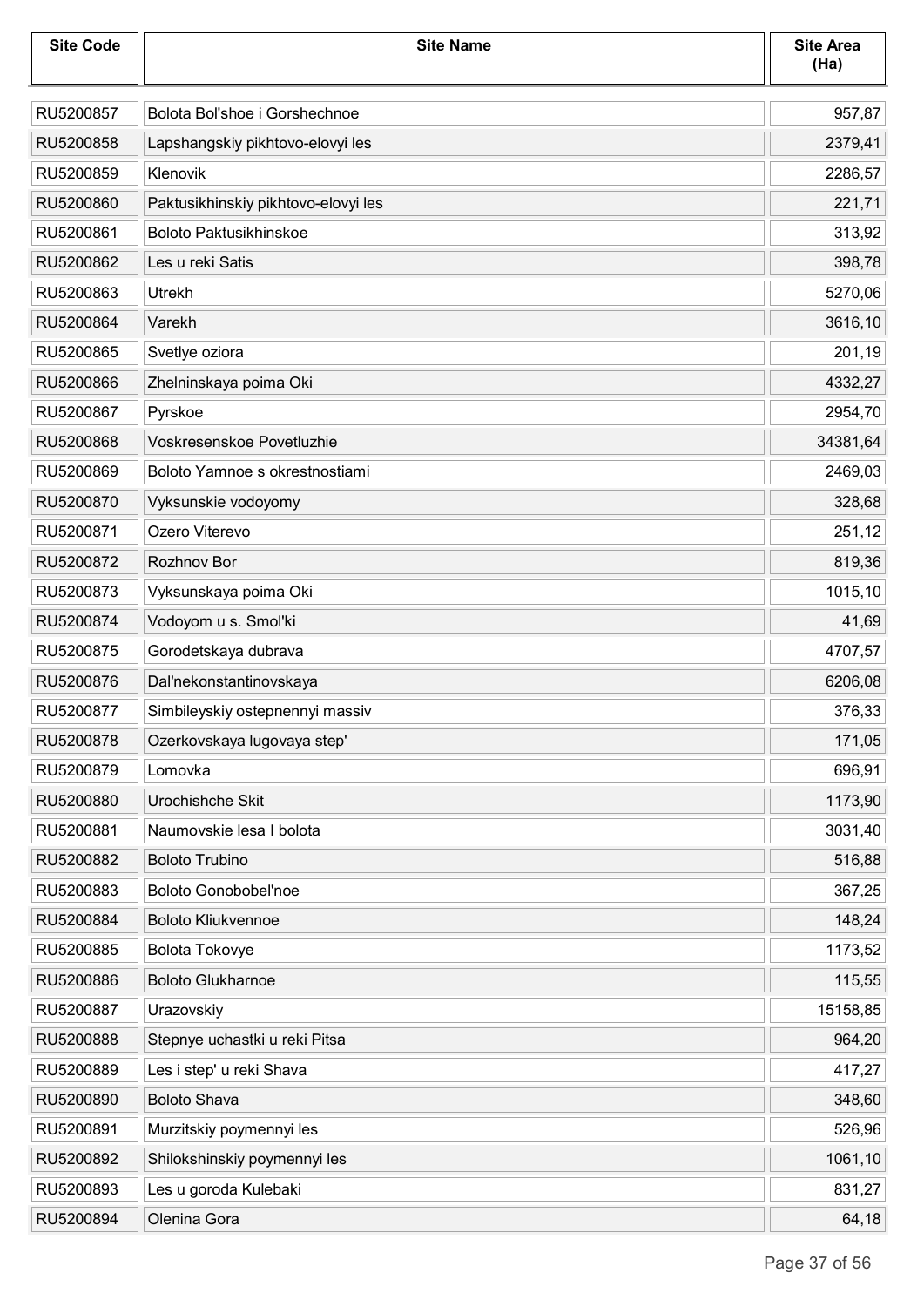| <b>Site Code</b> | <b>Site Name</b>                                   | <b>Site Area</b><br>(Ha) |
|------------------|----------------------------------------------------|--------------------------|
| RU5200895        | Ozero Sviatoe Dedovskoe                            | 432,33                   |
| RU5200896        | Ozero Sviatoe Stepurinskoe                         | 24,61                    |
| RU5200897        | Tumbotinskaya                                      | 6647,56                  |
| RU5200898        | Ozero Vorsmenskoe                                  | 391,97                   |
| RU5200899        | Ozero Kliuchik                                     | 12,20                    |
| RU5200900        | Les po reke Satis                                  | 807,52                   |
| RU5200901        | Les po reke Sukhoy Alatyr'                         | 262,26                   |
| RU5200902        | Stepnye uchastki po reke Rudnia                    | 921,73                   |
| RU5200903        | Boloto Bol'shoe Klushinskoe                        | 1839,63                  |
| RU5200904        | <b>Boloto Dolgoe</b>                               | 1373,64                  |
| RU5200905        | Boloto Kalgan                                      | 1381,76                  |
| RU5200906        | Boloto Keleynoe Krivoe                             | 3073,99                  |
| RU5200907        | Ignatovskaya poyma reki Piana                      | 926,22                   |
| RU5200908        | <b>Ostrov Ptichiy</b>                              | 5,33                     |
| RU5200909        | Pelegovskiy sosnovyi bor                           | 347,18                   |
| RU5200910        | Viazovikovskiy sosnovyi bor                        | 418,03                   |
| RU5200915        | Tonkinskiy                                         | 2059,96                  |
| RU5200916        | Yel'nik u derevni Fomin Ruchey                     | 153,18                   |
| RU5200917        | Burepolomskiy les                                  | 11078,84                 |
| RU5200918        | <b>Boloto Oziornoe</b>                             | 1012,55                  |
| RU5200919        | Oziora Kocheshkovskoe, Titkovskoe s okrestnostiami | 863,25                   |
| RU5200920        | Lesa po rekam Usta i Vaya                          | 488,89                   |
| RU5200921        | Les u sela Bol'shoe Karpovo                        | 251,94                   |
| RU5200922        | Mineevskiy poymennyi les                           | 400,57                   |
| RU5201335        | Balakhninskiy                                      | 16199,12                 |
| RU5201336        | Lamnenskiy                                         | 9694,26                  |
| RU5201337        | Bolota Streletskoe i Kliukvennoe                   | 523,42                   |
| RU5201338        | <b>Boloto Kolosovo</b>                             | 408,72                   |
| RU5201339        | <b>Boloto Postoiskoe</b>                           | 439,40                   |
| RU5201340        | Sapunskiy beregovoi les                            | 150,45                   |
| RU5201341        | Korovaevskiy beregovoi les                         | 255,35                   |
| RU5201342        | Bolota Yelkhovskoe, Chenebechikha i Obabochnoe     | 1039,93                  |
| RU5201343        | Boloto Bol'shoi Mokriai                            | 4236,34                  |
| RU5201344        | Boloto Zakorino-Beloe                              | 628,45                   |
| RU5201345        | Boloto Kazanskoe                                   | 4412,32                  |
| RU5201346        | Bol'shekakshinskie vysokovozrastnye khvoinye lesa  | 249,43                   |
| RU5201347        | Pikhtovo-yelovyi les u reki Varvazh                | 332,38                   |
| RU5201348        | Voznesenskiy                                       | 3816,22                  |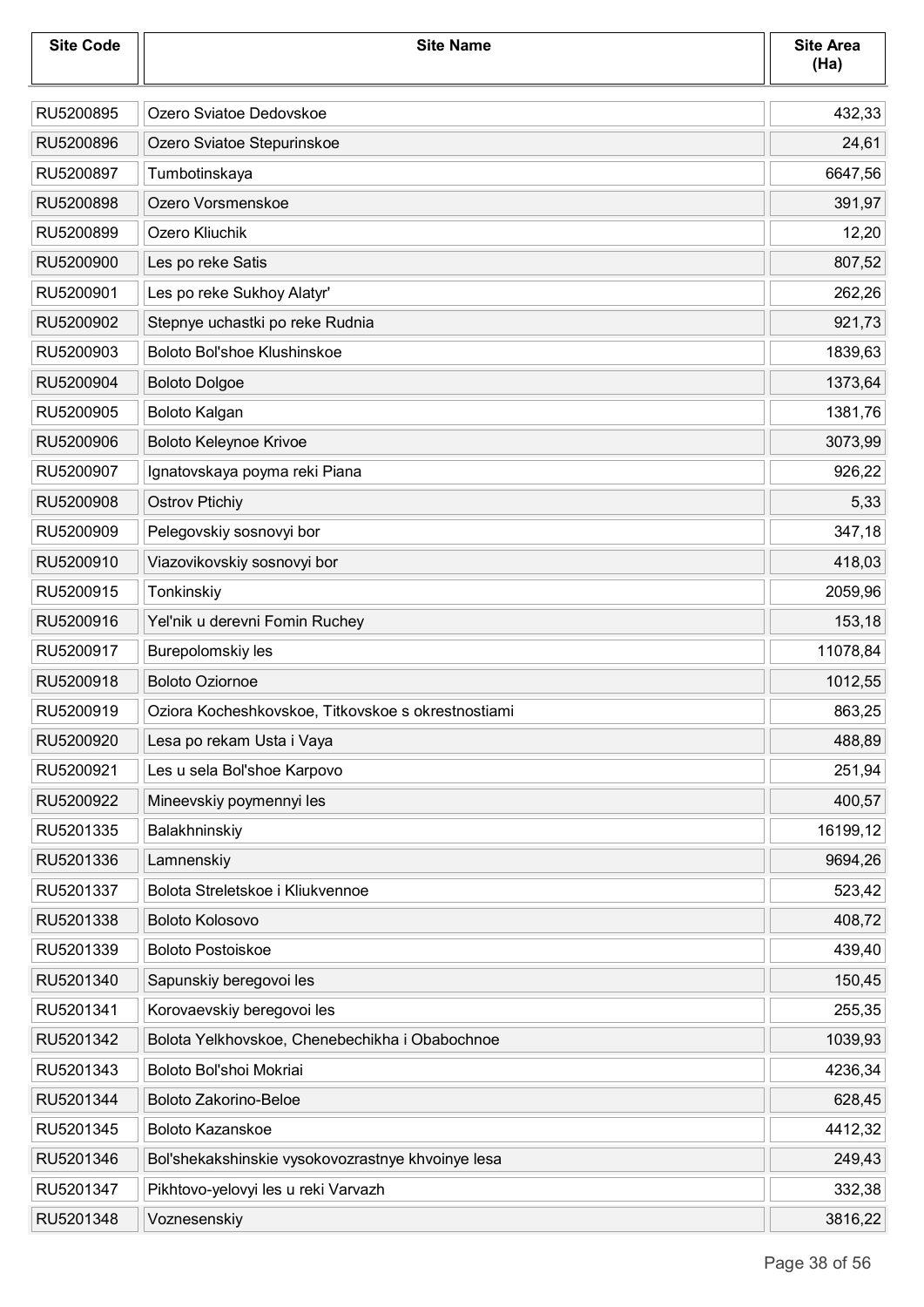| <b>Site Code</b> | <b>Site Name</b>                           | <b>Site Area</b><br>(Ha) |
|------------------|--------------------------------------------|--------------------------|
| RU5201349        | Il'inskaya poima reki Kliazma              | 1070,58                  |
| RU5201350        | Bassein reki Izhma                         | 34438,75                 |
| RU5201351        | <b>Boloto Mostovoe</b>                     | 574,97                   |
| RU5201352        | <b>Boloto Urubkovskoe</b>                  | 865,04                   |
| RU5201353        | Levinskiy les                              | 188,96                   |
| RU5201354        | Zhuravlinyi                                | 29426,28                 |
| RU5201355        | Staroustinskie lesa i bolota               | 1239,67                  |
| RU5201356        | Volzhskiy lesnoi massiv                    | 648,01                   |
| RU5201357        | Bol'sheseskinskiy les                      | 537,95                   |
| RU5201358        | Dubkovskiy les                             | 692,73                   |
| RU5201359        | <b>Boloto Sharlovo</b>                     | 183,70                   |
| RU5201360        | Les v poime reki Chiornaya                 | 267,58                   |
| RU5201361        | Oziora Bol'shoe i Maloe                    | 590,44                   |
| RU5201362        | Lesa vdol' rek Senga i lerikha             | 369,30                   |
| RU5201363        | Prisurskaya zhuravlinaya                   | 51895,89                 |
| RU5201364        | Urazovskaya step'                          | 559,89                   |
| RU5201365        | Bel'teevskiy les                           | 211,59                   |
| RU5201366        | Ozero Maloe Sviatoe                        | 296,81                   |
| RU5201367        | Chernool'khovoe boloto na reke Tesia       | 1094,56                  |
| RU5201368        | Zhdanovskie torfokariery                   | 1062,96                  |
| RU5201369        | Pavlovskoe Zaochie                         | 10416,08                 |
| RU5201370        | Tumbotinskiy                               | 11542,05                 |
| RU5201371        | Pelia-Khovanskaya dubrava                  | 316,53                   |
| RU5201372        | Kommunarnye dubravy                        | 2023,47                  |
| RU5201373        | Boloto Briukhanovo-Peregorbino             | 844,46                   |
| RU5201374        | <b>Boloto Diomino</b>                      | 489,23                   |
| RU5201375        | Boloto Kniaz'                              | 340,90                   |
| RU5201376        | <b>Boloto Pesochnoe</b>                    | 418,10                   |
| RU5201377        | Merinovskaya poima reki Kerzhenets         | 1998,24                  |
| RU5201378        | Vysokovozrastnye lesa u reki Malyi Ukhtysh | 600,98                   |
| RU5201379        | Vysokovozrastnye lesa u reki Kerzhenets    | 428,22                   |
| RU5201380        | Vysokovozrastnye lesa u reki Irgen'        | 441,07                   |
| RU5201381        | <b>Boloto Tekun</b>                        | 958,00                   |
| RU5201382        | <b>Boloto Shelekhonskoe</b>                | 2870,24                  |
| RU5201383        | Piatiletkovskie lesa i bolota              | 1726,81                  |
| RU5201384        | Boloto Bol'soe Sosnovskoe                  | 797,20                   |
| RU5201385        | Poima reki Urga                            | 1741,88                  |
| RU5201386        | <b>Boloto Tiomnoe</b>                      | 49,93                    |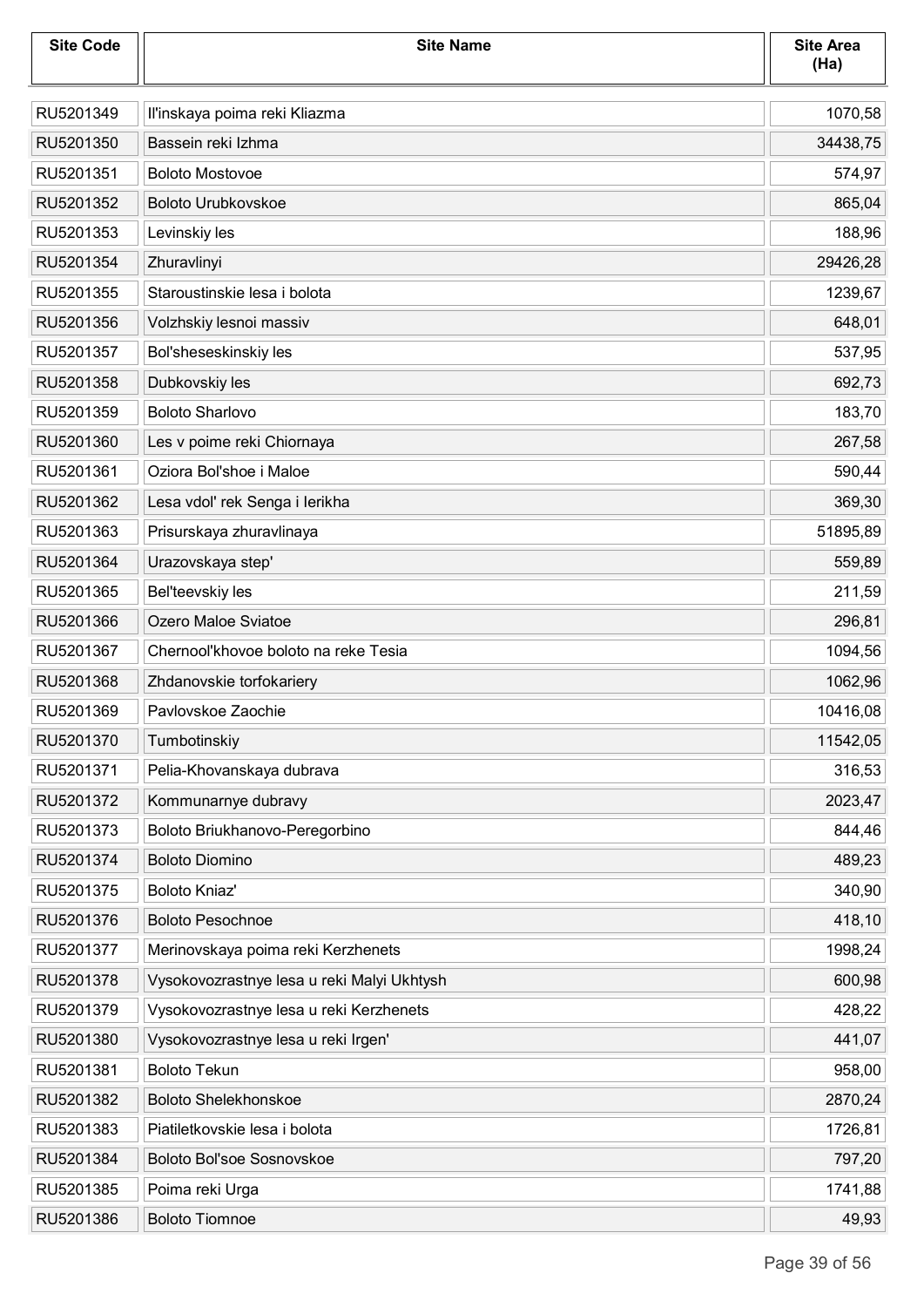| <b>Site Code</b> | <b>Site Name</b>                                  | <b>Site Area</b><br>(Ha) |
|------------------|---------------------------------------------------|--------------------------|
| RU5201387        | Yelovyi les u reki Sin'ga                         | 148,90                   |
| RU5201388        | Yelovyi les u derevni Ipatovo                     | 163,62                   |
| RU5201389        | Boloto Bol'shoe Krestovskoe                       | 466,86                   |
| RU5201390        | <b>Boloto Lominskoe</b>                           | 448,20                   |
| RU5201391        | Shaiginskiy pikhtovo-yelovyi les                  | 198,36                   |
| RU5201392        | Okhtarskiy pikhtovo-yelovyi les                   | 192,10                   |
| RU5201393        | Smirkinskiy sosniak                               | 728,39                   |
| RU5201394        | Lesnoi massiv po reke Vaya                        | 771,36                   |
| RU5201395        | Konovodskiy pikhtovo-yelovyi les                  | 524,11                   |
| RU5201396        | Khvoinye lesa i bolota u reki Bol'shoi Vakhtan    | 606,69                   |
| RU5201397        | Poletaevskiy les                                  | 247,35                   |
| RU5201398        | Fad'kovskiy pikhtovo-yelovyi les                  | 213,42                   |
| RU5201399        | Chernushkinskiy priruch'evoi pikhtovo-yelovyi les | 362,22                   |
| RU5300034        | Rdeiskiy                                          | 45382,24                 |
| RU5300062        | Valdaiskiy                                        | 205896,81                |
| RU5300658        | <b>Boloto Bor</b>                                 | 5526,12                  |
| RU5300659        | Vostochno-Ilmenskiy                               | 9962,37                  |
| RU5300660        | Dolzhinskoe Boloto                                | 3592,23                  |
| RU5300661        | Igorevskie Mkhi                                   | 17411,62                 |
| RU5300662        | Karstovye oziora                                  | 10089,70                 |
| RU5300663        | Pereluchskiy                                      | 6727,24                  |
| RU5300665        | Spasskie Mkhi                                     | 41722,51                 |
| RU5300666        | Ust'-Volmskiy                                     | 4784,13                  |
| RU5301104        | Khorinka                                          | 175,35                   |
| RU5301105        | Shchegrinka                                       | 249,34                   |
| RU5600063        | <b>Buzulukskiy Bor</b>                            | 112078,63                |
| RU5600120        | Svetlinskiy                                       | 14139,51                 |
| RU5600121        | Akjarskaya step'                                  | 17184,11                 |
| RU5600517        | Talovskaya step'                                  | 3558,43                  |
| RU5600518        | Ashchisayskaya step'                              | 7015,06                  |
| RU5600519        | Aytuarskaya step'                                 | 6770,16                  |
| RU5600520        | Burtinskaya step'                                 | 4485,90                  |
| RU5600964        | Predural'skaya step'                              | 16554,47                 |
| RU5600965        | Karabutakskie leski i step'                       | 2458,98                  |
| RU5600966        | Baba-Latka                                        | 126,49                   |
| RU5600967        | Adamovskiy stepnoy visharnik                      | 146,59                   |
| RU5600968        | Gora Zmeinaya                                     | 201,77                   |
| RU5600969        | <b>Skaly Shonkal</b>                              | 404,17                   |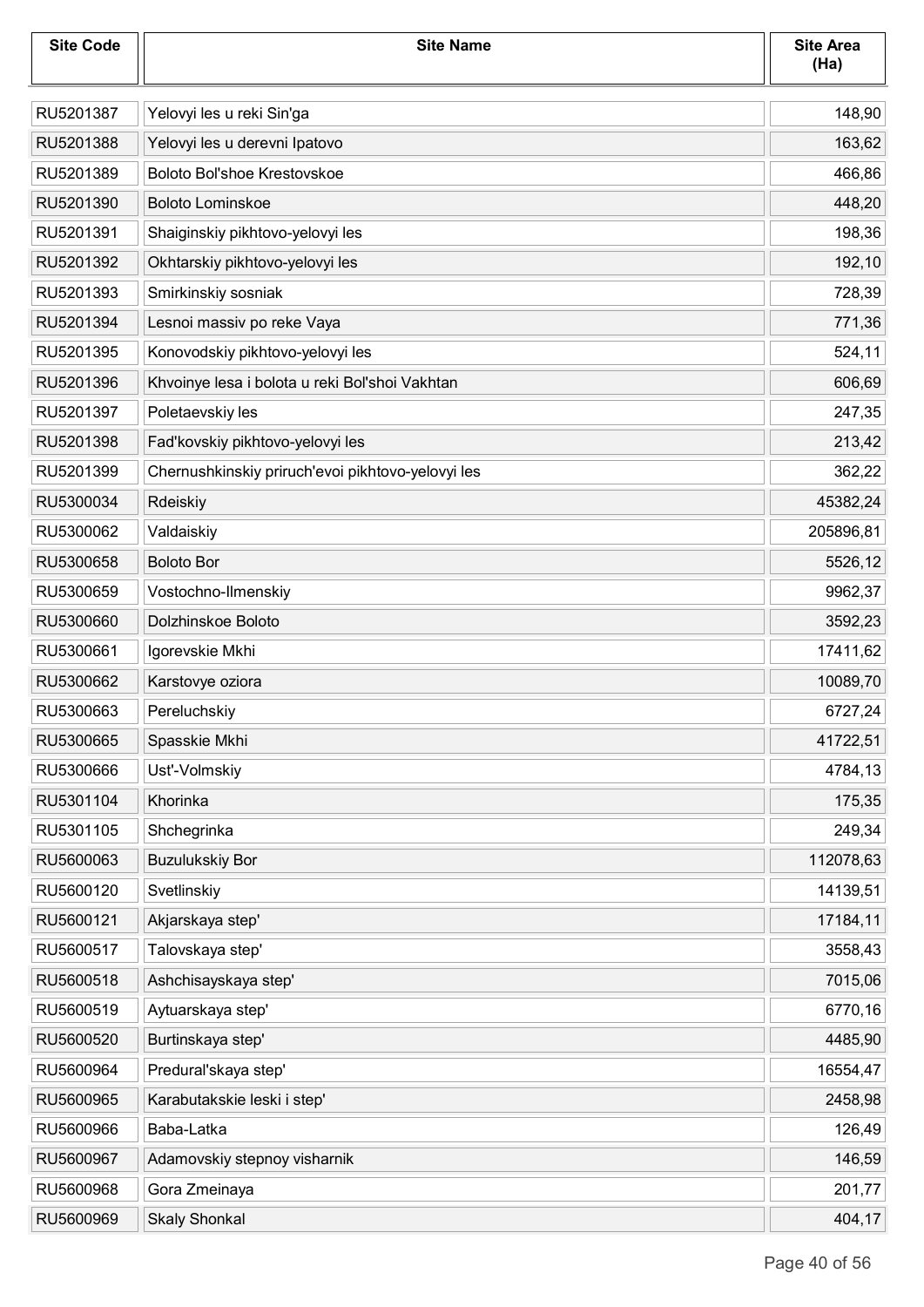| <b>Site Code</b> | <b>Site Name</b>                           | <b>Site Area</b><br>(Ha) |
|------------------|--------------------------------------------|--------------------------|
| RU5600970        | Karagachskaya step'                        | 3814,10                  |
| RU5600971        | Obryv Semitsvetka                          | 148,17                   |
| RU5600972        | Gora Korsak Bas                            | 137,54                   |
| RU5600973        | Gora Tasuba                                | 208,34                   |
| RU5600974        | Pokrovskie melovye gory                    | 500,47                   |
| RU5600975        | Gora Bazarbay                              | 108,39                   |
| RU5600976        | Sultakayskie Utiosy                        | 78,69                    |
| RU5600977        | Verkhnezagliadinskiy Kinel'skiy Yar        | 375,21                   |
| RU5600978        | Gora Verbliuzhka                           | 515,85                   |
| RU5600979        | Gora Mayachnaya                            | 668,28                   |
| RU5600980        | Maloe Kosymskoe Ushchelie                  | 201,31                   |
| RU5600981        | Oziora Kuskol'                             | 56,55                    |
| RU5600982        | Malokinel'skie Yary s sosnovym redkoles'em | 741,92                   |
| RU5600983        | Nagornaya dubrava Viazovskogo ustupa       | 892,30                   |
| RU5600984        | Ovrag Lipusha                              | 212,49                   |
| RU5600985        | Gora Poperechnaya                          | 166,25                   |
| RU5600986        | Aulganskoe Ushchelie                       | 312,34                   |
| RU5600987        | Gora Vishniovaya                           | 249,82                   |
| RU5600988        | Les Bol'shaya i Malaya Yamina              | 611,69                   |
| RU5600989        | Verkhneirtekskaya surchinaya step'         | 455,10                   |
| RU5600990        | Gora Krutaya                               | 335,43                   |
| RU5600991        | Kamsakskoe Ushchelie                       | 307,89                   |
| RU5600992        | Medvezhiya rostosh                         | 611,05                   |
| RU5600993        | Andrianopol'skiy bor                       | 1209,72                  |
| RU5600994        | Bolotovskiy bor                            | 1072,06                  |
| RU5600995        | Baytukskie palatki                         | 313,97                   |
| RU5600996        | Urtazymskie skaly                          | 222,09                   |
| RU5600997        | Les Mokhovoy s bolotami                    | 589,20                   |
| RU5600998        | Vaniakina Shishka                          | 131,34                   |
| RU5600999        | Gora Merkedonovka                          | 422,72                   |
| RU5601000        | Karagayskiy bor                            | 422,07                   |
| RU5601001        | Ishmuratovskie dayki                       | 142,52                   |
| RU5601002        | Shapka Monomakha                           | 169,17                   |
| RU5601003        | Kzyladyrskoe karstovoe pole                | 5120,79                  |
| RU5601004        | Bol'shoy Shikhan i Dvorianskiy Les         | 1020,96                  |
| RU5601005        | Russko-Shveitsarskie kolki                 | 1377,77                  |
| RU5601006        | Urochishche Krasnyi Bereg                  | 944,28                   |
| RU5601007        | Ashchel'sayskie Krasnyi i Belyi utiosy     | 240,10                   |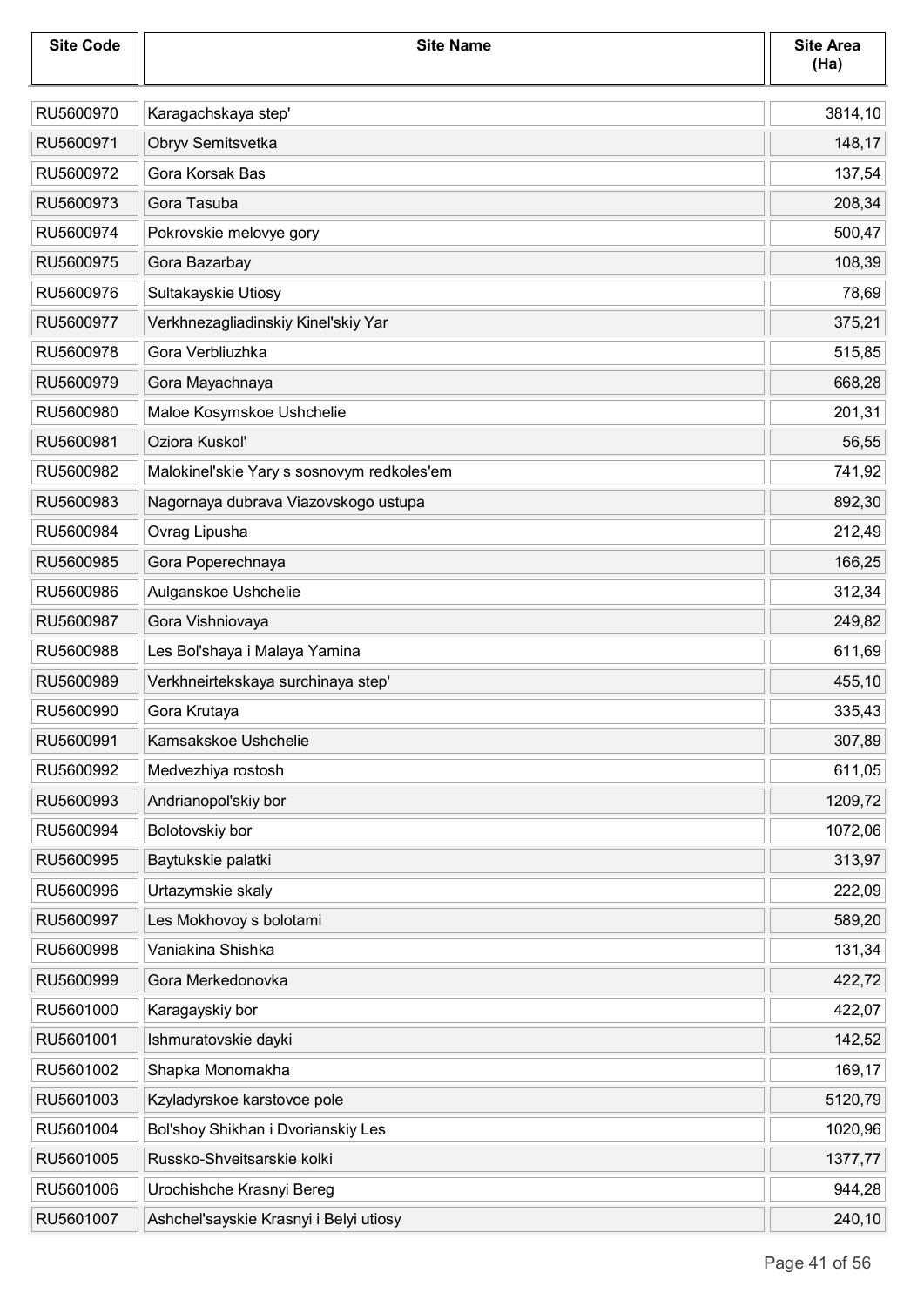| <b>Site Code</b> | <b>Site Name</b>                             | <b>Site Area</b><br>(Ha) |
|------------------|----------------------------------------------|--------------------------|
| RU5601008        | Starobelogorskie gory i dubrava Korsh-Urman  | 502,88                   |
| RU5601009        | Platovskaya lesnaya dacha                    | 4944,42                  |
| RU5601010        | Mriasovskiy lipovyi les                      | 488,01                   |
| RU5601011        | Miasnikovskiy medno-rudnyi yar               | 114,68                   |
| RU5601012        | Staro-Ordynskiy rudnik                       | 577,97                   |
| RU5601013        | Beriozovaya gora                             | 356,41                   |
| RU5601014        | Kargalinsko-Sakmarskie syrtovye kolki        | 649,05                   |
| RU5601015        | Lipovyi les                                  | 163,60                   |
| RU5601016        | Chastye kolki                                | 676,45                   |
| RU5601017        | Kuvaiskaya step'                             | 2761,94                  |
| RU5601018        | Gora Medvezhiy Lob                           | 496,44                   |
| RU5601019        | Adamova gora                                 | 398,03                   |
| RU5601020        | Yar-Bue-Bailyke                              | 198,88                   |
| RU5601021        | Gora Palatka                                 | 94,85                    |
| RU5601022        | Andreevskie Shishki                          | 1213,64                  |
| RU5601023        | Kozii Gory                                   | 375,40                   |
| RU5601024        | Saraktashskaya dubovaya roshcha              | 1403,14                  |
| RU5601025        | Skala Verbliud                               | 84,88                    |
| RU5601026        | Cheliaevskaya Gora                           | 592,71                   |
| RU5601027        | Gora Zmeinaya                                | 189,87                   |
| RU5601028        | Stepnoy uchastok Nikol'skiy                  | 520,10                   |
| RU5601029        | Gora Boevaya                                 | 220,18                   |
| RU5601030        | Troitskie melovye gory                       | 600,13                   |
| RU5601031        | Verkhne-Chibendinskie melovye gory           | 711,37                   |
| RU5601032        | Golubovskie                                  | 1825,55                  |
| RU5601033        | Krasnye Kamni lesnye kolki i mokhovye bolota | 255,80                   |
| RU5601034        | Irtekskiy chernoolshanik                     | 358,11                   |
| RU5601035        | Remizenkovskiy sosnovyi bor                  | 489,19                   |
| RU5601036        | Krasnyi Shikhan                              | 236,80                   |
| RU5601037        | Sinie Kamni                                  | 155,10                   |
| RU5601038        | Gora Nakas                                   | 386,76                   |
| RU5601039        | Zobovskoe karstovoe pole                     | 212,07                   |
| RU5601040        | Kumakskie leski                              | 835,15                   |
| RU5601041        | Dzhabyginskaya step'                         | 2473,54                  |
| RU5601042        | Shaitantau Zapovednik                        | 7990,81                  |
| RU5700025        | Orlovskoye poles'e                           | 85076,85                 |
| RU5700283        | Istoki Oki                                   | 30,25                    |
| RU5700284        | Lugovaya step' u reki Oziorka                | 17,54                    |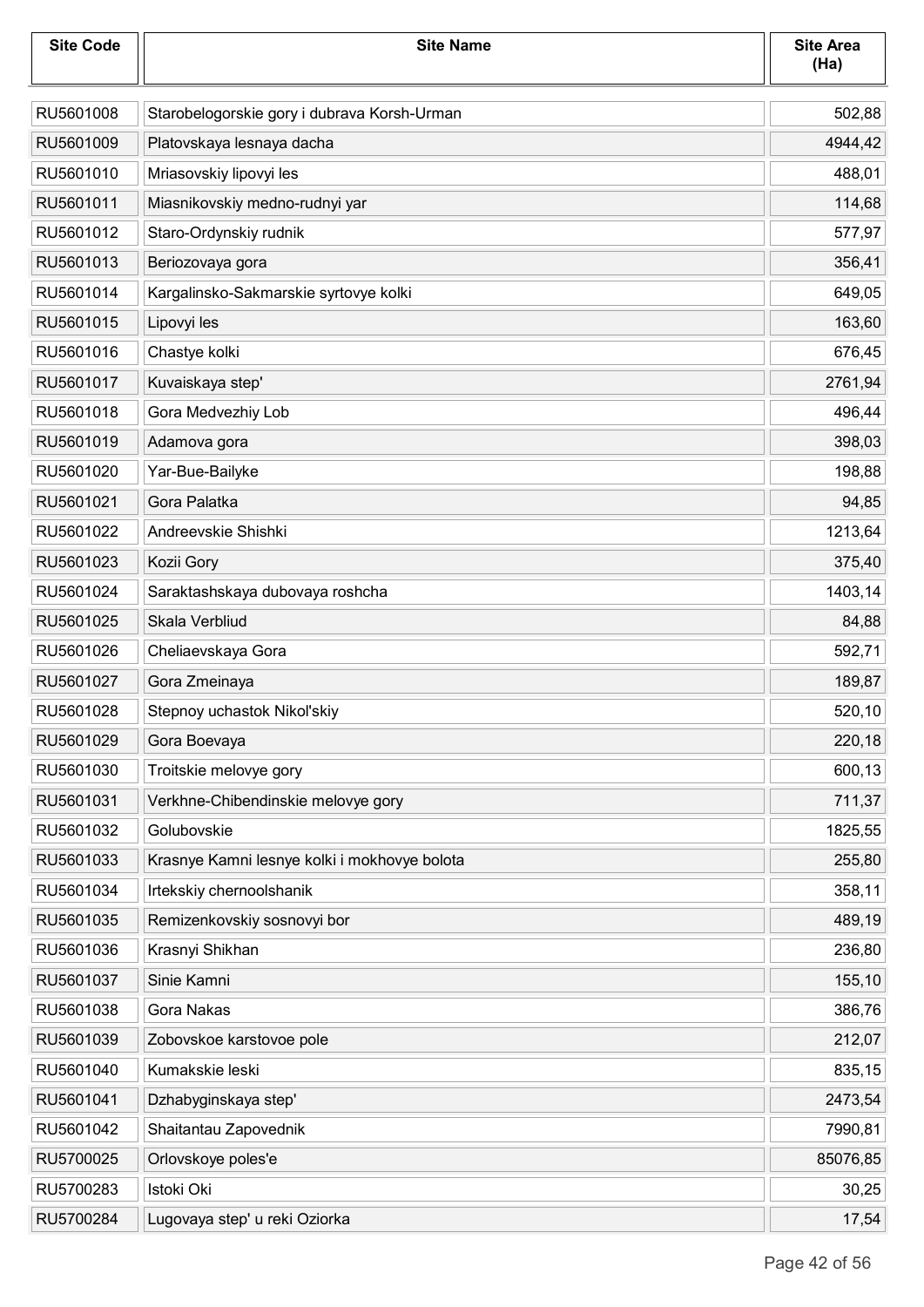| <b>Site Code</b> | <b>Site Name</b>                        | <b>Site Area</b><br>(Ha) |
|------------------|-----------------------------------------|--------------------------|
| RU5700285        | Uchastok stepnoy rastiteľnosti          | 15,12                    |
| RU5700286        | Tipchakovaya step' s kovylem            | 4,82                     |
| RU5700287        | Dikoe Pole                              | 4,27                     |
| RU5700288        | Mestoobitanie surka-baybaka             | 41,51                    |
| RU5700289        | Apushkina Gora                          | 2,36                     |
| RU5700290        | Kuzilinka                               | 7,57                     |
| RU5700291        | Uchastok dubravy i lugovoy stepi        | 1,37                     |
| RU5700292        | Uchastok raznotravnoy stepi             | 63,11                    |
| RU5700293        | Podmaslova Gora                         | 1,74                     |
| RU5700294        | <b>Balka Neprets</b>                    | 666,31                   |
| RU5700295        | Naryshkinskiy                           | 4921,77                  |
| RU5700296        | Ozero Indovishche                       | 17,22                    |
| RU5701289        | Somovo                                  | 203,78                   |
| RU5701442        | Gnilushinskaya Dubrava                  | 230,01                   |
| RU5701444        | Murashikha                              | 330,48                   |
| RU5701445        | Urochishche Kholm                       | 143,53                   |
| RU5701446        | Ozero Dubovikovskoe                     | 4,34                     |
| RU5701483        | Urochishche Gat'                        | 6,69                     |
| RU5701503        | Urochishche Dubovshchina                | 390,71                   |
| RU5701504        | Setushanskaya Balka                     | 323,90                   |
| RU5701560        | Agryzkina Gora i Pozhidaev Log          | 479,97                   |
| RU5701561        | <b>Gunin Verkh</b>                      | 90,05                    |
| RU5800122        | Zemetchinskiy                           | 10419,13                 |
| RU5800123        | Lomovskiy                               | 8188,54                  |
| RU5800124        | Sosnovoborskiy                          | 7828,06                  |
| RU5800390        | Issinskiy                               | 659,73                   |
| RU5800391        | Vladykinskiy                            | 498,84                   |
| RU5800392        | Dubravy v okrestnostiakh sela Kenchurka | 26,52                    |
| RU5800393        | Il'minskoe klukvennoe boloto            | 6,50                     |
| RU5800394        | Severnyi Inzenskiy les                  | 513,99                   |
| RU5800395        | Yuzhnyi Inzenskiy les                   | 416,35                   |
| RU5800396        | Subbotinskie sklony                     | 39,53                    |
| RU5800397        | Svishchevskiy                           | 203,20                   |
| RU5800512        | Ostrovtsovskaya lesostep'               | 343,64                   |
| RU5800513        | Poperechenskaya step                    | 234,88                   |
| RU5800514        | Kuncherovskaya lesostep'                | 958,54                   |
| RU5800515        | <b>Borok</b>                            | 340,95                   |
| RU5800516        | Verkhovia Sury                          | 6368,94                  |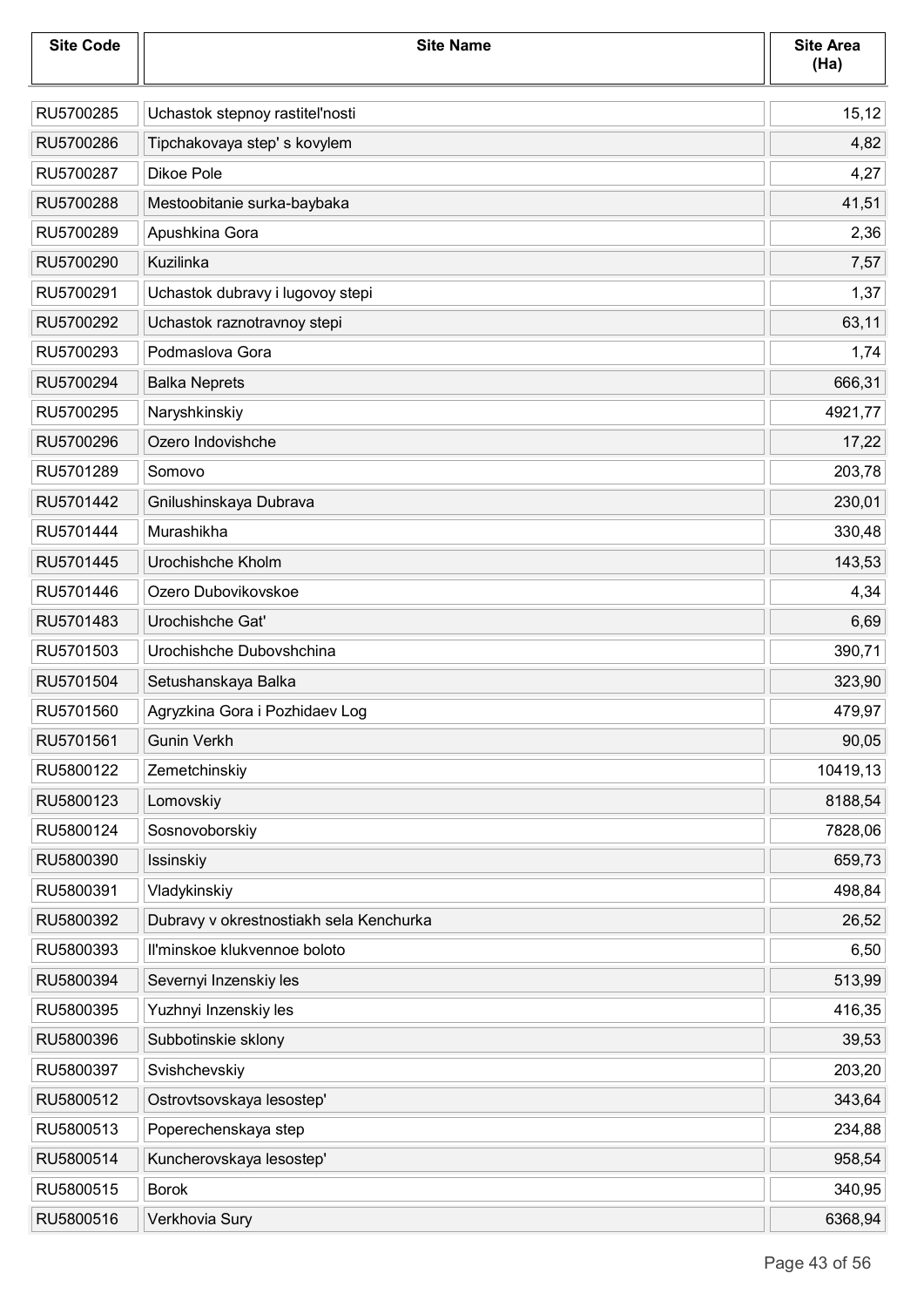| <b>Site Code</b> | <b>Site Name</b>                          | <b>Site Area</b><br>(Ha) |
|------------------|-------------------------------------------|--------------------------|
| RU5800738        | Novoarapovskaya melovaya step'            | 32,50                    |
| RU5801265        | <b>Virginskiy Les</b>                     | 1168,98                  |
| RU5801299        | Kachimskoe boloto                         | 39,80                    |
| RU5801439        | Muraviovskoe Pravoberezhie Sury           | 3249,50                  |
| RU5801447        | Svetlopolianskaya                         | 3630,10                  |
| RU5801448        | Yeliuzanskie bolota                       | 5418,76                  |
| RU5801474        | Nikonovskaya                              | 5886,93                  |
| RU5801484        | Yekaterinovskaya Balka                    | 978,21                   |
| RU5801505        | Zarechenskiy les                          | 365,03                   |
| RU5801506        | Tri Gory                                  | 2679,01                  |
| RU5801507        | Shuro-Siran                               | 2874,64                  |
| RU5801508        | Bol'sheviasskiy Les                       | 3162,84                  |
| RU5801509        | Zolotariovskiy Bor                        | 1719,00                  |
| RU5801519        | Bekovsko-Khopiorskaya                     | 5651,78                  |
| RU5801567        | Belinskiy                                 | 2958,86                  |
| RU5801629        | Glebovskaya Balka                         | 0,00                     |
| RU5801630        | Podgornovskaya balka                      | 0,00                     |
| RU5900055        | Basegi                                    | 37839,88                 |
| RU5900056        | Visherskiy                                | 242263,92                |
| RU5900152        | Pernaty                                   | 82434,99                 |
| RU5900153        | Adovo ozero                               | 63622,23                 |
| RU5900154        | Kvarkush                                  | 96704,24                 |
| RU5900157        | Bereznikovskiy                            | 26199,66                 |
| RU5900816        | Okhanskiy Bor                             | 10515,86                 |
| RU5900817        | Chermozskoe boloto                        | 4145,53                  |
| RU5900818        | Chusovskoe ozero                          | 1642,45                  |
| RU5900819        | Yuzhnyi                                   | 28460,15                 |
| RU5900820        | Sylvenskiy                                | 7319,71                  |
| RU5900821        | Romanovskoe-Proninskoe boloto             | 5121,39                  |
| RU5900822        | Redikorskoe boloto                        | 16980,89                 |
| RU5900823        | Osinskaya lesnaya dacha                   | 14653,69                 |
| RU5900923        | Tulvinskiy                                | 13667,57                 |
| RU5901510        | Chernikovskiy Bor                         | 294,96                   |
| RU6000035        | Polistovskiy                              | 64311,45                 |
| RU6000067        | Sebezhskiy                                | 50137,20                 |
| RU6000084        | Pskovsko-Chudskaya Priozernaya Nizmennosť | 109092,91                |
| RU6001164        | Khotitsko-Murovitskaya                    | 126,03                   |
| RU6001165        | Velikolukskiy                             | 12844,54                 |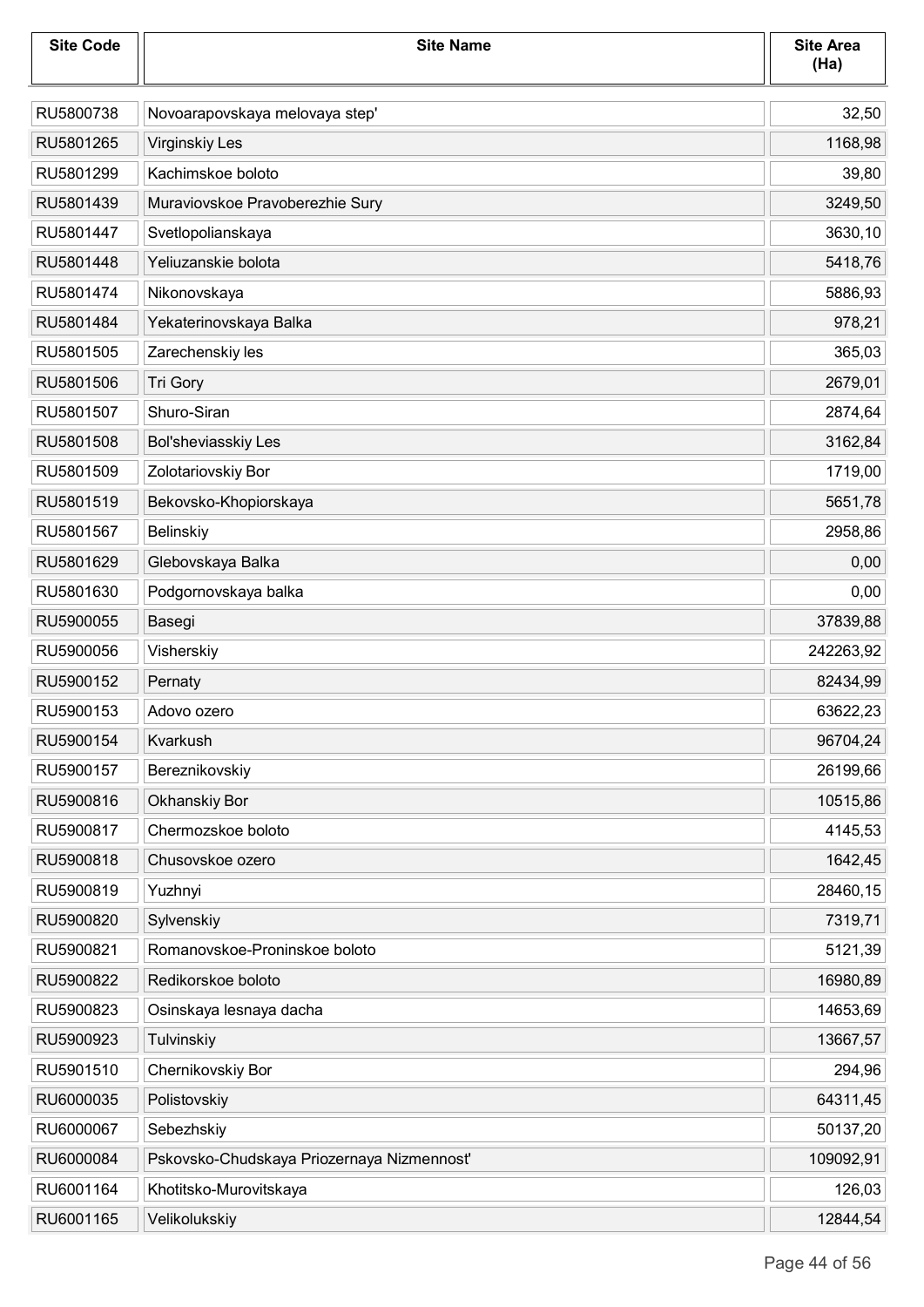| <b>Site Code</b> | <b>Site Name</b>                            | <b>Site Area</b><br>(Ha) |
|------------------|---------------------------------------------|--------------------------|
| RU6001166        | Dedovichskiy                                | 20693,32                 |
| RU6001167        | Dnovskiy                                    | 7837,95                  |
| RU6001168        | Loknianskiy                                 | 13289,07                 |
| RU6001169        | Nevel'skiy                                  | 19613,76                 |
| RU6001170        | Nikandrova Dacha                            | 19781,63                 |
| RU6001171        | Nikolaevskiy                                | 19675,64                 |
| RU6001172        | Novorzhevskiy                               | 10197,36                 |
| RU6001173        | Opochetskiy                                 | 17535,24                 |
| RU6001174        | Ostrovskiy                                  | 22426,82                 |
| RU6001175        | Pustoshkinskiy                              | 20774,12                 |
| RU6001176        | Golubye oziora                              | 7071,77                  |
| RU6100093        | Tsimlyanskiy                                | 43152,04                 |
| RU6100531        | Verkhniy Manych                             | 131158,86                |
| RU6100664        | Tsagan-Khag                                 | 1117,22                  |
| RU6100667        | Zolotye gorki                               | 225,96                   |
| RU6100668        | Ol'khovye kolki                             | 47,17                    |
| RU6100669        | Khobotok                                    | 35,43                    |
| RU6100670        | Balka Dubovaya                              | 35,18                    |
| RU6100671        | Persianovskaya step'                        | 75,55                    |
| RU6100672        | Fominskaya dacha                            | 3448,67                  |
| RU6100673        | Shipilovskaya step'                         | 146,38                   |
| RU6100674        | Melovye vykhody (zapdnye) u reki Polnaya    | 87,81                    |
| RU6100675        | Melovye vykhody (vostochnye) u reki Polnaya | 28,07                    |
| RU6100676        | Melovye vykhody u reki Glubokaya            | 83,74                    |
| RU6100677        | Lipiagi                                     | 801,60                   |
| RU6100678        | Karpov les                                  | 28,45                    |
| RU6100679        | Ol'shaniki                                  | 48,52                    |
| RU6100680        | Peskovatsko-Lopatinskiy les                 | 122,37                   |
| RU6100681        | Rogovskoye                                  | 240,40                   |
| RU6100682        | Balka Lipovaya                              | 293,70                   |
| RU6100683        | Balka Osinovaya                             | 73,23                    |
| RU6100684        | Khlebnaya Balka                             | 45,64                    |
| RU6100685        | Khoroli                                     | 101,22                   |
| RU6100686        | Balka Rossypnaya                            | 969,36                   |
| RU6100687        | Fil'kino                                    | 400,74                   |
| RU6100688        | Chiornaya Balka                             | 110,09                   |
| RU6100689        | Gorodishchenskaya Dacha                     | 268,35                   |
| RU6100690        | Chulekskaya Balka                           | 291,45                   |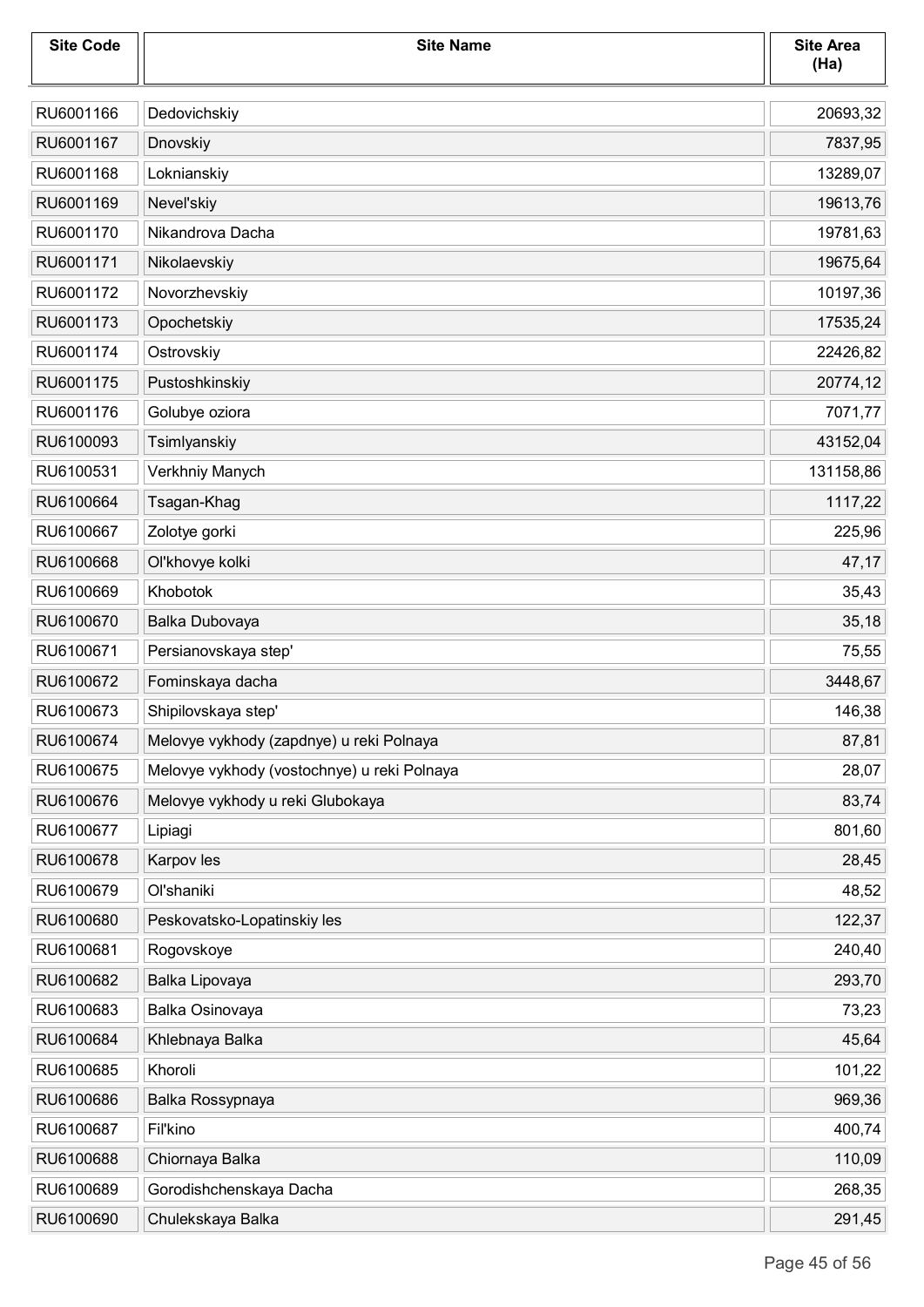| <b>Site Code</b> | <b>Site Name</b>                                | <b>Site Area</b><br>(Ha) |
|------------------|-------------------------------------------------|--------------------------|
| RU6100691        | Kamennaya Balka                                 | 80,15                    |
| RU6100692        | Sredniaya Yula                                  | 175,22                   |
| RU6100693        | Bezlitskaya Kosa                                | 412,58                   |
| RU6100694        | Belogorskoe                                     | 202,04                   |
| RU6100695        | Peschano-Tserkovnoe                             | 83,59                    |
| RU6100696        | Orekhovoe                                       | 153,21                   |
| RU6100697        | Paniki                                          | 14,94                    |
| RU6100698        | Priazovskaya step'                              | 170,86                   |
| RU6100699        | Zapolosnenskaya step'                           | 220,90                   |
| RU6100700        | Petrovskaya Luka                                | 188,92                   |
| RU6100701        | Proval'skaya step'                              | 1733,64                  |
| RU6100702        | Sal'skaya Dacha                                 | 2920,00                  |
| RU6100703        | Susarevo                                        | 316,42                   |
| RU6100704        | Tuzlovskiy sklon                                | 453,06                   |
| RU6100705        | Shirokoe i Zhukovo                              | 217,69                   |
| RU6100706        | Veselovskoe i Ust'-Manychskoe vodokhranilishcha | 198669,46                |
| RU6100707        | Balka Yasenevaya                                | 117,33                   |
| RU6100708        | Miusskiy park                                   | 102,45                   |
| RU6100709        | Balka Vlasova                                   | 36,25                    |
| RU6100710        | Tserkovnyi Rynok                                | 116,16                   |
| RU6101157        | Delta Dona                                      | 26473,00                 |
| RU6101158        | Donskoy Ostrovnoy                               | 14539,29                 |
| RU6101623        | Glukhon'kiy                                     | 0,00                     |
| RU6101624        | Dolina reki Kagal'nik                           | 0,00                     |
| RU6101633        | Donskie Stepi                                   | 0,00                     |
| RU6200008        | Mescherskiy                                     | 113293,45                |
| RU6200019        | Okskiy                                          | 55572,49                 |
| RU6200085        | Ryazanskiy                                      | 36207,55                 |
| RU6200614        | Lasinskiy Les                                   | 353,80                   |
| RU6200615        | Les Panika                                      | 130,75                   |
| RU6200616        | Sherbatovskiy                                   | 2194,90                  |
| RU6200617        | Terekhovskoe Levoberezhie                       | 1832,06                  |
| RU6200618        | Belorechenskiy                                  | 23000,11                 |
| RU6200619        | Malaya Dubrava                                  | 98,44                    |
| RU6200620        | Kurbatovskaya Dubrava                           | 625,19                   |
| RU6200621        | Sosnovskiy                                      | 3416,03                  |
| RU6200622        | Temgenevskaya                                   | 159,06                   |
| RU6200623        | Mokshinskiy                                     | 14945,35                 |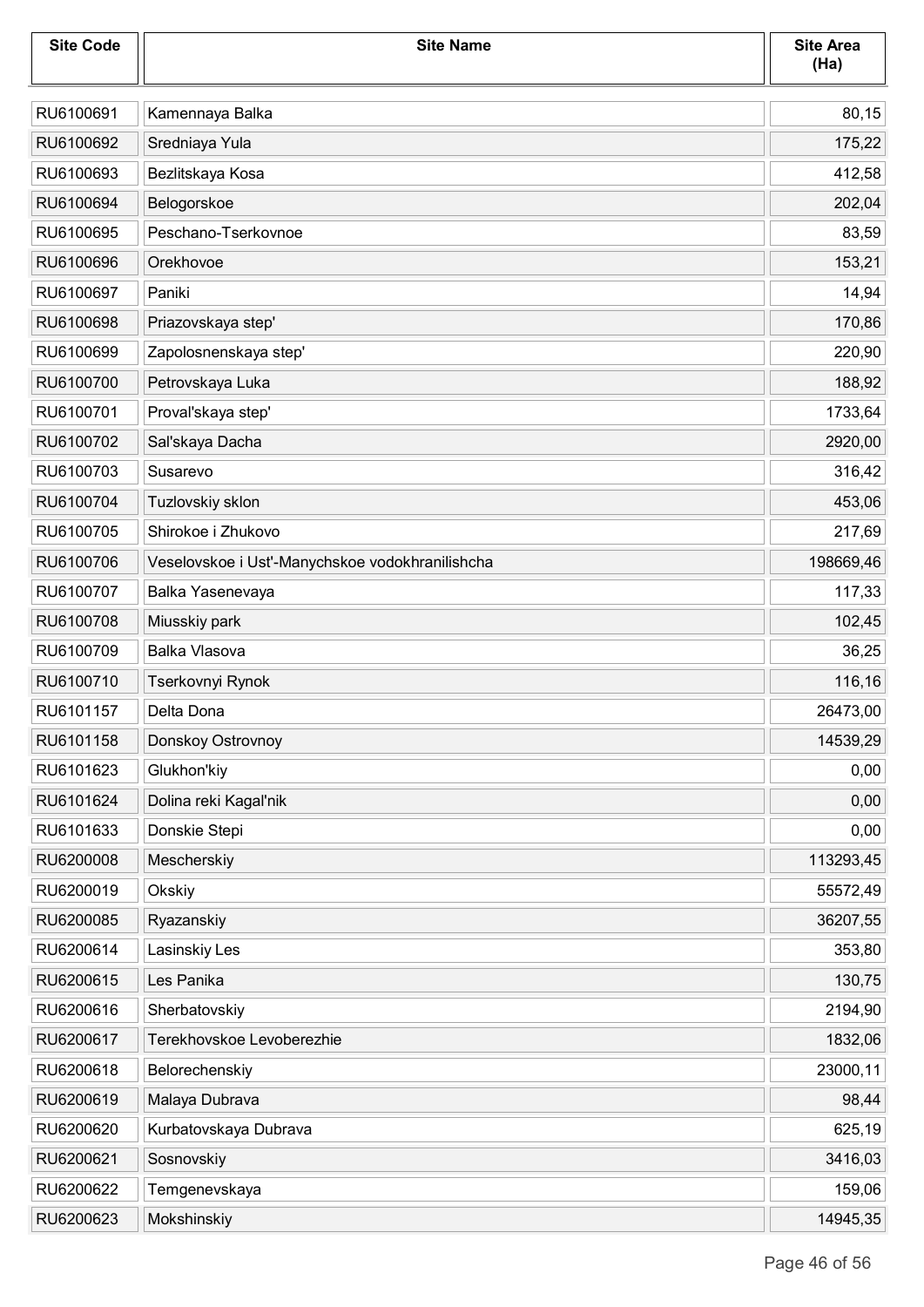| <b>Site Code</b> | <b>Site Name</b>               | <b>Site Area</b><br>(Ha) |
|------------------|--------------------------------|--------------------------|
| RU6200624        | Terekhovskaya Dubrava          | 1527,57                  |
| RU6200625        | Troitskaya lesostep'           | 38,95                    |
| RU6200626        | Ust'e Pachogi                  | 30,45                    |
| RU6200627        | Bastyn'                        | 1190,85                  |
| RU6200628        | Kochurovskie Skaly             | 107,41                   |
| RU6200629        | Sukhorozhnia                   | 349,61                   |
| RU6200630        | Zerkaly                        | 280,40                   |
| RU6200631        | Miloslavskaya lesostep'        | 2291,57                  |
| RU6200632        | Zavidovskaya dolina Proni      | 158,45                   |
| RU6200633        | Ryazhskaya Poima Ranovy        | 763,11                   |
| RU6200634        | Ozerikha                       | 42,60                    |
| RU6200635        | Dolina Reki Vysha              | 4690,80                  |
| RU6200636        | Chapyzh                        | 114,86                   |
| RU6200637        | Starozhilovskaya lesostep'     | 68,38                    |
| RU6201266        | Lubianskoe Gorodishche         | 23,77                    |
| RU6201455        | Seletskoe Levoberezhie         | 3565,11                  |
| RU6201456        | Ozero Beloe Kasimovskoe        | 327,90                   |
| RU6201457        | Solotchinskiy                  | 13050,06                 |
| RU6201458        | Kadomsko-Mokshinskiy           | 32440,69                 |
| RU6201464        | Studenetskiy dolinnyi kompleks | 157,21                   |
| RU6201465        | Urochishche Pekhlets           | 140,52                   |
| RU6201466        | Urochishche Salarievskoe       | 319,38                   |
| RU6201467        | Izheslavl'skoe gorodishche     | 14,12                    |
| RU6201468        | Saraevskaya Panika             | 409,83                   |
| RU6201469        | Maksy                          | 472,85                   |
| RU6201470        | Urochishche Muravlianka        | 150,31                   |
| RU6201485        | Kniazhoe                       | 64,22                    |
| RU6201486        | Yerlinskiy Les                 | 72,25                    |
| RU6201487        | Kovyl'nia                      | 9,58                     |
| RU6201488        | Urochishche Komariatnik        | 121,89                   |
| RU6201489        | Poyarkovskaya Balka            | 369,94                   |
| RU6201490        | Urochishche Kozlovskoe         | 156,81                   |
| RU6201491        | Les u sela Vozrozhdenie        | 241,25                   |
| RU6201492        | Urochishche Teliatniki         | 434,60                   |
| RU6201493        | Novobokinskaya dubrava         | 92,15                    |
| RU6201494        | Streletskaya dubrava           | 64,63                    |
| RU6201515        | Gusevskiy les                  | 193,06                   |
| RU6201516        | <b>Bol'shoy Byk</b>            | 152,82                   |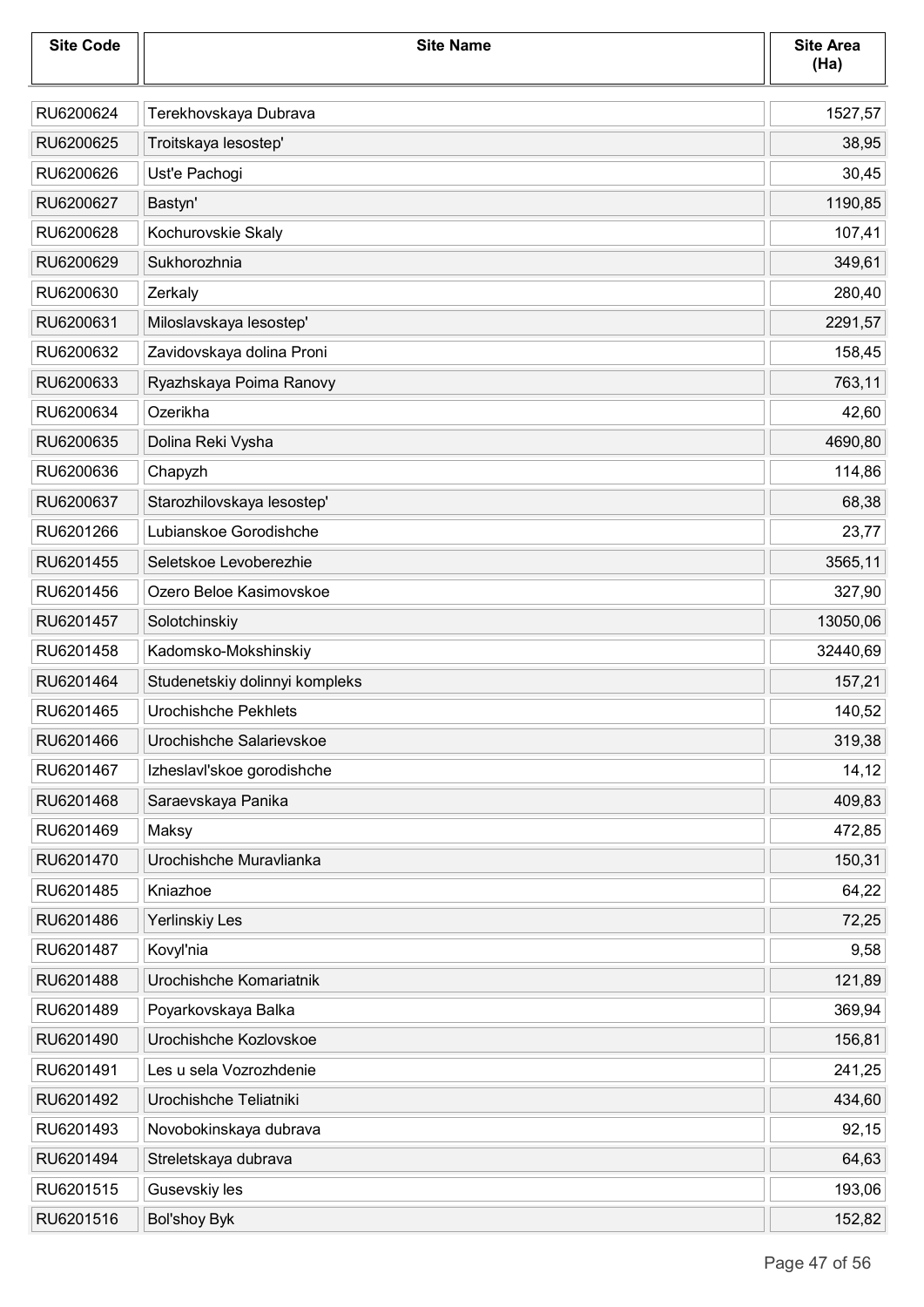| <b>Site Code</b> | <b>Site Name</b>                 | <b>Site Area</b><br>(Ha) |
|------------------|----------------------------------|--------------------------|
| RU6201570        | Ozero Velikoe Kriushinskoe       | 982,98                   |
| RU6300045        | Samarskaya Luka                  | 153824,74                |
| RU6300096        | Irgizskaya poima                 | 3576,53                  |
| RU6300129        | Vasil'evskie ostrova             | 7366,93                  |
| RU6300130        | Istoki reki Usy                  | 111,16                   |
| RU6300131        | Racheiskiy bor                   | 1364,62                  |
| RU6300399        | Maytuganskie solontsy            | 2259,39                  |
| RU6300400        | Krasnoarmeiskiy lesnoy massiv    | 24057,22                 |
| RU6300401        | Soksko-Sheshminskiy vodorazdel   | 48389,00                 |
| RU6301436        | Dolina reki Bol'shoi Cheremshan  | 8908,86                  |
| RU6301449        | Sokol'i Gory                     | 378,89                   |
| RU6301450        | Stavropol'skiy Les               | 2877,22                  |
| RU6301495        | Serdovinskiy Bor                 | 114,33                   |
| RU6301511        | Klimovskie lesa                  | 1828,14                  |
| RU6301512        | Sosnovyi ostanets                | 10,22                    |
| RU6301513        | Ozero Molochka                   | 32,44                    |
| RU6301521        | Kambulatka                       | 931,84                   |
| RU6301522        | Mulin Dol                        | 5276,03                  |
| RU6301523        | Ozero Yaitskoe                   | 194,41                   |
| RU6301524        | Grysly                           | 1521,17                  |
| RU6301525        | Sernovodnyi Shikhan              | 202,61                   |
| RU6301526        | Levashovskaya step'              | 257,71                   |
| RU6301527        | Zelionaya Gora                   | 194,53                   |
| RU6301583        | Dolina reki Bol'shoy Kinel'      | 1115,44                  |
| RU6301584        | Podbel'skie poymennye dubravy    | 906,52                   |
| RU6400049        | Khvalynskiy                      | 24989,38                 |
| RU6400087        | Saratovskiy                      | 43829,17                 |
| RU6400149        | Nizhne-Bannovskiy                | 14022,53                 |
| RU6400150        | Dyakovskiy les                   | 17044,17                 |
| RU6400151        | Stepi u poselka Tselinnyi        | 301,84                   |
| RU6400402        | Stepi u sela Melovoe             | 376,77                   |
| RU6400403        | Stepi u sela Tarakhovka          | 2903,56                  |
| RU6401177        | Lialiaevskaya polupustynia       | 377,59                   |
| RU6401178        | Ivanovo pole                     | 150,43                   |
| RU6401179        | Aleksandrobo-Gayskie kul'tiuki   | 577,25                   |
| RU6401180        | Liman Krutoy                     | 174,87                   |
| RU6401181        | Liman Glubokiy                   | 79,08                    |
| RU6401182        | Finaykinskaya tiul'pannaya step' | 538,85                   |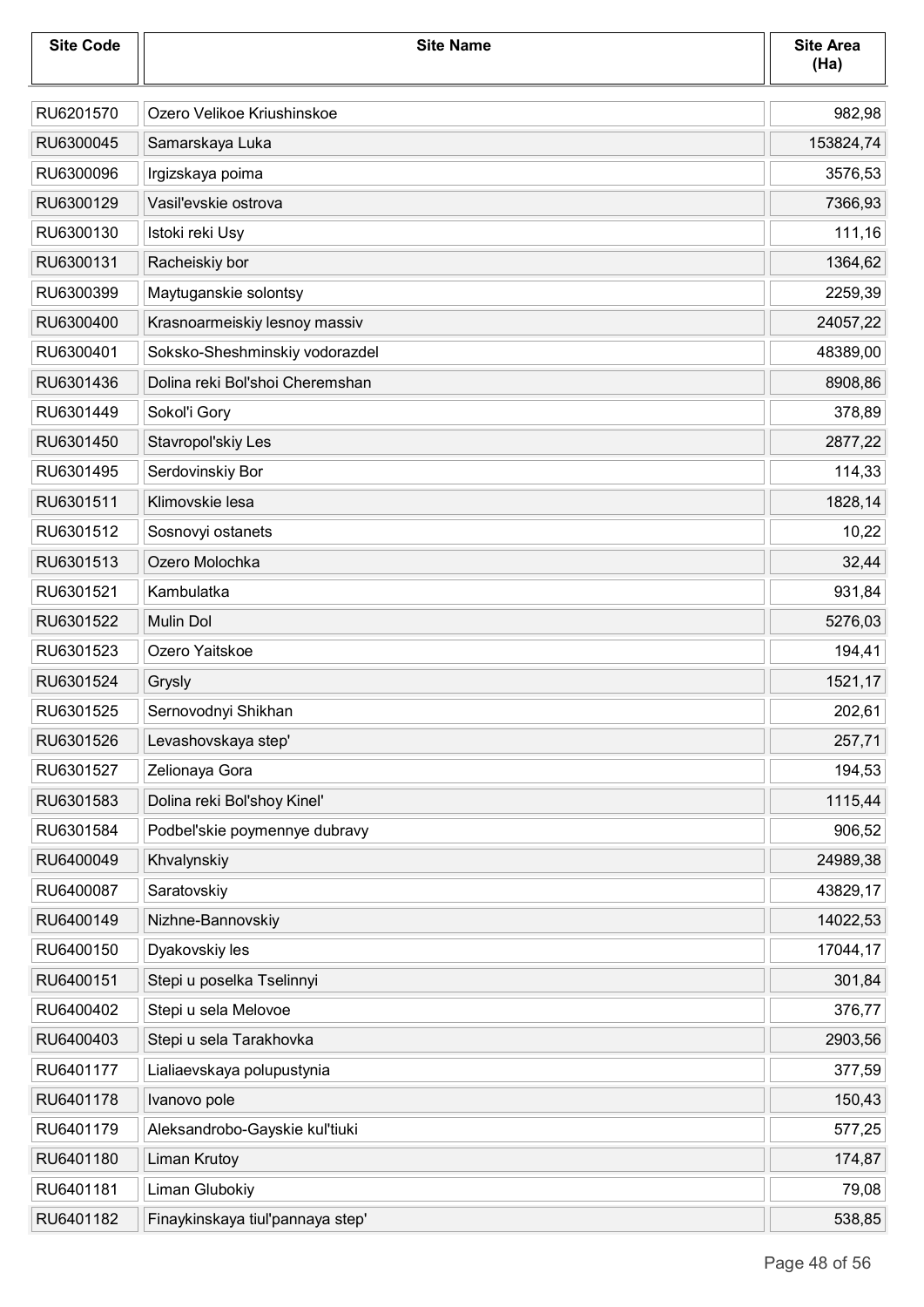| <b>Site Code</b> | <b>Site Name</b>                        | <b>Site Area</b><br>(Ha) |
|------------------|-----------------------------------------|--------------------------|
| RU6401183        | Novouzenskie kul'tiuki                  | 473,28                   |
| RU6401184        | Maksiutovskaya step'                    | 656,01                   |
| RU6401185        | Bol'shie sosniaki                       | 478,28                   |
| RU6401186        | Malye sosniaki                          | 192,25                   |
| RU6401187        | Grachiovskaya lesnaya dacha             | 1382,00                  |
| RU6401188        | Oziornovskiy zaton                      | 322,51                   |
| RU6401189        | Kumysnaya Poliana                       | 4475,11                  |
| RU6401190        | Siniaya gora                            | 897,45                   |
| RU6401191        | Ovrag Dubovyi                           | 69,05                    |
| RU6401192        | Vavilov Dol                             | 46,41                    |
| RU6401193        | Urochishche Yupiter                     | 74,97                    |
| RU6401194        | Opolzni u sela Mordovo                  | 211,95                   |
| RU6401195        | Serebriakov Dol                         | 271,59                   |
| RU6401196        | <b>Gremuchiy Dol</b>                    | 287,14                   |
| RU6401197        | Ozero Rasskazan'                        | 177,74                   |
| RU6401198        | Berezniakovskaya                        | 45893,49                 |
| RU6401199        | Zmeevy gory                             | 20509,73                 |
| RU6401200        | Pravoberezhnaya Karamyshevskaya dubrava | 32,63                    |
| RU6401201        | Nizhnechernavskiy sosnovyi bor          | 666,66                   |
| RU6401202        | Pudovkin Buerak                         | 556,91                   |
| RU6401203        | Pobochinskaya lesnaya dacha             | 2598,03                  |
| RU6401204        | Kudeyarova peshchera                    | 5504,93                  |
| RU6401205        | Beloozerskaya poima reki Medveditsa     | 627,78                   |
| RU6401206        | <b>Burkinskiy les</b>                   | 1362,13                  |
| RU6401207        | Mukhin Dol                              | 1255,07                  |
| RU6401208        | Ataevskaya dubrava                      | 354,42                   |
| RU6401209        | Barsuchinskaya dubrava                  | 250,42                   |
| RU6401210        | Kommunovskaya dubrava                   | 116,57                   |
| RU6401287        | Kanavkinskaya step'                     | 7340,68                  |
| RU6401288        | Zelenodol'skaya step'                   | 11090,48                 |
| RU6401608        | Vol'skie melovye sklony                 | 0,00                     |
| RU6401609        | Tioplovskie melovye sklony              | 0,00                     |
| RU6401610        | Dolina Strelka                          | 0,00                     |
| RU6401611        | Popova Shishka                          | 0,00                     |
| RU6401612        | Kurilovskaya tiul'pannaya step'         | 0,00                     |
| RU6700027        | Smolenskoye poozer'e                    | 149192,54                |
| RU6701229        | Yershichskiy                            | 30062,29                 |
| RU6701230        | Gagarinskiy                             | 59868,16                 |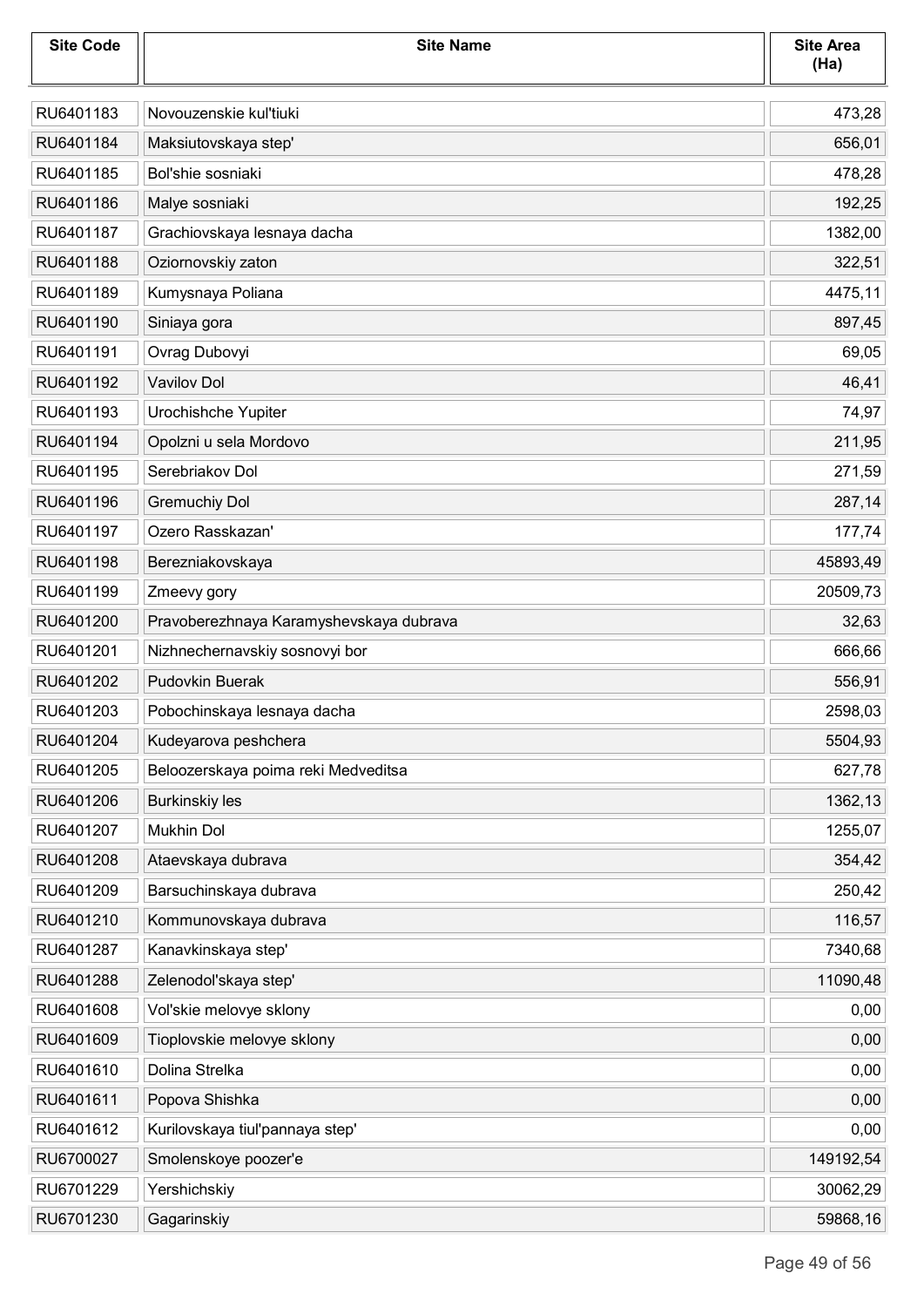| <b>Site Code</b> | <b>Site Name</b>                                   | <b>Site Area</b><br>(Ha) |
|------------------|----------------------------------------------------|--------------------------|
| RU6701231        | Istok reki Dnepr                                   | 30491,31                 |
| RU6701232        | Logunovskiy Mokh                                   | 1364,44                  |
| RU6701233        | Drozdovskiy Mokh                                   | 1453,99                  |
| RU6701234        | Trunaevo-Koneda                                    | 346,01                   |
| RU6701329        | Ugranskiy                                          | 19511,32                 |
| RU6701330        | Dneprovsko-Viazemskaya                             | 7127,84                  |
| RU6800014        | Voroninskiy                                        | 11272,58                 |
| RU6801235        | Morshanskiy                                        | 44581,04                 |
| RU6801236        | Poľnovskiy                                         | 12781,53                 |
| RU6801237        | Khmelino-Kiorshinskiy                              | 16171,94                 |
| RU6801496        | Osinovyi Ovrag                                     | 386,00                   |
| RU6801514        | <b>Tatarskiy Val</b>                               | 797,23                   |
| RU6801565        | Nizhnevoroninskiy                                  | 12494,86                 |
| RU6801603        | Step' Leikhtenbergskogo                            | 0,00                     |
| RU6801604        | <b>Boloto Kramzhay</b>                             | 0,00                     |
| RU6801605        | Dolina reki Sukhaya Lipovitsa                      | 0,00                     |
| RU6801606        | Komsinskaya Volnushka                              | 0,00                     |
| RU6801607        | Kozlionkov Ovrag                                   | 0,00                     |
| RU6801627        | Korovinskaya Balka                                 | 0,00                     |
| RU6801628        | Vasil'evskoe Boloto                                | 0,00                     |
| RU6900021        | Tsentral'no-Lesnoy                                 | 24541,24                 |
| RU6900297        | Ozero Verestovo                                    | 1254,41                  |
| RU6900298        | Sheikinskiy Mokh                                   | 5117,74                  |
| RU6900299        | Boloto Afim'ino                                    | 2033,35                  |
| RU6900300        | Zharkovsko-Peletskiy Mokh                          | 39425,67                 |
| RU6900301        | Orshinskiy Mokh                                    | 72679,73                 |
| RU6900302        | <b>Boloto Savcinskoe</b>                           | 4044,64                  |
| RU6900303        | Zavidovo                                           | 135028,00                |
| RU6900304        | Stakhovskiy Mokh                                   | 11483,34                 |
| RU6900305        | Krutetskiy Mokh                                    | 5859,89                  |
| RU6900306        | <b>Boloto Bervenetskoe</b>                         | 1363,62                  |
| RU6900307        | <b>Mokh Chistik</b>                                | 7539,17                  |
| RU6900308        | Mezhdurechie Shliny i Shlinki                      | 6635,17                  |
| RU6900309        | Seremo-Granichnoe-Tikhmen'                         | 4784,63                  |
| RU6900932        | Zapadnodvinie                                      | 30432,55                 |
| RU6900933        | Ulinskoe poozer'e                                  | 4693,33                  |
| RU6900934        | Vyshnevolotsko-Novotorzhskiy Val Severnyi uchastok | 5622,97                  |
| RU6900935        | Vyshnevolotsko-Novotorzhskiy Val Youzhnyi uchastok | 2179,57                  |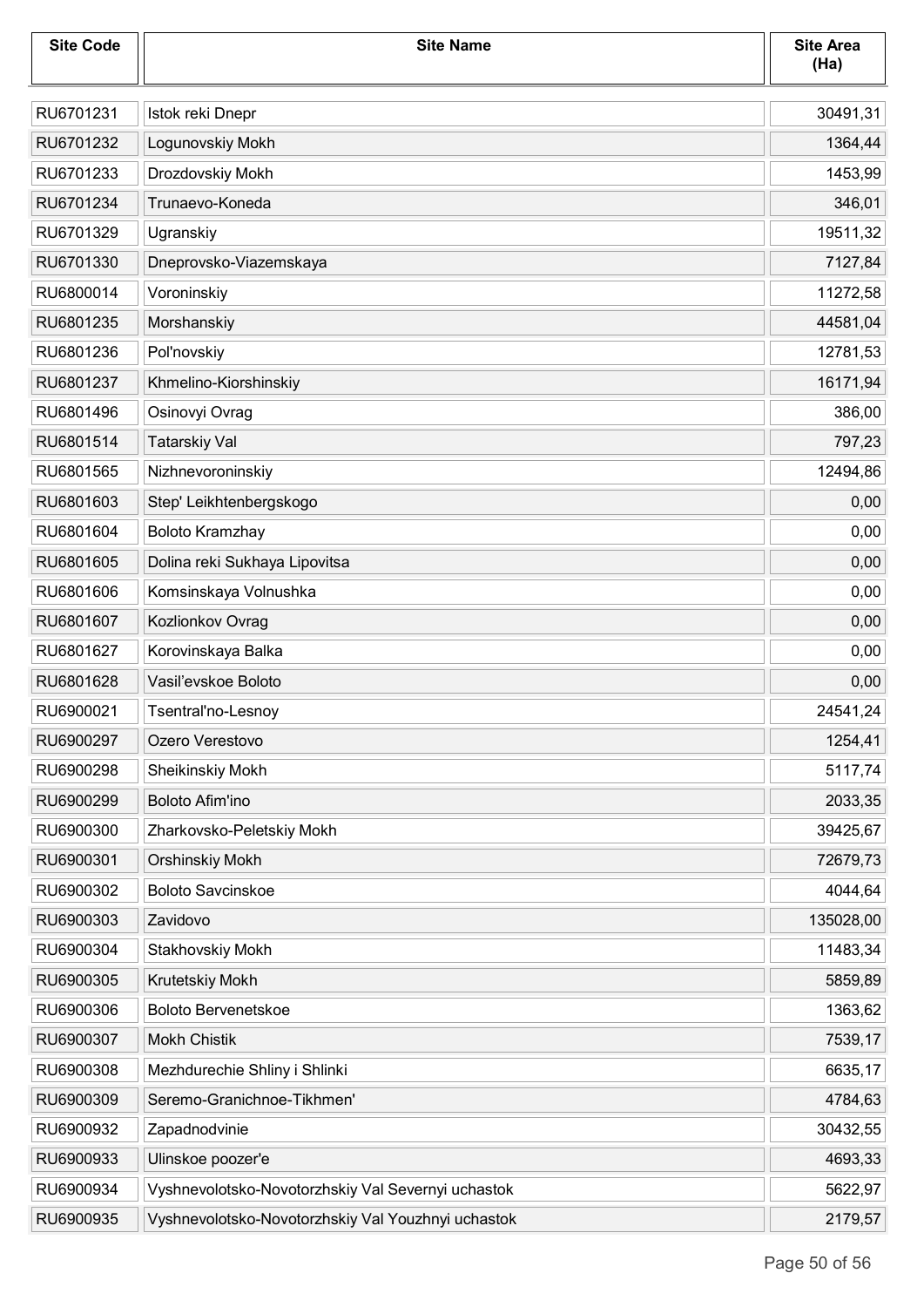| <b>Site Code</b> | <b>Site Name</b>                                  | <b>Site Area</b><br>(Ha) |
|------------------|---------------------------------------------------|--------------------------|
| RU6900936        | Vyshnevolotsko-Novotorzhskiy Val Sredniy uchastok | 3182,81                  |
| RU6900937        | Boloto Derzkij Moh                                | 6953,72                  |
| RU6900938        | Bory-Yablon'ka                                    | 503,39                   |
| RU6900939        | Les mezhdu ozerom Yassy i ozerom Kudinskoe        | 474,40                   |
| RU6900940        | Landshaft Kalininskaya Shvejcariya                | 109,90                   |
| RU6900941        | Bernovskij gosudarstvennyj obschevidovoj zakaznik | 10460,29                 |
| RU6900942        | <b>Boloto Pesochinskoe</b>                        | 2478,65                  |
| RU6900943        | Boloto Botvininskij Moh                           | 2465,73                  |
| RU6900944        | Istok r. Zapadnaya Dvina-Daugava                  | 3809,11                  |
| RU6900945        | <b>Boloto Studinets</b>                           | 4343,47                  |
| RU6900946        | <b>Boloto Sonka</b>                               | 1440,22                  |
| RU6900947        | <b>Boloto Kletinskiy Moh</b>                      | 1382,23                  |
| RU6900948        | Boloto Lebyazh'e                                  | 6910,80                  |
| RU6900949        | Troeruchica                                       | 1037,92                  |
| RU6900950        | Istok Volgi                                       | 7712,93                  |
| RU6900951        | Boloto Ryabinovskoe                               | 1494,40                  |
| RU6900952        | <b>Boloto Shagurinskoe</b>                        | 1325,86                  |
| RU6900953        | <b>Boloto Buholovskoe</b>                         | 701,00                   |
| RU6900954        | <b>Boloto Nagornoe</b>                            | 2217,57                  |
| RU6900955        | Boloto Rogovskij Moh                              | 1648,82                  |
| RU6900956        | <b>Boloto Moh Pushnyak</b>                        | 1264,89                  |
| RU6900957        | Ozero Mstino s istokom reki Msta                  | 179,81                   |
| RU6900958        | Boloto Sandilovo, vklyuchaya Luzhenskoe i Russkoe | 3637,68                  |
| RU6900959        | <b>Boloto Revenka</b>                             | 2208,56                  |
| RU6900960        | <b>Boloto Boldikhinskoe</b>                       | 2000,34                  |
| RU6900961        | <b>Boloto Ptinka</b>                              | 948,63                   |
| RU6900962        | Ozero Bologoe i lesa u ozior Bologoe i Glubokoe   | 941,90                   |
| RU7100310        | Aleksinskaya dolina Oki                           | 4509,61                  |
| RU7100311        | Dolina reki Krasivaya Mecha                       | 5482,68                  |
| RU7100312        | Dolina Oki v Zaokskom rayone                      | 5482,68                  |
| RU7100313        | Mezhdurechie Oki i Sknigi                         | 2182,83                  |
| RU7100314        | Tul'skie zaseki                                   | 21385,49                 |
| RU7100366        | Nizovia Krushmy                                   | 243,18                   |
| RU7100824        | Kulikovo pole                                     | 34438,03                 |
| RU7100825        | Lupishkinskoe boloto                              | 1328,60                  |
| RU7100826        | Gubinskiy stepnoy sklon                           | 13,93                    |
| RU7100827        | Belaya gora                                       | 2,52                     |
| RU7100828        | Plavskie ostepnennye sklony                       | 49,35                    |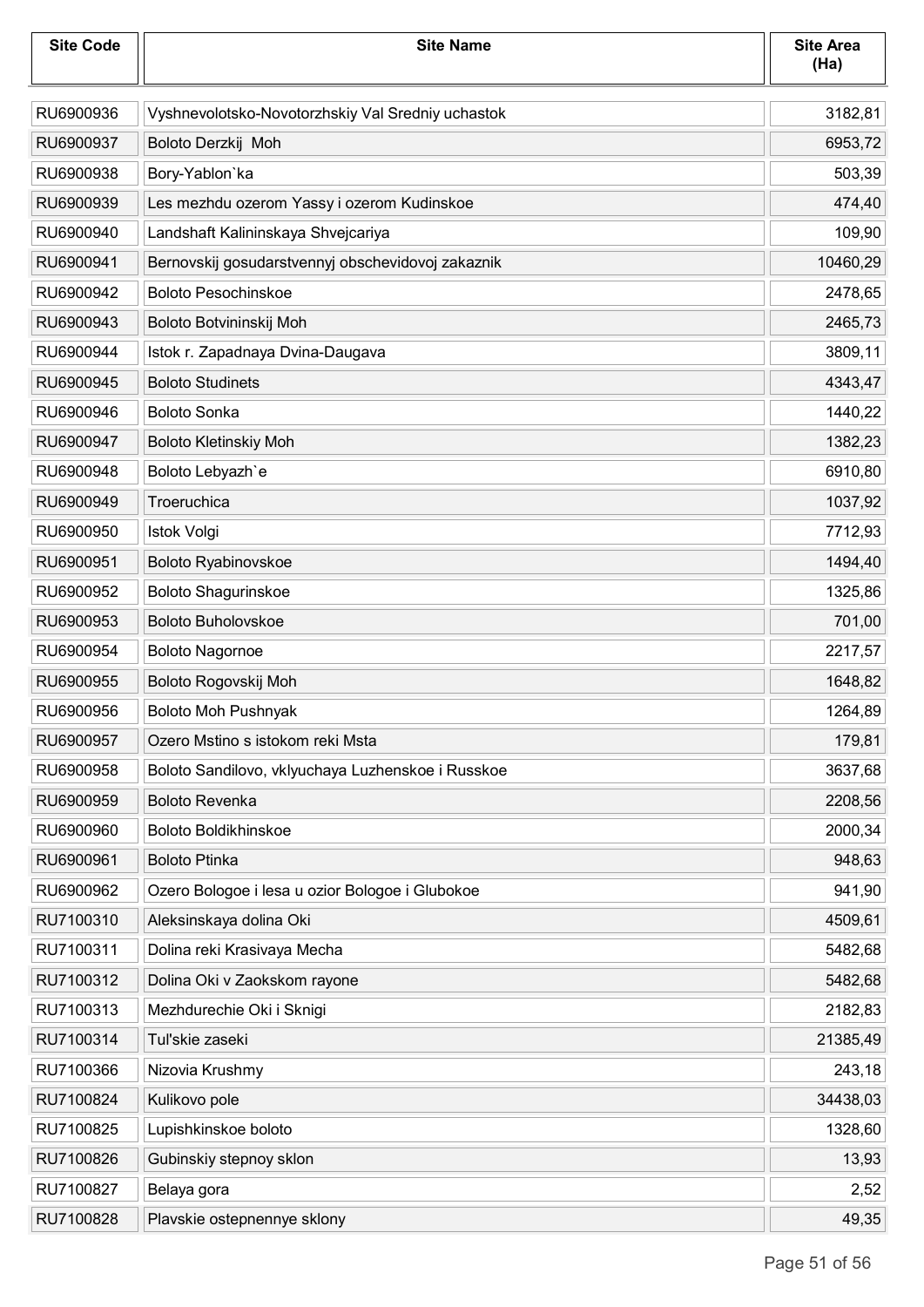| <b>Site Code</b> | <b>Site Name</b>                                  | <b>Site Area</b><br>(Ha) |
|------------------|---------------------------------------------------|--------------------------|
| RU7100829        | Izluchina reki Osiotr                             | 75,54                    |
| RU7100830        | Urochishche Kliuchi                               | 16,04                    |
| RU7100831        | Verkhoviya reki Osiotr                            | 3668,19                  |
| RU7100832        | Karnitskaya Zaseka                                | 5016,82                  |
| RU7100833        | Tul'skiy Chornyi les                              | 916,52                   |
| RU7100834        | Zakhariinskaya lesostep'                          | 33,48                    |
| RU7100835        | Vosemskiy Bor                                     | 466,96                   |
| RU7100836        | Shul'ginskiy Chornyi les                          | 501,39                   |
| RU7100837        | Zhizdrinsko-Okskaya                               | 4817,43                  |
| RU7100838        | Likhvinskiy razrez                                | 60,14                    |
| RU7100839        | Varushitskaya                                     | 554,71                   |
| RU7100840        | Cherepetskaya                                     | 1239,22                  |
| RU7100841        | Gushchinskaya                                     | 526,34                   |
| RU7100842        | Semionovskaya Zaseka                              | 8948,33                  |
| RU7100843        | Dacha Oka                                         | 3002,96                  |
| RU7100844        | Cherepetsko-Upinskiy vodorazdel                   | 8586,50                  |
| RU7100931        | Lesnoy uchastok yugo-zapadnee Shemetovo           | 621,88                   |
| RU7101251        | Dolina ruchia Ustinka youzhneye derevni Medvezhka | 30,30                    |
| RU7101252        | Mezhdurechie rek Snezhed', Zusha i Ist'ya         | 14632,16                 |
| RU7101253        | Dolina reki Oka i Fediashevskaya zaseka           | 15018,78                 |
| RU7101254        | Vezhenskiy les i urochishche Temrian'             | 2388,73                  |
| RU7101255        | Dacha Upa                                         | 16779,01                 |
| RU7101256        | Levoberezhie reki Sredniaya Vyrka                 | 211,23                   |
| RU7101257        | Les Kosovets                                      | 894,86                   |
| RU7101258        | Dolina ruchia Dorogonka                           | 68,50                    |
| RU7101259        | Zapadnaya Malinovaya zaseka                       | 11224,71                 |
| RU7101260        | Yasnopolianskiy les                               | 1042,44                  |
| RU7101261        | Vostochnaya Malinovaya zaseka                     | 3400,51                  |
| RU7101262        | Reliktovye bolota u derevni Lobynskoe             | 32,21                    |
| RU7101263        | Prirodnyi kompleks u derevni Verkhnie Brusy       | 289,89                   |
| RU7101264        | Reliktovye bolota u derevni Bykovka               | 153,35                   |
| RU7101300        | Kochaki                                           | 62,33                    |
| RU7300135        | Shilovskaya lesostep'                             | 2261,51                  |
| RU7300136        | Novocheremshanskiy                                | 18320,34                 |
| RU7300137        | Surskie vershiny                                  | 28185,62                 |
| RU7300138        | Sengileevskiy Yuzhnyi                             | 11726,38                 |
| RU7300139        | Malaya Atmala                                     | 182,73                   |
| RU7300374        | Viazovskie Balki                                  | 12348,17                 |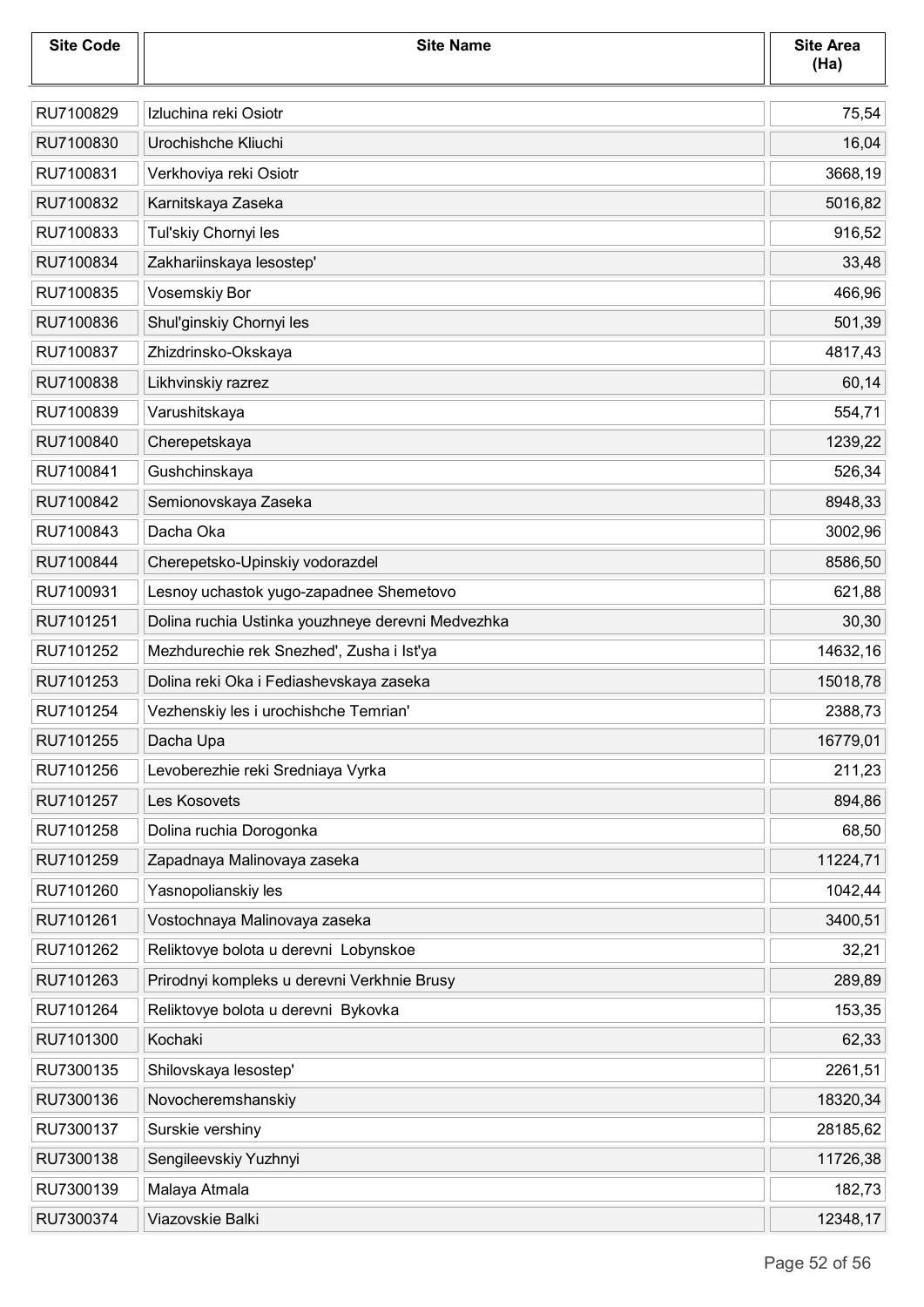| <b>Site Code</b> | <b>Site Name</b>                                | <b>Site Area</b><br>(Ha) |
|------------------|-------------------------------------------------|--------------------------|
| RU7300376        | Chernoe ozero                                   | 124,06                   |
| RU7300415        | Ozero Beloe (Dubrovskoe)                        | 100,50                   |
| RU7300416        | Ozero Kriazh                                    | 89,77                    |
| RU7300417        | Solovchikhinskiy                                | 18901,71                 |
| RU7300427        | Liakhovskaya lesostep'                          | 102,96                   |
| RU7300476        | Ostepnennye sklony doliny reki Syzganka         | 36,56                    |
| RU7300477        | Reliktovyi uchastok sosnovogo lesa              | 37,45                    |
| RU7300478        | Sklony pravogo berega reki Sharlvovka           | 178,30                   |
| RU7300479        | <b>Skripinskie Kuchury</b>                      | 255,20                   |
| RU7300480        | <b>Boloto Mokhovoe-2</b>                        | 14,24                    |
| RU7300481        | Verkhovoe boloto Maloe                          | 8,16                     |
| RU7300482        | Luga i lesostep' v okrestnostiakh sela Aristovo | 26,02                    |
| RU7300483        | Sosniak bliz sela Vyrypaevka                    | 66,19                    |
| RU7300484        | Stepnye sklony i dubravy u sela Valgussy        | 64,80                    |
| RU7300485        | Stepnye sklony y sela Tiyapino                  | 82,23                    |
| RU7300486        | Yulovskiy prud                                  | 85,14                    |
| RU7300487        | Stepnoy sklon y c. Ust'-Uren'                   | 13,75                    |
| RU7300488        | Kandaratskie stepnye sklony                     | 78,25                    |
| RU7300489        | Stepnye sklony i dubravy u sela Chebotaevka     | 226,54                   |
| RU7300525        | Surskiy                                         | 23838,32                 |
| RU7300526        | Starokulatkinskiy                               | 21938,25                 |
| RU7301443        | Dolina ruchia Kashpirka                         | 981,43                   |
| RU7301471        | Beloyarskiy Les                                 | 4543,29                  |
| RU7301472        | Suskanskiy Les                                  | 179,55                   |
| RU7301473        | Silaevskaya Dubrava                             | 520,48                   |
| RU7301528        | Sengileevskiy Severnyi                          | 715,20                   |
| RU7301532        | Lavinskaya step'                                | 1031,77                  |
| RU7301562        | Varvarovskaya step'                             | 1178,61                  |
| RU7301578        | Zotovo ozero                                    | 1124,70                  |
| RU7301579        | Ozero Svetloe Slavkinskoe                       | 176,14                   |
| RU7301580        | Prisurskie vodookhrannye lese                   | 6438,15                  |
| RU7301601        | Tetiushskaya                                    | 0,00                     |
| RU7301602        | <b>Bakhteevskie Uvaly</b>                       | 0,00                     |
| RU7600028        | Plescheevo ozero                                | 23515,05                 |
| RU7600094        | Yaroslavskiy                                    | 13639,68                 |
| RU7600736        | Ustievskiy                                      | 0,00                     |
| RU7600737        | Sotinskiy                                       | 10864,81                 |
| RU7601250        | Koz'modemianskiy                                | 7713,03                  |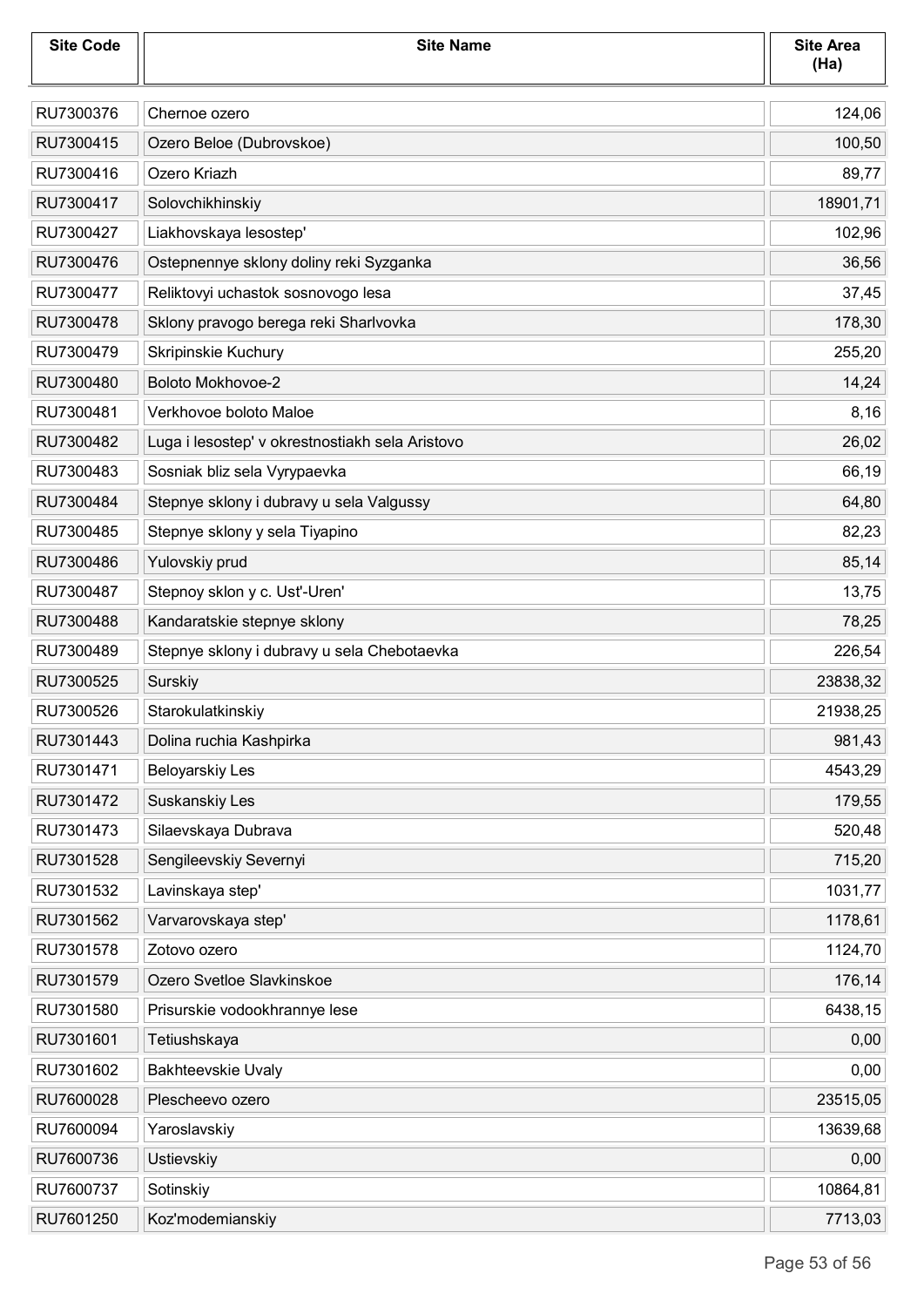| <b>Site Code</b> | <b>Site Name</b>                 | <b>Site Area</b><br>(Ha) |
|------------------|----------------------------------|--------------------------|
| RU7700565        | Kurkino                          | 268,37                   |
| RU7700566        | Tushinskiy                       | 716,83                   |
| RU7700567        | Pokrovskoe-Streshnevo            | 309,74                   |
| RU7700568        | Dolina Setuni                    | 805,95                   |
| RU7700569        | Izmailovo                        | 1645,87                  |
| RU7700570        | Tsaritsuno                       | 1281,08                  |
| RU7700571        | Vorobiovy Gory                   | 149,27                   |
| RU7700572        | Petrovsko-Razumovskoe            | 631,94                   |
| RU7700573        | Ostankino                        | 782,35                   |
| RU7700574        | Moskvoretskiy                    | 3798,16                  |
| RU7700575        | <b>Bitsevskiy Les</b>            | 2177,67                  |
| RU7700576        | Kuz'minki-Liublino               | 1233,37                  |
| RU7700577        | Kosinskiy                        | 475,35                   |
| RU7700578        | <b>Tioplyi Stan</b>              | 295,01                   |
| RU7700600        | Malinkovskaya                    | 1961,66                  |
| RU7700657        | <b>Boloto Filinskoe</b>          | 21,26                    |
| RU7800521        | Yuntolovskiy                     | 973,18                   |
| RU7800522        | Strel'ninskiy bereg              | 70,39                    |
| RU7800523        | Sestroretskaya nizina            | 1743,58                  |
| RU7801440        | Komarovsiy bereg                 | 162,12                   |
| RU7801441        | Park Sergievka                   | 121,80                   |
| RU8300033        | Nenetskiy                        | 903732,88                |
| RU8300081        | Ostrovnoy                        | 88653,70                 |
| RU8300201        | Vaygach                          | 259591,16                |
| RU8300202        | Kamennye goroda i Severnyi Timan | 157041,03                |
| RU8300203        | Pym-Va-Shor                      | 2380,17                  |
| RU8300532        | More-Yu                          | 55275,30                 |
| RU8300533        | Shoinskiy                        | 15752,54                 |
| RU8301147        | Khaypudyrskaya guba              | 84040,23                 |
| RU8301148        | Vashutkinskaya                   | 113587,96                |
| RU8301149        | Padimeyskaya                     | 145381,14                |
| RU8301150        | <b>Oziora Seryerty</b>           | 39157,74                 |
| RU8301151        | Dolina reki Chiornaya            | 49018,25                 |
| RU8301152        | Yugorskaya                       | 510043,03                |
| RU8301153        | Yazhmo-Nesinskaya                | 94341,66                 |
| RU8301154        | Kanin Kamen'                     | 151330,12                |
| RU8301155        | <b>Sviatoy Nos</b>               | 4818,17                  |
| RU8301156        | Kolguevskaya                     | 242533,61                |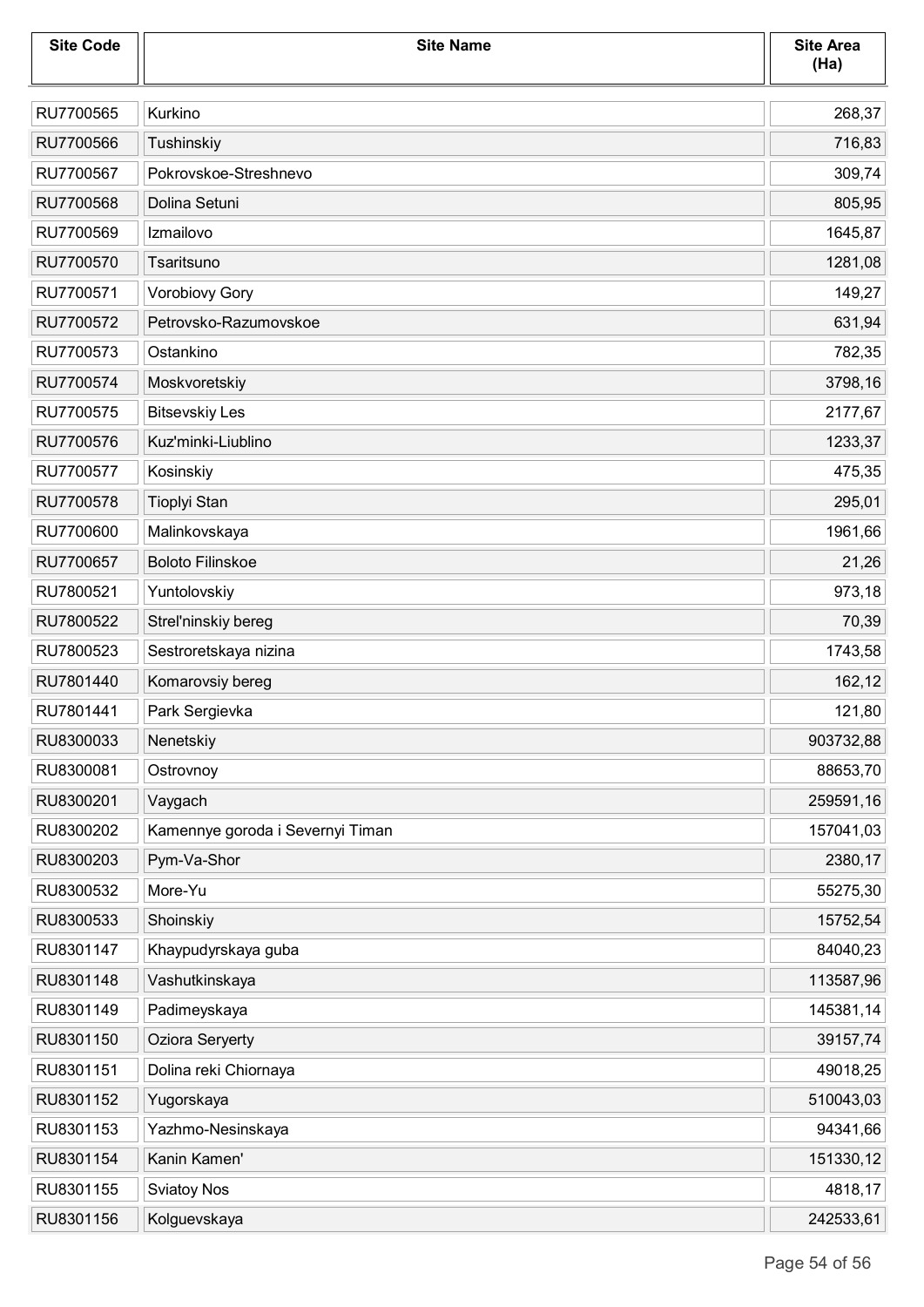| <b>Serbia/Serbie</b> |                               |           |
|----------------------|-------------------------------|-----------|
| RS0000001            | <b>GORNJE PODUNAVLJE</b>      | 19378,00  |
| RS0000002            | <b>KOPAONIK</b>               | 31386,00  |
| RS0000003            | <b>OBEDSKA BARA</b>           | 9863,00   |
| RS0000004            | <b>PROKLETIJE</b>             | 155396,00 |
| RS0000005            | <b>DELIBLATSKA PESCARA</b>    | 35837,00  |
| RS0000006            | <b>VLASINA</b>                | 8612,00   |
| RS0000007            | <b>FRUSKA GORA</b>            | 25393,00  |
| RS0000008            | <b>SAR PLANINA</b>            | 96987,86  |
| RS0000009            | <b>TARA</b>                   | 19175,00  |
| RS0000010            | <b>SLANO KOPOVO</b>           | 976,45    |
| RS0000011            | <b>STARA PLANINA</b>          | 142219,64 |
| RS0000012            | <b>DJERDAP</b>                | 63608,45  |
| RS0000013            | LUDASKO JEZERO                | 846,33    |
| RS0000014            | <b>ZASAVICA</b>               | 670,99    |
| RS0000015            | <b>DOLINA PCINJE</b>          | 2606,00   |
| RS0000016            | <b>SUBOTICKA PESCARA</b>      | 5369,90   |
| RS0000017            | <b>VRSACKE PLANINE</b>        | 4408,00   |
| RS0000018            | SARGAN-MOKRA GORA             | 3678,23   |
| RS0000019            | <b>SUVA PLANINA</b>           | 21354,00  |
| RS0000020            | <b>JELASNICKA KLISURA</b>     | 115,73    |
| RS0000021            | KOVILJSKO-PETROVARADINSKI RIT | 4840,61   |
| RS0000022            | PASNJACI VELIKE DROPLJE       | 979,44    |
| RS0000023            | SELEVENJSKE PUSTARE           | 677,04    |
| RS0000024            | STARI BEGEJ-CARSKA BARA       | 1676,00   |
| RS0000025            | KLISURA REKE UVAC             | 7543,00   |
| RS0000026            | KLISURA REKE MILESEVKE        | 1280,89   |
| RS0000027            | <b>RTANJ</b>                  | 4997,17   |
| RS0000028            | <b>GRMIJA</b>                 | 1167,94   |
| RS0000029            | <b>PALIC</b>                  | 712,90    |
| RS0000030            | <b>GOLIJA</b>                 | 75183,00  |
| RS0000031            | SICEVACKA KLISURA             | 7746,00   |
| RS0000032            | <b>MIRUSA</b>                 | 330,48    |
| RS0000033            | OVCARSKO-KABLARSKA KLISURA    | 2250,00   |
| RS0000034            | <b>ZLATIBOR</b>               | 32174,86  |
| RS0000035            | <b>JERMA</b>                  | 7048,78   |
| RS0000036            | <b>SUVOBOR</b>                | 52037,00  |